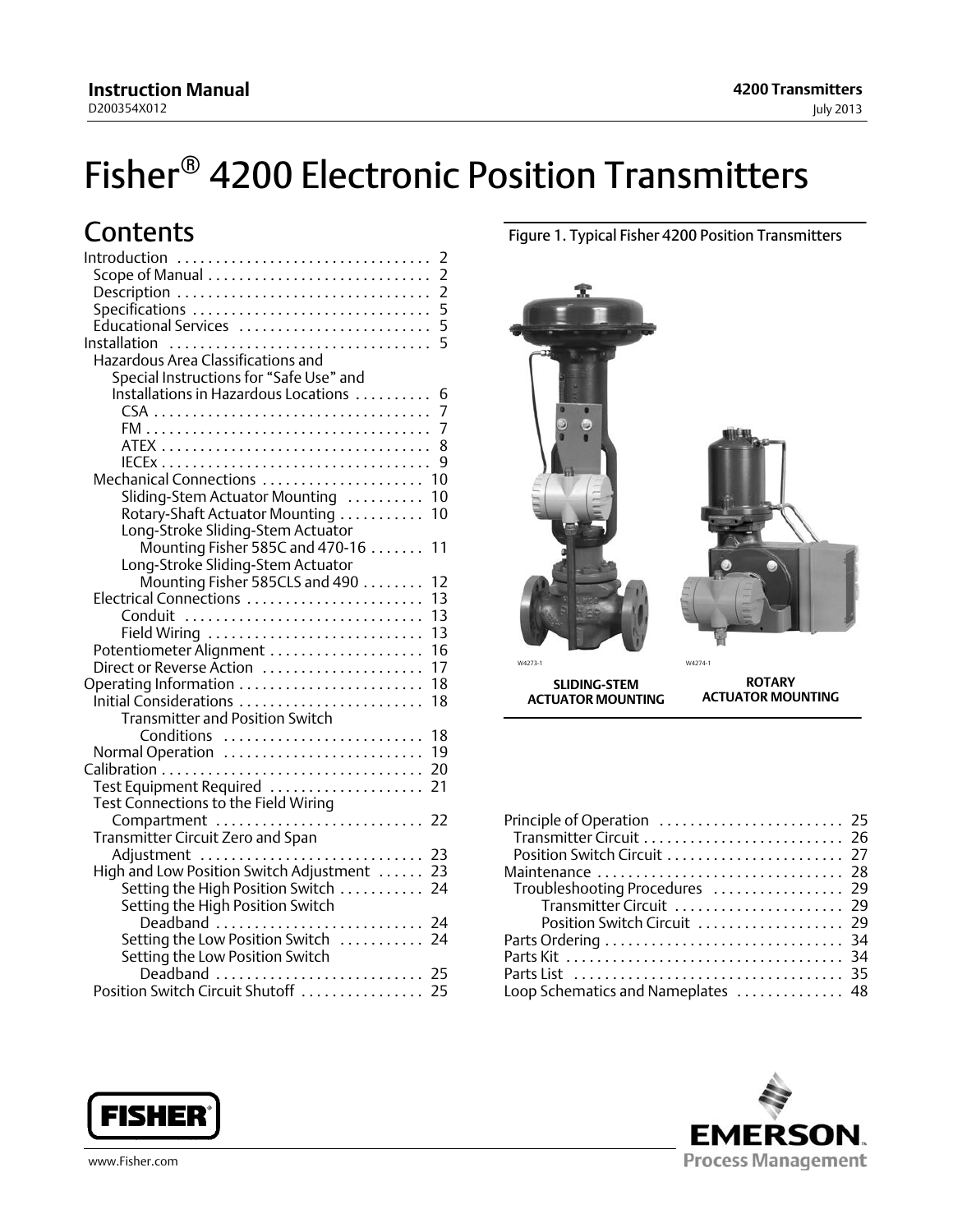# <span id="page-1-0"></span>Introduction

## Scope of Manual

This instruction manual provides installation, operating, calibration, maintenance, and parts ordering information for Fisher 4200 electronic position transmitters (figure [1](#page-0-0)). Refer to separate instruction manuals for information on the actuator and valve.

Do not install, operate, or maintain a 4200 electronic position transmitter without being fully trained and qualified in valve, actuator, and accessory installation, operation, and maintenance. To avoid personal injury or property damage, it is important to carefully read, understand, and follow all of the contents of this manual, including all safety cautions and warnings. If you have any questions regarding these instructions contact your Emerson Process Management sales office before proceeding.

# **Description**

4200 electronic position transmitters combine Fisher field‐proven electronic and mechanical expertise in a versatile, accurate instrument. They sense the position of a sliding‐stem actuator, rotary actuator, vent, damper, or other device and send a standard (4‐20 mA) output signal to an indicating device, a process control system or programmable logic controller. 4200 transmitters are available as a transmitter only, as a transmitter with integral high and low position switches, or with high and low position switches only. Refer to the nameplate to determine the type of transmitter. Use the Type number and table [2](#page-3-0) to determine the output and travel ranges available from the transmitter.

When the instrument is mounted, the potentiometer shaft (figure 2) is mechanically connected to the device to sense mechanical motion. Except for the 4215 transmitter, all types of transmitters use a single potentiometer for position input. The 4215 transmitter uses dual potentiometers mounted on the same shaft. This permits using individual potentiometers for the transmitter and the position switch circuits, providing additional electrical isolation. For long‐stroke applications, a multi‐turn potentiometer attached to a travel transducer assembly senses linear motion of the actuator stem or other device.

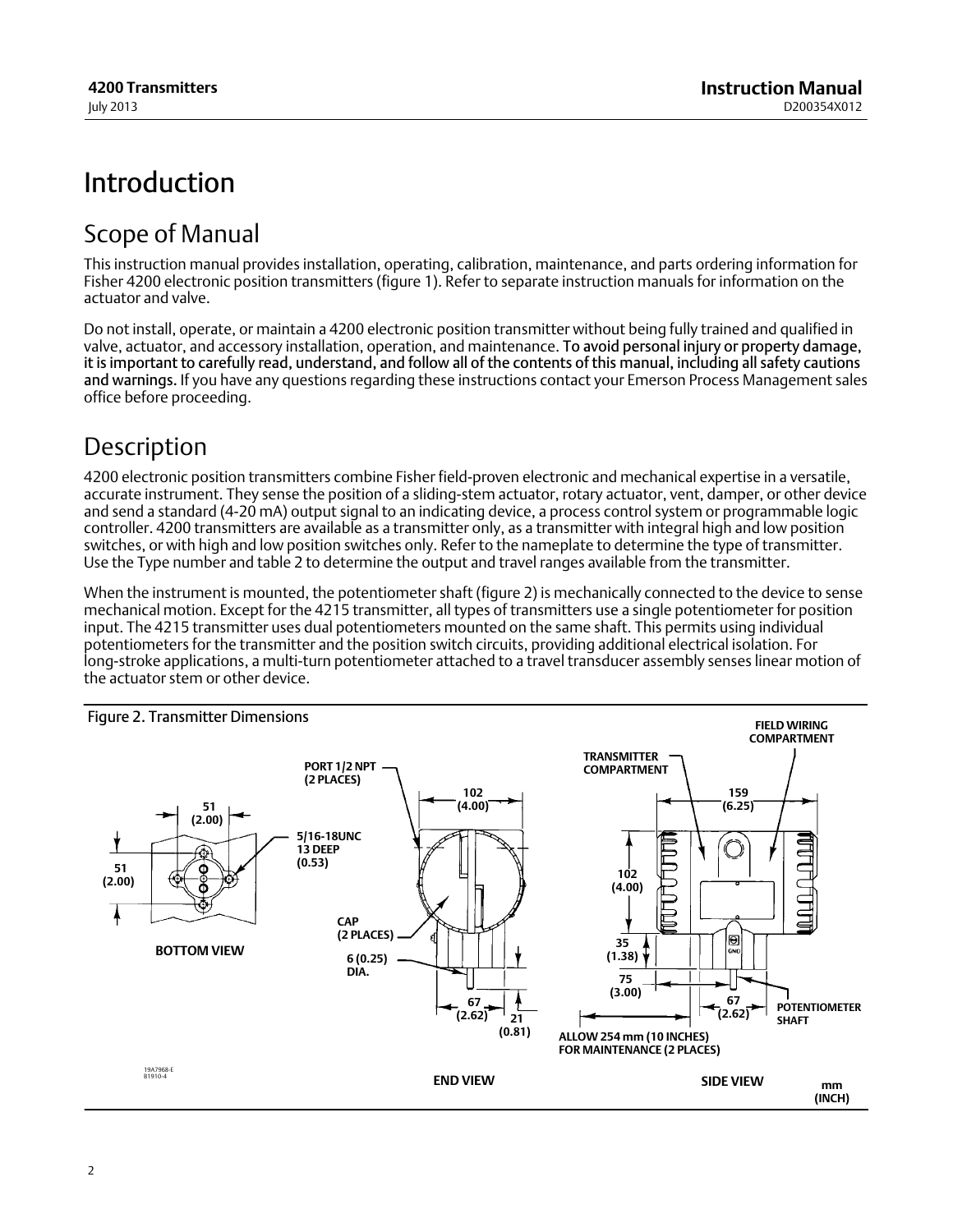<span id="page-2-0"></span>D200354X012

#### Table 1. Specifications

#### **Available Configurations**

See table [2](#page-3-0)

#### **Input Signal**

Source: Single potentiometer is standard or a dual potentiometer is available for the 4215 only. Refer to table [3](#page-3-0) for zero and span limits

#### **Output Signal**

Range: 4 to 20 milliampere DC transmitter output (4210, 4211, 4215, 4220, and 4221 transmitters) Load Impedance (transmitter only): See figure [3](#page-3-0) Output Current Limit: 30 milliamperes DC maximum Switches: ON/OFF condition of high and low position switch relay (SPDT)

#### **Power Supply Requirements**

|                                                       | <b>Transmitter Terminal</b><br><b>Voltage (VDC)</b> | Current <sup>1</sup><br><b>Required</b> |           |
|-------------------------------------------------------|-----------------------------------------------------|-----------------------------------------|-----------|
|                                                       | Min                                                 | (mA)                                    |           |
| Transmitter Only                                      | 11                                                  | 30                                      | $20$ max. |
| Position Switch with<br>Transmitter                   | 20                                                  | 30                                      | $80$ max. |
| Position Switch without<br>Transmitter                | 20<br>30                                            |                                         | 50 max.   |
| 1. Values indicate minimum power supply capabilities. |                                                     |                                         |           |

#### **Recommended Power Supply**

24 volts DC nominal

#### **Position Switch Relays**

Type: Two single‐pole, double‐throw relays (SPDT) Service Rating: The relay contact rating is 5 amperes at either 30 volts DC or 120 volts AC (resistive load) Life Expectancy: 100,000 operations at rated load, or 50,000 operations at a typical inrush current of 10 amperes with 120 volts AC lamp or motor load

#### **Reference Accuracy**

±1% of output span. Includes combined effects of hysteresis, linearity, and deadband

#### **Repeatability**

 $\pm 0.25$ % of span

#### **Operating Influences**

Ambient Temperature: For a 56°C (100°F) change in normal operating conditions, maximum zero shift is  $\pm 0.5$ %; maximum span shift is  $\pm 0.75$ % of span Power Supply: Output signal changes less than ±0.1%

NOTE: Specialized instrument terms are defined in ANSI/ISA Standard 51.1 - Process Instrument Terminology.

when operating terminal voltage varies between 11 and 30 volts DC

#### Electromagnetic Compatibility for 4211 and 4221: Meets EN 61326‐1 (First Edition)

Immunity—Industrial locations per Table 2 of the EN 61326‐1 standard. Performance is shown in table [4](#page-4-0) below. Emissions—Class A

ISM equipment rating: Group 1, Class A

#### **Operating Conditions**

| <b>Condition</b>                | Normal and<br><b>Operative</b><br><b>Limits</b>                   | <b>Transportation</b><br>and Storage<br><b>Limits</b> | <b>Normal</b><br><b>Reference</b> |
|---------------------------------|-------------------------------------------------------------------|-------------------------------------------------------|-----------------------------------|
| Ambient<br>Temperature          | -40 to 71 $\degree$ C<br>$(-40 \text{ to } 160^{\circ} \text{F})$ | -50 to 80°C (-60<br>to 180°F)                         |                                   |
| Ambient<br>Relative<br>Humidity | 10 to 95%                                                         | 10 to 95%                                             | 40%                               |

#### **Mounting**

The instrument can be mounted on the actuator of sliding‐stem or rotary valves or on other devices

#### **Electrical Classification**

CSA—Intrinsically Safe, Explosion-proof, Dust Ignition-proof FM—Intrinsically Safe, Explosion‐proof, Dust Ignition-proof, Non‐Incendive ATEX—Intrinsically Safe & Dust, Type n & Dust, Flameproof & Dust IECEx—Intrinsically Safe & Dust, Type n & Dust, Flameproof & Dust

Refer to Hazardous Area Classifications and Special Instructions for "Safe Use" and Installations in Hazardous Locations starting on page [6,](#page-5-0) and figures [24](#page-47-0), [25](#page-48-0), [26](#page-49-0), and [27](#page-50-0).

#### **Other Classifications/Certifications**

KGS—Korea Gas Safety Corporation (South Korea)

Contact your Emerson Process Management sales office for classification/certification specific information

#### **Housing**

NEMA 4X; CSA Enclosure 4X; IP66

#### **Approximate Weight**

Transmitter Without Mounting Bracket: 1.8 kg (4 pounds)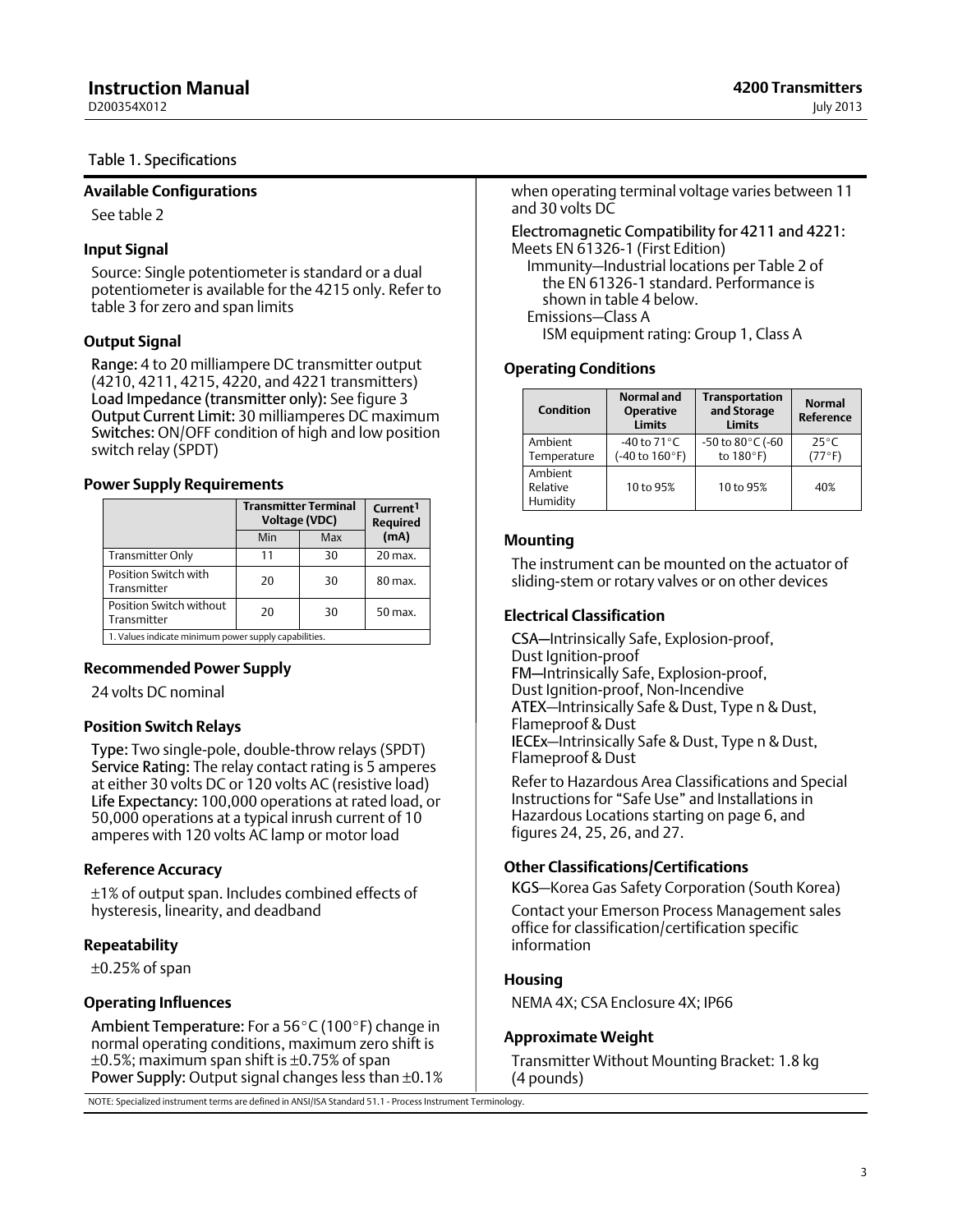## <span id="page-3-0"></span>Table 2. Available Configurations

|                                          |                    |                                                         | <b>TRAVEL</b>                                                                 |                                                               |                                     |
|------------------------------------------|--------------------|---------------------------------------------------------|-------------------------------------------------------------------------------|---------------------------------------------------------------|-------------------------------------|
| <b>TYPE NUMBER</b>                       | <b>TRANSMITTER</b> | <b>ELECTRICAL</b><br><b>POSITION</b><br><b>SWITCHES</b> | <b>Standard Stroke</b><br>Up to 105 mm <sup>(1)</sup><br>(Up to 4.125 Inches) | <b>Long-Stroke</b><br>Up to 610 mm $(1)$<br>(Up to 24 Inches) | <b>DUAL</b><br><b>POTENTIOMETER</b> |
| 4210                                     |                    | ∧                                                       |                                                                               | $- - -$                                                       | $- - -$                             |
| 4211                                     | ⌒                  | $- - -$                                                 |                                                                               | ---                                                           | $- - -$                             |
| 4212                                     | ---                | ∧                                                       |                                                                               | ---                                                           | $- - -$                             |
| 4215                                     | ⌒                  | ∧                                                       | ∧                                                                             | ---                                                           | $\checkmark$<br>∧                   |
| 4220                                     |                    |                                                         | $- - -$                                                                       |                                                               | $- - -$                             |
| 4221                                     | ∧                  | $- - -$                                                 | $- - -$                                                                       |                                                               | $- - -$                             |
| 4222                                     | ---                | $\checkmark$<br>∧                                       | $- - -$                                                                       |                                                               | $- - -$                             |
| 1. See table 3 for zero and span limits. |                    |                                                         |                                                                               |                                                               |                                     |

### Table 3. Zero and Span Limits(1)

|                                                                                                                                                                                                                                                                                                                                                                                                                                                                                                              | <b>DEGREES OF</b><br><b>POTENTIOMETER ROTATION</b> |      |                           | <b>SLIDING-STEM ACTUATOR TRAVEL</b> |                     |             |               |                    |       |             |
|--------------------------------------------------------------------------------------------------------------------------------------------------------------------------------------------------------------------------------------------------------------------------------------------------------------------------------------------------------------------------------------------------------------------------------------------------------------------------------------------------------------|----------------------------------------------------|------|---------------------------|-------------------------------------|---------------------|-------------|---------------|--------------------|-------|-------------|
| <b>TYPE NUMBER</b>                                                                                                                                                                                                                                                                                                                                                                                                                                                                                           |                                                    |      | CONNECTION <sup>(2)</sup> | mm                                  |                     |             | <b>INCHES</b> |                    |       |             |
|                                                                                                                                                                                                                                                                                                                                                                                                                                                                                                              | <b>Zero</b>                                        |      | <b>Span</b>               |                                     | <b>Zero</b>         | <b>Span</b> |               | <b>Zero</b>        |       | <b>Span</b> |
|                                                                                                                                                                                                                                                                                                                                                                                                                                                                                                              | <b>Position</b>                                    | Min. | Max.                      |                                     | <b>Position</b>     | Min.        | Max.          | <b>Position</b>    | Min.  | Max.        |
| 4210<br>4211                                                                                                                                                                                                                                                                                                                                                                                                                                                                                                 | 0 <sub>to</sub> 90                                 |      | 15<br>90                  |                                     | 0 <sub>to</sub> 51  | 8           | 51            | 0 <sub>to</sub> 2  | 0.315 | 2           |
| 4212<br>4215                                                                                                                                                                                                                                                                                                                                                                                                                                                                                                 |                                                    |      |                           |                                     | 0 to 105            | 17          | 105           | $0$ to 4.125       | 0.670 | 4.125       |
| 4220<br>4221                                                                                                                                                                                                                                                                                                                                                                                                                                                                                                 | 0 to 884                                           | 150  |                           | 12-Inch Transducer                  | $0$ to 305          | 105         | 305           | 0 <sub>to</sub> 12 | 4.125 | 12          |
| 4222                                                                                                                                                                                                                                                                                                                                                                                                                                                                                                         |                                                    |      | 884                       | 24-Inch Transducer                  | 0 <sub>to</sub> 610 | 305         | 610           | 0 <sub>to</sub> 24 | 12    | 24          |
| 1. Zero position is the range of values over which the transmitter zero can be adjusted. Span is the range of shaft rotation or stem travel the transmitter span can be adjusted. For example, a zero<br>position of 45 degrees and a span of 15 degrees means the transmitter output is 4 mA DC after 45 degrees of shaft rotation. The output then increases from 4 mA DC to 20 mA DC as the shaft ro-<br>tates from 45 to 60 degrees.<br>2. Refer to figures 15, 22, and 23 for locations of connections. |                                                    |      |                           |                                     |                     |             |               |                    |       |             |

### Figure 3. Power Supply Requirements

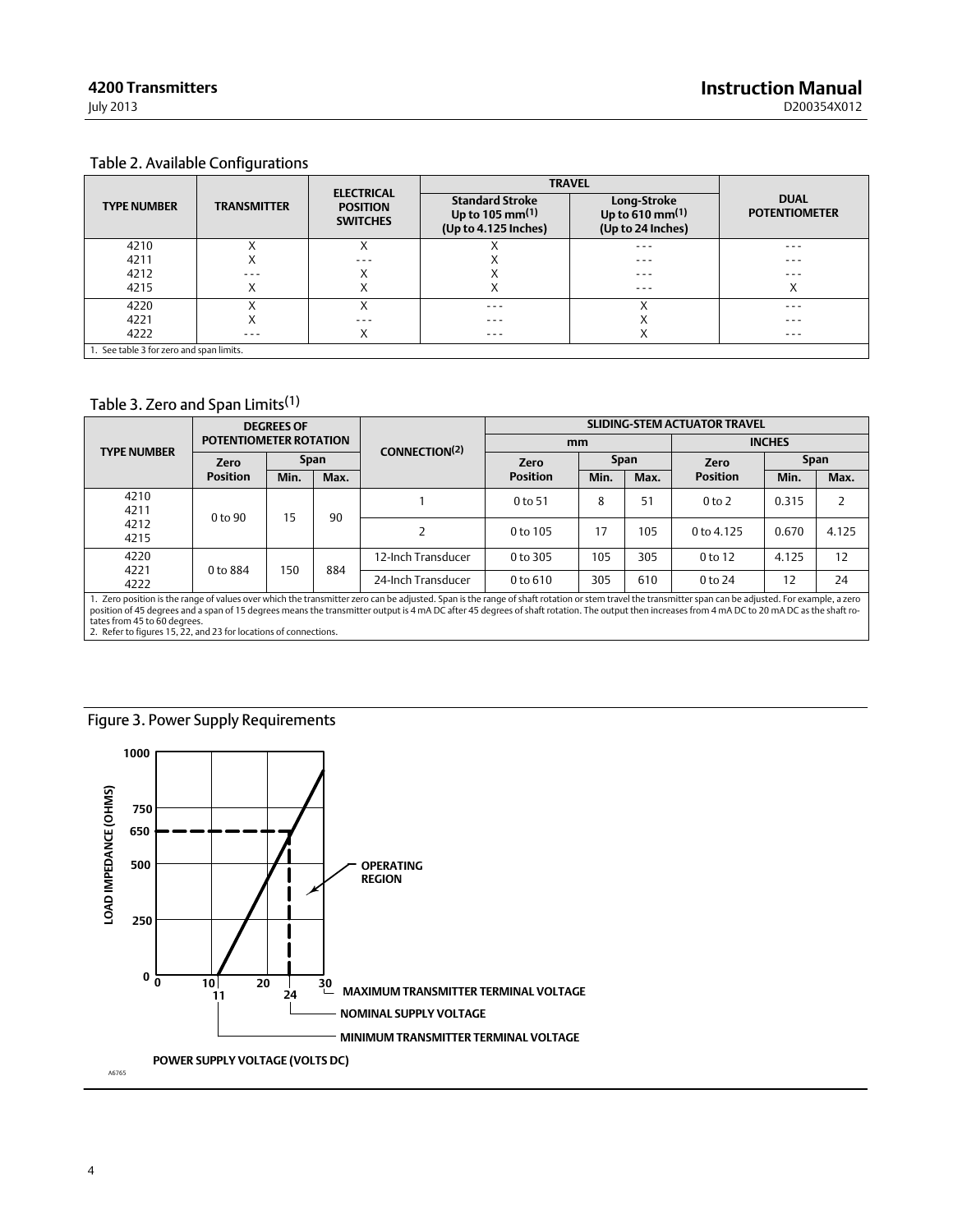| Port                                    | <b>Phenomenon</b>                                                                                       | <b>Basic Standard</b> | <b>Test Level</b>                                                                                                                           | <b>Performance</b><br>Criteria <sup>(1)</sup> |
|-----------------------------------------|---------------------------------------------------------------------------------------------------------|-----------------------|---------------------------------------------------------------------------------------------------------------------------------------------|-----------------------------------------------|
|                                         | Electrostatic Discharge (ESD)                                                                           | IEC 61000-4-2         | 4 kV contact<br>8 kV air                                                                                                                    | $\mathsf{A}$                                  |
| Enclosure                               | Radiated EM field                                                                                       | IEC 61000-4-3         | 80 to 1000 MHz @ 10V/m with 1 kHz AM at 80%<br>1400 to 2000 MHz @ 3V/m with 1 kHz AM at 80%<br>2000 to 2700 MHz @ 1V/m with 1 kHz AM at 80% | A                                             |
|                                         | Rated power frequency magnetic<br>field                                                                 | IEC 61000-4-8         | 60 A/m at 50 Hz                                                                                                                             | A                                             |
|                                         | Burst (fast transients)                                                                                 | IEC 61000-4-4         | 1 kV                                                                                                                                        | Α                                             |
| I/O signal/control                      | Surge                                                                                                   | IEC 61000-4-5         | 1 kV (line to ground only, each)                                                                                                            | B                                             |
|                                         | Conducted RF                                                                                            | IEC 61000-4-6         | 150 kHz to 80 MHz at 3 Vrms<br>1 kHz AM at 80%                                                                                              | A                                             |
| Specification limit = $\pm 1\%$ of span | 1. A = No degradation during testing. B = Temporary degradation during testing, but is self-recovering. |                       |                                                                                                                                             |                                               |

<span id="page-4-0"></span>Table 4. Fisher 4211 and 4221 Position Transmitter EMC Summary Results—Immunity

For instruments equipped with position switches, the high relay position switch can be set at any point of travel. The low relay position switch can be offset from the high relay position switch trip point by as little as 1/20 of the travel. In the event of a power loss both position switch relays de‐energize, indicating loss of transmitter power.

## Specifications

Specifications for the 4200 transmitters are listed in table [1.](#page-2-0)

## **WARNING**

**This product is intended for a specific current range, temperature range and other application specifications. Applying different current, temperature and other service conditions could result in malfunction of the product, property damage or personal injury.**

## Educational Services

For information on available courses for 4200 electronic position transmitters, as well as a variety of other products, contact:

Emerson Process Management Educational Services, Registration P.O. Box 190; 301 S. 1st Ave. Marshalltown, IA 50158-2823 Phone: 800-338-8158 or Phone: 641-754-3771 FAX: 641-754-3431 e‐mail: education@emerson.com

# Installation

## **WARNING**

**Always wear protective clothing and eyewear when performing any installation operations to avoid personal injury or property damage.**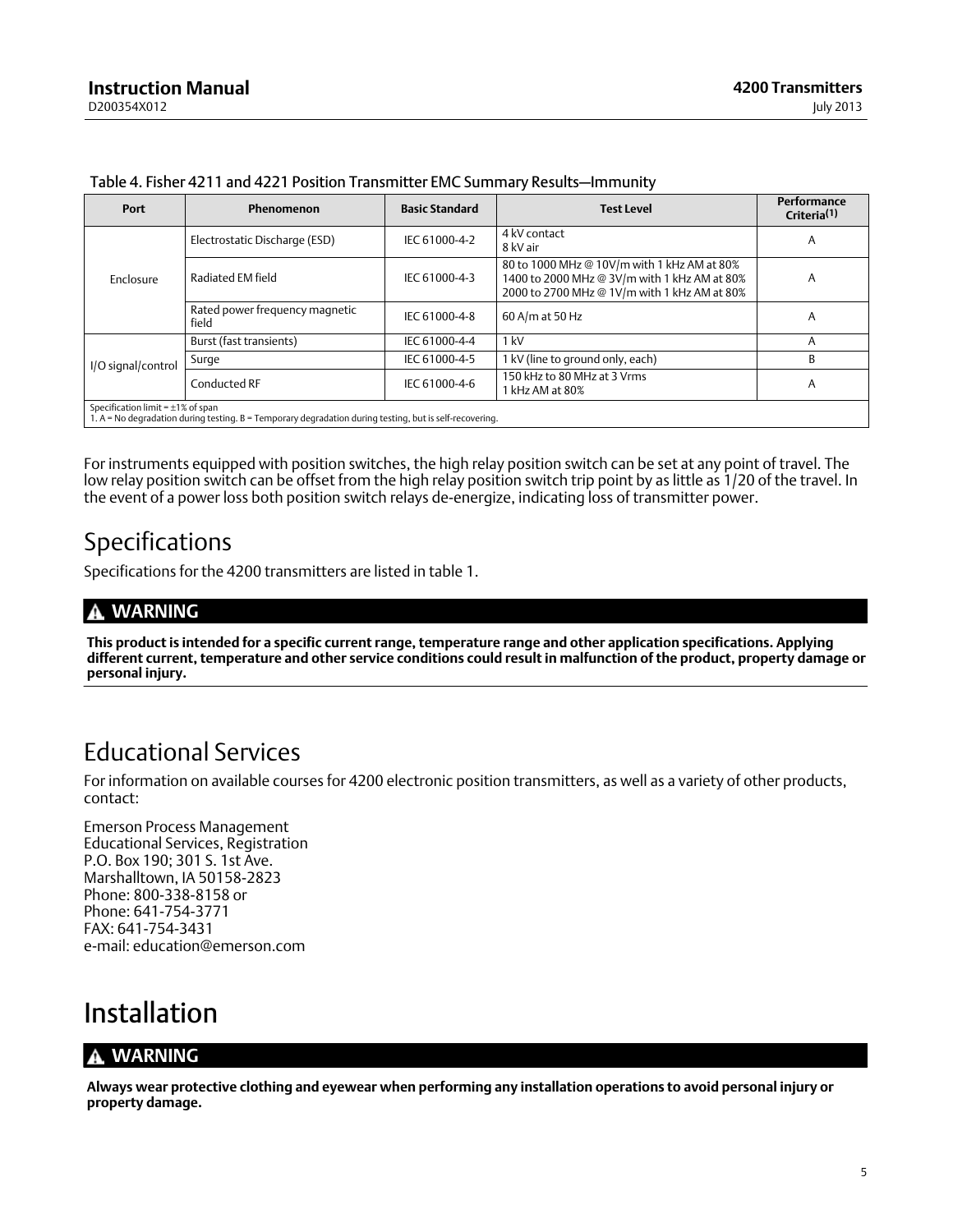<span id="page-5-0"></span>**Check with your process or safety engineer for any additional measures that must be taken to protect against process media.**

**If installing into an existing application, also refer to the WARNING at the beginning of the Maintenance section in this instruction manual.**

When a 4200 transmitter is ordered with an actuator, the factory mounts the transmitter and adjusts the zero and span for the travel specified on the order. Make field wiring connections as described in the electrical connections procedure and fine tune the transmitter to the application. Refer to the appropriate actuator and valve instruction manuals to install the attached assemblies.

If the transmitter has been ordered separately, or removed for maintenance, perform the appropriate portion of the Mechanical Connections, Electrical Connections, Potentiometer Alignment, and Calibration procedures.

The transmitter can be mounted in any of four positions. Mount the transmitter vertically or horizontally depending on the application requirements. Refer to figures [15](#page-36-0) through [23](#page-45-0) for examples of typical actuator mounting assemblies.

As an aid to installation, and to understand the transmitter design in general, refer to figure [2](#page-1-0) to see the location of the transmitter compartment and the field wiring compartment. The transmitter compartment contains the transmitter and/or the position switch circuit on the printed wiring board, associated wiring assemblies, adjustment potentiometers, and the potentiometer that senses position. Remove the cover on the transmitter compartment to gain access to this compartment. Note that you will need to loosen the set screw (key 106) before removing the cover. The transmitter compartment is adjacent to the  $\neg\uparrow$  symbol on the housing.

Except for a 4211 or 4221 transmitter, the field wiring compartment contains a printed wiring board with the terminal blocks (figure [4\)](#page-13-0) for connecting field wiring and associated cable assemblies. It also contains the position switch relays which are mounted on the printed wiring board. Remove the cap adjacent to the + and - symbols on the housing to access this compartment. Note that you will need to loosen the set screw (key 106) before removing the cover.

For a 4211 or 4221 transmitter without position switch circuits, the field wiring compartment contains a barrier strip for installation of the transmitter field wiring (figure [4\)](#page-13-0).

Figure [2](#page-1-0) shows the location of the ports into the field wiring compartment. Two ports are available for routing the transmitter and/or position switch wiring into the transmitter housing. After transmitter installation, install a plug in the unused port. When installing the transmitter, allow sufficient space for removing the covers to perform maintenance and to make the wiring connections. Figure [2](#page-1-0) also shows the basic transmitter outline dimensions.

## Hazardous Area Classifications and Special Instructions for "Safe Use" and Installations in Hazardous Locations

Certain nameplates may carry more than one approval, and each approval may have unique installation/wiring requirements and/or conditions of "safe use". These special instructions for "safe use" are in addition to, and may override, the standard installation procedures. Special instructions are listed by approval.

#### **Note**

This information supplements the nameplate markings affixed to the product.

Always refer to the nameplate itself to identify the appropriate certification. Contact your Emerson Process Management sales office for approval/certification information not listed here.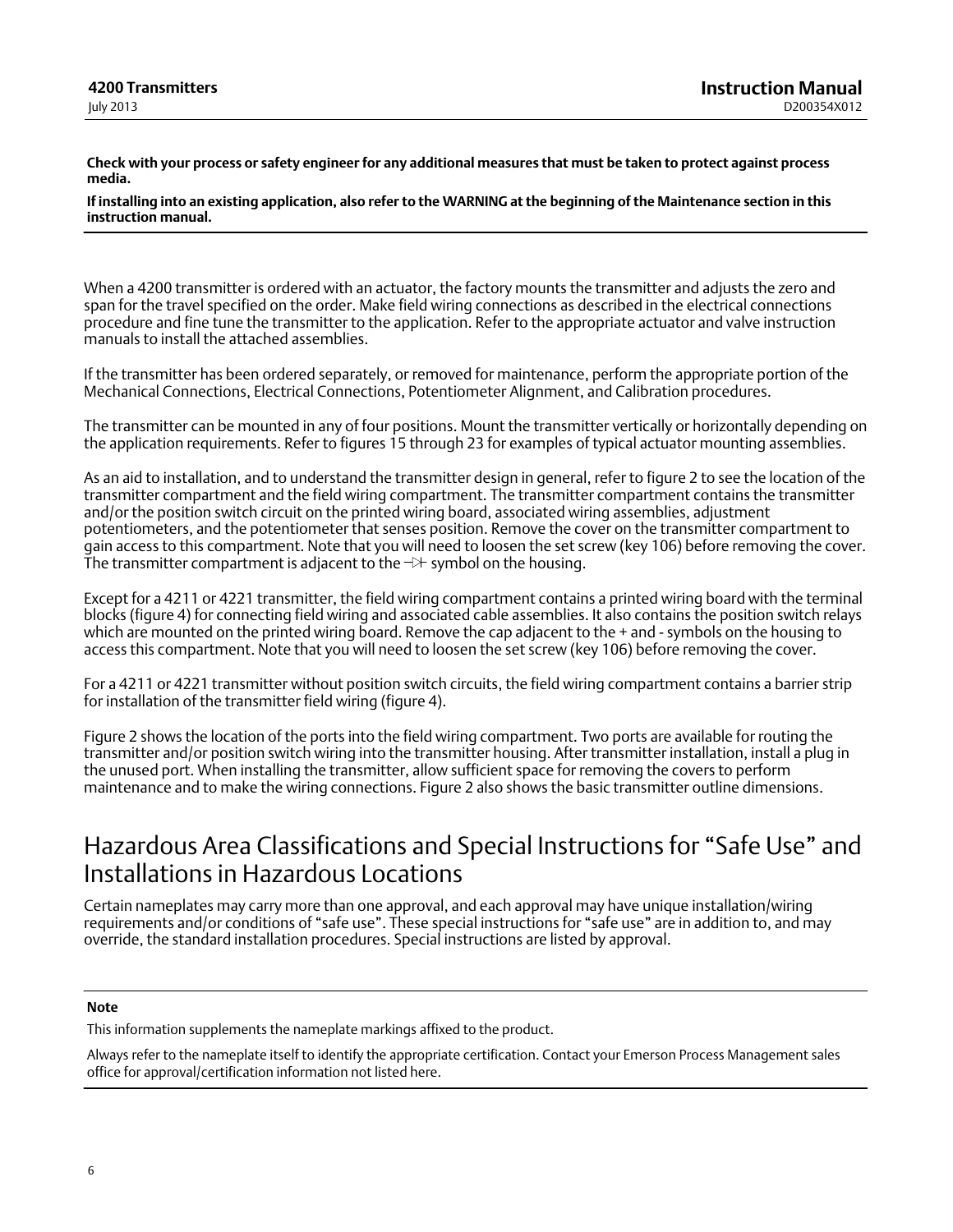## <span id="page-6-0"></span> **WARNING**

**Failure to follow these conditions of "safe use" could result in personal injury or property damage from fire or explosion, or area re‐classification.**

## **CSA**

#### Intrinsically Safe, Explosion-proof, Dust Ignition-proof

No special conditions for safe use.

Refer to table 5 for approval information, figure [24](#page-47-0) for CSA loop schematics, and figure [26](#page-49-0) for typical CSA/FM approval nameplates.

| Table 5. Hazardous Area Classifications-CSA (Canada) |  |
|------------------------------------------------------|--|
|------------------------------------------------------|--|

| <b>Certification</b><br><b>Body</b> | <b>Type</b>                                       | <b>Certification Obtained</b>                                                                   | <b>Entity Rating</b>                                                                  | <b>Temperature Code</b> | <b>Enclosure Rating</b> |
|-------------------------------------|---------------------------------------------------|-------------------------------------------------------------------------------------------------|---------------------------------------------------------------------------------------|-------------------------|-------------------------|
| <b>CSA</b>                          | 4211, 4221                                        | Intrinsically Safe<br>Class I, II, III Division 1 GP A, B, C, D, E, F, G<br>per drawing GE16020 | $Ui = 30 VDC$<br>$\mathsf{li}$ = 150 mA<br>$Pi = 1.0 W$<br>$Ci = 5 nF$<br>$Li = 0$ mH | T4 (Tamb $\leq$ 71°C)   | 4X                      |
|                                     | 4210, 4211,<br>4212, 4215.<br>4220, 4221,<br>4222 | Explosion-proof<br>Ex d IIC T5<br>Class I, Division 1 GP B, C, D T5                             | ---                                                                                   | T5 (Tamb $\leq$ 71°C)   | 4X                      |
|                                     | 4210, 4211,<br>4212, 4215,<br>4220, 4221.<br>4222 | Class II Division 1 GP E.F.G T5                                                                 | ---                                                                                   | T5 (Tamb $\leq$ 71°C)   | 4X                      |

### FM

#### Intrinsically Safe, Explosion-proof, Dust Ignition-proof, Non‐Incendive

No special conditions for safe use.

Refer to table 6 for approval information, figure [25](#page-48-0) for the FM loop schematic, and figure [26](#page-49-0) for typical CSA/FM approval nameplates.

Table 6. Hazardous Area Classifications—FM (United States)

| <b>Certification</b><br><b>Body</b> | <b>Type</b>                                       | <b>Certification Obtained</b>                                                                   | <b>Entity Rating</b>                                                               | <b>Temperature Code</b> | <b>Enclosure Rating</b> |
|-------------------------------------|---------------------------------------------------|-------------------------------------------------------------------------------------------------|------------------------------------------------------------------------------------|-------------------------|-------------------------|
| <b>FM</b>                           | 4211, 4221                                        | Intrinsically Safe<br>Class I, II, III Division 1 GP A, B, C, D, E, F, G<br>per drawing GE16019 | $V$ max = 30 VDC<br>$Imax = 150$ mA<br>$Pi = 1.0 W$<br>$Ci = 18 nF$<br>$Li = 0 mH$ | T4 (Tamb $\leq$ 71°C)   | 4X                      |
|                                     | 4210, 4211,<br>4212, 4215,<br>4220, 4221,<br>4222 | Explosion-proof<br>Class I Zone 1 AEx d IIC T5<br>Class I, Division 1 GP A, B, C, D T5          | $- - -$                                                                            | T5 (Tamb $\leq$ 71°C)   | 4X                      |
|                                     | 4211, 4221                                        | Class I Division 2 GP A, B, C, D T4<br>Class II Division 2 GP F, GT4                            | $- - -$                                                                            | T4 (Tamb $\leq$ 71°C)   | 4X                      |
|                                     | 4210, 4211,<br>4212, 4215,<br>4220, 4221,<br>4222 | Class II Division 1 GP E, F, G T5                                                               | $- - -$                                                                            | T5 (Tamb $\leq$ 71°C)   | 4X                      |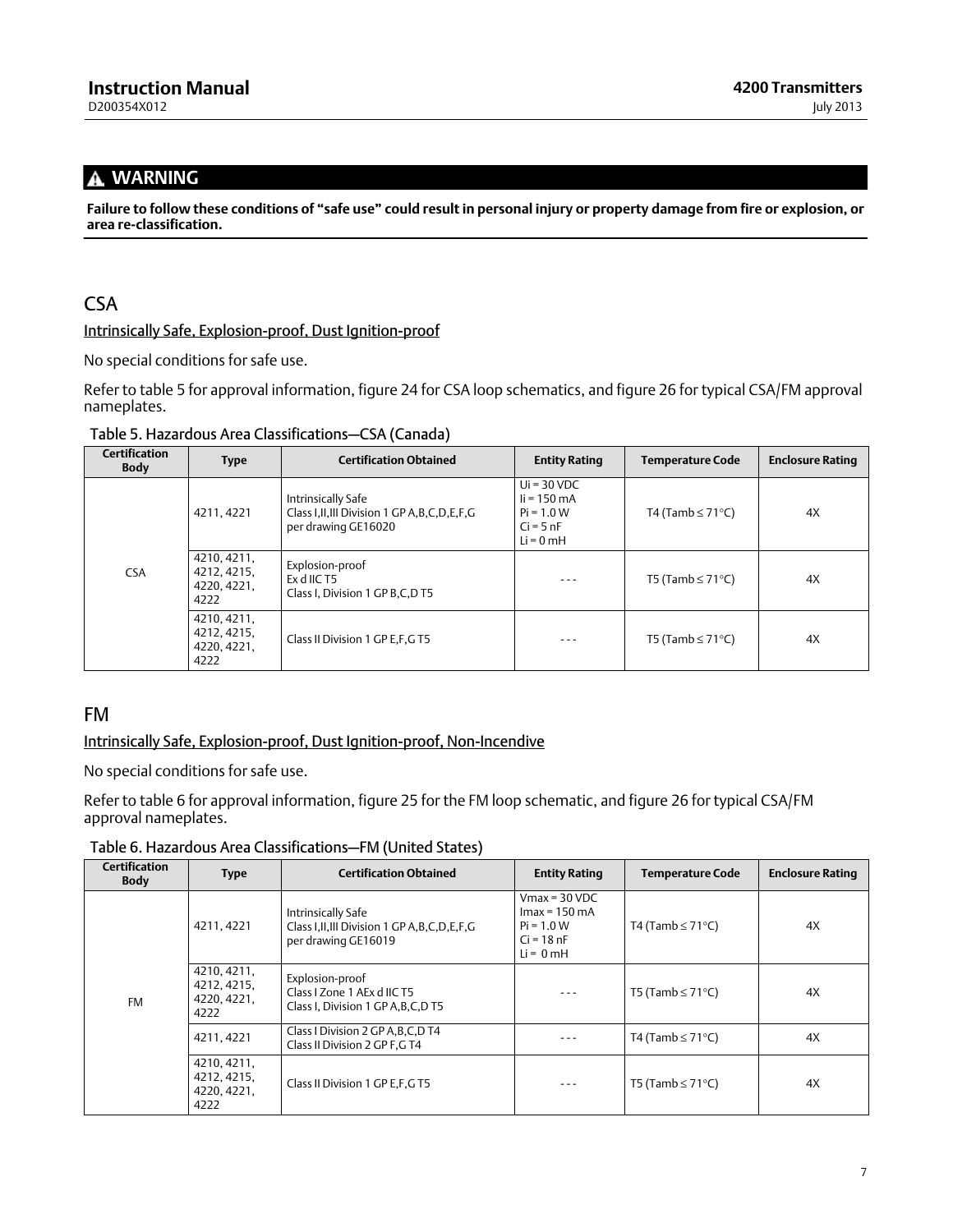## <span id="page-7-0"></span>**ATFX**

Special Conditions for Safe Use

Intrinsically Safe, Dust *4211 and 4221*

This equipment is intrinsically safe and can be used in potentially explosive atmospheres.

The apparatus must only be connected to a certified associated intrinsically safe equipment and this combination must be compatible as regards intrinsic safety rules.

The electrical parameters of the associated intrinsically safe equipment must not exceed any of the following values: Uo ≤ 30 V, lo ≤ 150mA, Po ≤ 1W

Maximal ambient temperature: -40 $\degree$ C to +71 $\degree$ C.

Temperature classification is as follows: T5 at Ta  $\leq$  + 40°C; T4 at Ta  $\leq$  + 71°C

The enclosure of the equipment must not be submitted to mechanical impact or friction.

Type n, Dust *4211 and 4221*

No special conditions for safe use.

Flameproof, Dust *4210, 4211, 4212, 4215, 4220, 4221, and 4222*

No special conditions for safe use.

Refer to table 7 for approval information, and figure [27](#page-50-0) for typical ATEX/IECEx approval nameplates.

| Table 7. Hazardous Area Classifications-ATEX |  |
|----------------------------------------------|--|
|----------------------------------------------|--|

| <b>Certificate</b> | <b>Type</b>                                    | <b>Certification Obtained</b>                                                                                                      | <b>Entity Rating</b>                       | <b>Temperature Code</b>                               | <b>Enclosure Rating</b> |
|--------------------|------------------------------------------------|------------------------------------------------------------------------------------------------------------------------------------|--------------------------------------------|-------------------------------------------------------|-------------------------|
|                    |                                                | $\langle \infty \rangle$ II 1 GD                                                                                                   |                                            |                                                       |                         |
| <b>ATEX</b>        | 4211, 4221                                     | Intrinsically Safe<br>Gas<br>Ex ia IIC T4/T5 Ga                                                                                    | $Ui = 30 VDC$<br>$I = 150$ mA              | T4 (Tamb $\leq$ 71°C)<br>T5 (amb $\leq 40^{\circ}$ C) | <b>IP66</b>             |
|                    |                                                | Dust<br>Ex ta IIIC T81 $^{\circ}$ C Da (Tamb $\leq$ 71 $^{\circ}$ C)<br>Ex ta IIIC T50 $\degree$ C Da (Tamb $\leq$ 40 $\degree$ C) | $Pi = 1.0 W$<br>$Ci = 5 nF$<br>$Li = 0$ mH |                                                       |                         |
|                    |                                                | $\langle \widehat{\alpha} \rangle$ II 3 GD                                                                                         |                                            |                                                       |                         |
|                    |                                                | Type n<br>Gas<br>Ex nA IIC T4 Gc                                                                                                   | ---                                        | T4 (Tamb $\leq$ 71°C)                                 | <b>IP66</b>             |
|                    |                                                | Dust<br>Ex tc IIIC T81°C Dc (Tamb $\leq$ 71°C)                                                                                     |                                            |                                                       |                         |
|                    | 4210, 4211, 4212,<br>4215, 4220, 4221,<br>4222 | $\langle \omega \rangle$ II 2 GD                                                                                                   |                                            |                                                       |                         |
|                    |                                                | Flameproof<br>Gas<br>Ex d IIC T5/T6 Gb IP66                                                                                        | ---                                        | T5 (Tamb $\leq$ 71°C)<br>T6 (Tamb $\leq$ 56°C)        | <b>IP66</b>             |
|                    |                                                | Dust<br>Ex tb IIIC T72 $\degree$ C Db (Tamb -20 $\degree$ C to 56 $\degree$ C)                                                     |                                            |                                                       |                         |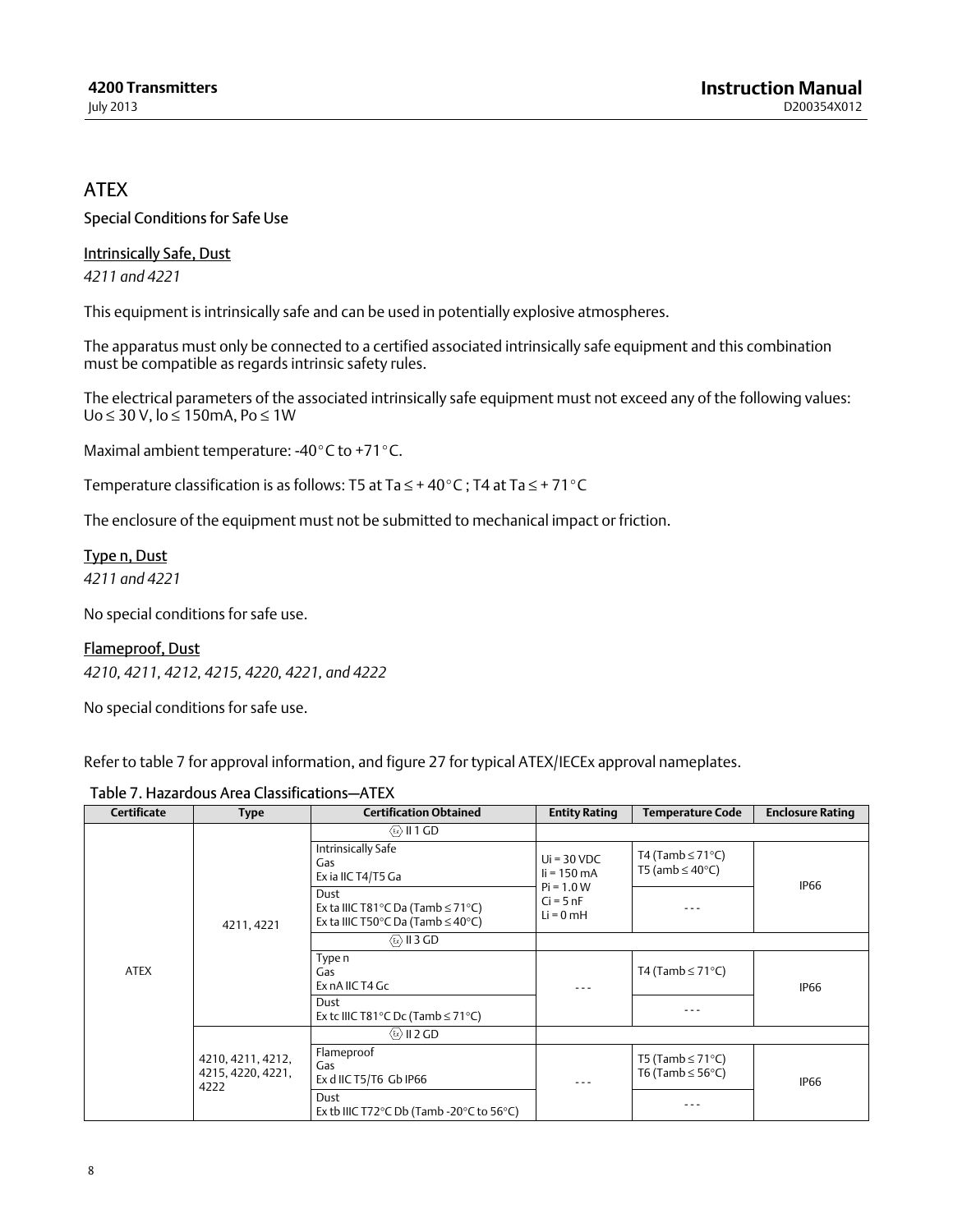## <span id="page-8-0"></span>**IECE<sub>x</sub>**

Intrinsically Safe, Dust *4211 and 4221*

Maximum ambient temperature: -40°C to +71°C.

The equipment (Ex ia) can be only connected to an intrinsically safe equipment and this combination must be compatible as regard the intrinsic safety rules.

The enclosure of the equipment must not be submitted to mechanical impact or friction.

Type n, Dust *4211 and 4221*

No special conditions for safe use.

Flameproof, Dust *4210, 4211, 4212, 4215, 4220, 4221, and 4222*

No special conditions for safe use.

Refer to table 8 for approval information, and figure [27](#page-50-0) for typical ATEX/IECEx approval nameplates.

| <b>Certificate</b> | <b>Type</b>                                    | <b>Certification Obtained</b>                                                                                  | <b>Entity Rating</b>                                                                | <b>Temperature Code</b>                               | <b>Enclosure Rating</b> |
|--------------------|------------------------------------------------|----------------------------------------------------------------------------------------------------------------|-------------------------------------------------------------------------------------|-------------------------------------------------------|-------------------------|
| <b>IECEX</b>       | 4211, 4221                                     | Intrinsically Safe<br>Gas<br>Ex ia IIC T4/T5 Ga                                                                | $Ui = 30 VDC$<br>$i = 150 \text{ mA}$<br>$Pi = 1.0 W$<br>$Ci = 5 nF$<br>$Li = 0$ mH | T4 (Tamb $\leq$ 71°C)<br>T5 (amb $\leq 40^{\circ}$ C) | <b>IP66</b>             |
|                    |                                                | Dust<br>Ex ta IIIC T81°C Da (Tamb $\leq$ 71°C)<br>Ex ta IIIC T50 $^{\circ}$ C Da (Tamb $\leq$ 40 $^{\circ}$ C) |                                                                                     | ---                                                   |                         |
|                    |                                                | Type n<br>Gas<br>Ex nA IIC T4 Gc                                                                               |                                                                                     | T4 (Tamb $\leq$ 71°C)                                 | <b>IP66</b>             |
|                    |                                                | Dust<br>Ex tc IIIC T81°C Dc (Tamb $\leq$ 71°C)                                                                 |                                                                                     |                                                       |                         |
|                    | 4210, 4211, 4212,<br>4215, 4220, 4221,<br>4222 | Flameproof<br>Gas<br>Ex d IIC T5/T6 Gb IP66                                                                    |                                                                                     | T5 (Tamb $\leq$ 71°C)<br>T6 (Tamb $\leq$ 56°C)        | <b>IP66</b>             |
|                    |                                                | Dust<br>Ex tb IIIC T72 $\degree$ C Db (Tamb -20 $\degree$ C to 56 $\degree$ C)                                 |                                                                                     |                                                       |                         |

Table 8. Hazardous Area Classifications—IECEx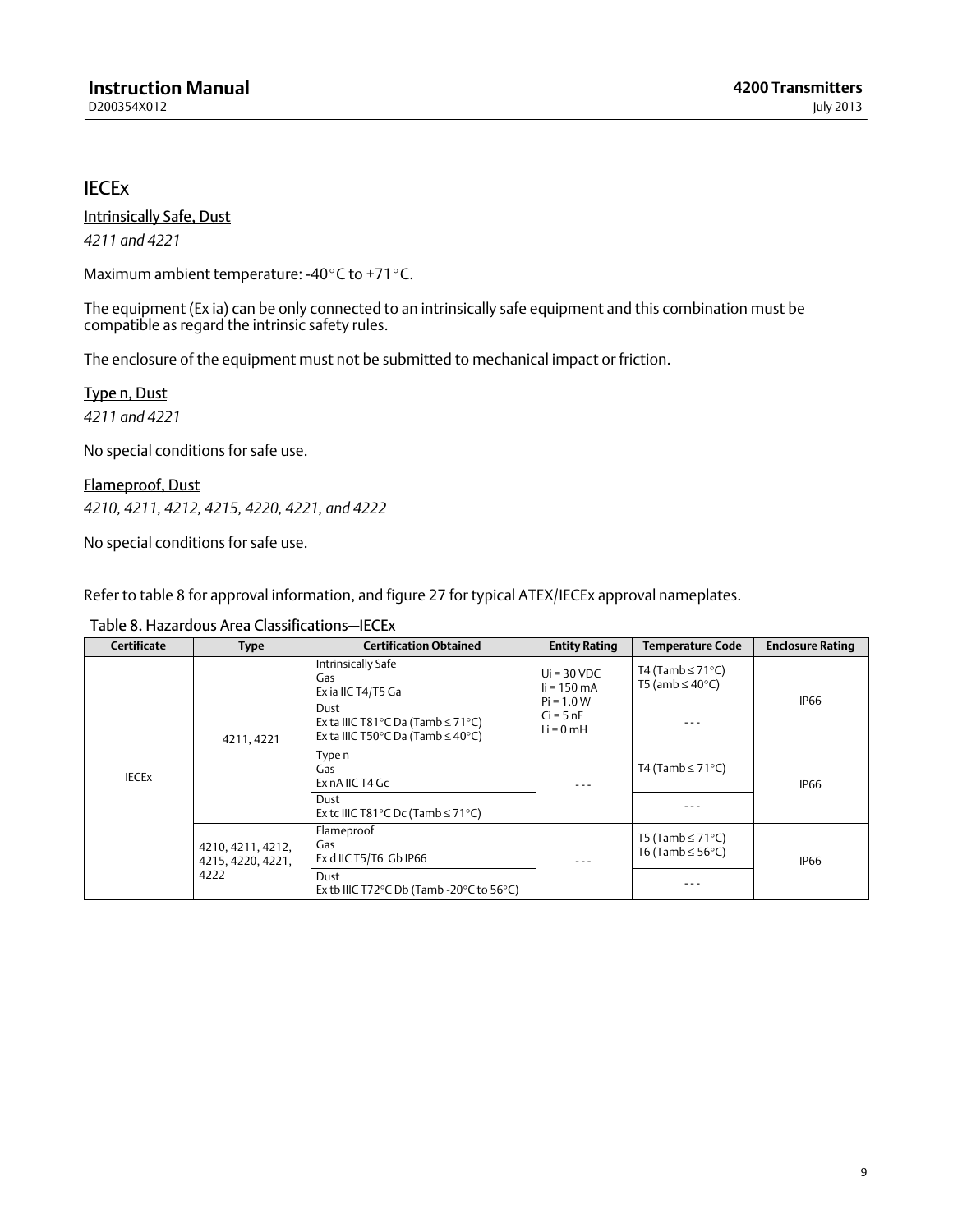## <span id="page-9-0"></span>Mechanical Connections

## Sliding‐Stem Actuator Mounting; 4210, 4211, 4212, and 4215 Transmitters

Use the following general procedures and figures [15,](#page-36-0) [16](#page-38-0), [17](#page-39-0), and [18](#page-40-0) to mount the transmitter on sliding‐stem actuators, standard stroke up to 105 mm (4.125 inches) travel.

Refer to figure [15](#page-36-0) for key number locations for this example.

- 1. Install the transmitter on the mounting plate (key 21) with two cap screws (key 32).
- 2. Bolt the stem mounting bracket and spacer (keys 34 and 39) to the stem connector on the actuator stem. Replace the stem connector cap screws with the two cap screws (key 35) furnished with the stem mounting bracket.
- 3. If necessary, refer to the appropriate procedures in the actuator instruction manual to reconnect the actuator stem to the valve stem.
- 4. Fasten the stem bracket (key 33) to the stem mounting bracket (key 34) with two cap screws (key 37) centered in the slots of the stem bracket. Tighten the cap screws slightly.
- 5. On the transmitter, install the pickup pin into the lever assembly (key 30) in the position to match the application. Refer to table [3](#page-3-0) and figure [15](#page-36-0).
- 6. Temporarily connect the 24 volt DC power supply to the instrument as indicated in figure [4](#page-13-0).
- 7. Perform the potentiometer alignment procedures before mounting the transmitter on the actuator. To simulate mid‐stroke position in step [4](#page-15-0) of the procedure, move the lever assembly (key 30) until its center line is parallel with the center line of the operating arm (key 25). After completing step [9](#page-16-0) of the potentiometer alignment procedure, remove the 24 volts DC, and continue the actuator mounting procedure as described in the following steps.
- 8. Stroke the actuator to the mid position of the valve travel.
- 9. Fit the pickup pin, located in the lever assembly (key 30), into the horizontal slot in the stem bracket (key 33). Bolt the mounting plate (key 21) to the actuator with cap screws, washers, and spacers (keys 23, 24, and 22) using the two tapped holes in the side of the actuator yoke.
- 10. Use the mounting plate slots, which allow the lever assembly (key 30) and the operating arm (key 25) to be nearly parallel, and position the long edge of the mounting plate parallel with the actuator stem. Tighten the bolts securely.
- 11. Loosen the two cap screws (key 37) connecting the stem bracket (key 33) to the stem mounting bracket (key 34). Manually move the lever assembly (key 30) until its center line is parallel with the center line of the operating arm (key 25).
- 12. Tighten the two cap screws (key 37) in the slotted holes.
- 13. Stroke the actuator to ensure that full travel is allowed.
- 14. Perform the electrical connection and direct and reverse action procedures.
- 15. Verify potentiometer alignment by performing the potentiometer alignment procedure.

## Rotary‐Shaft Actuator Mounting; 4210, 4211, 4212, and 4215 Transmitters

Use the following general procedures and figures [19,](#page-41-0) [20](#page-42-0), and [21](#page-42-0) to mount the transmitter on rotary‐shaft actuators.

Refer to figure [19](#page-41-0) for key number locations for this example.

- 1. Install the transmitter on the mounting plate (key 21) with two cap screws (key 32). The transmitter can be mounted in any of four positions on the bracket. Tighten the cap screws slightly.
- 2. On the actuator, attach the coupler plate assembly (key 57) and travel indicator to the actuator shaft. This is accomplished by removing two self‐tapping screws and travel indicator and replacing them with the self‐tapping screws and coupler plate assembly furnished with the transmitter for the mounting application.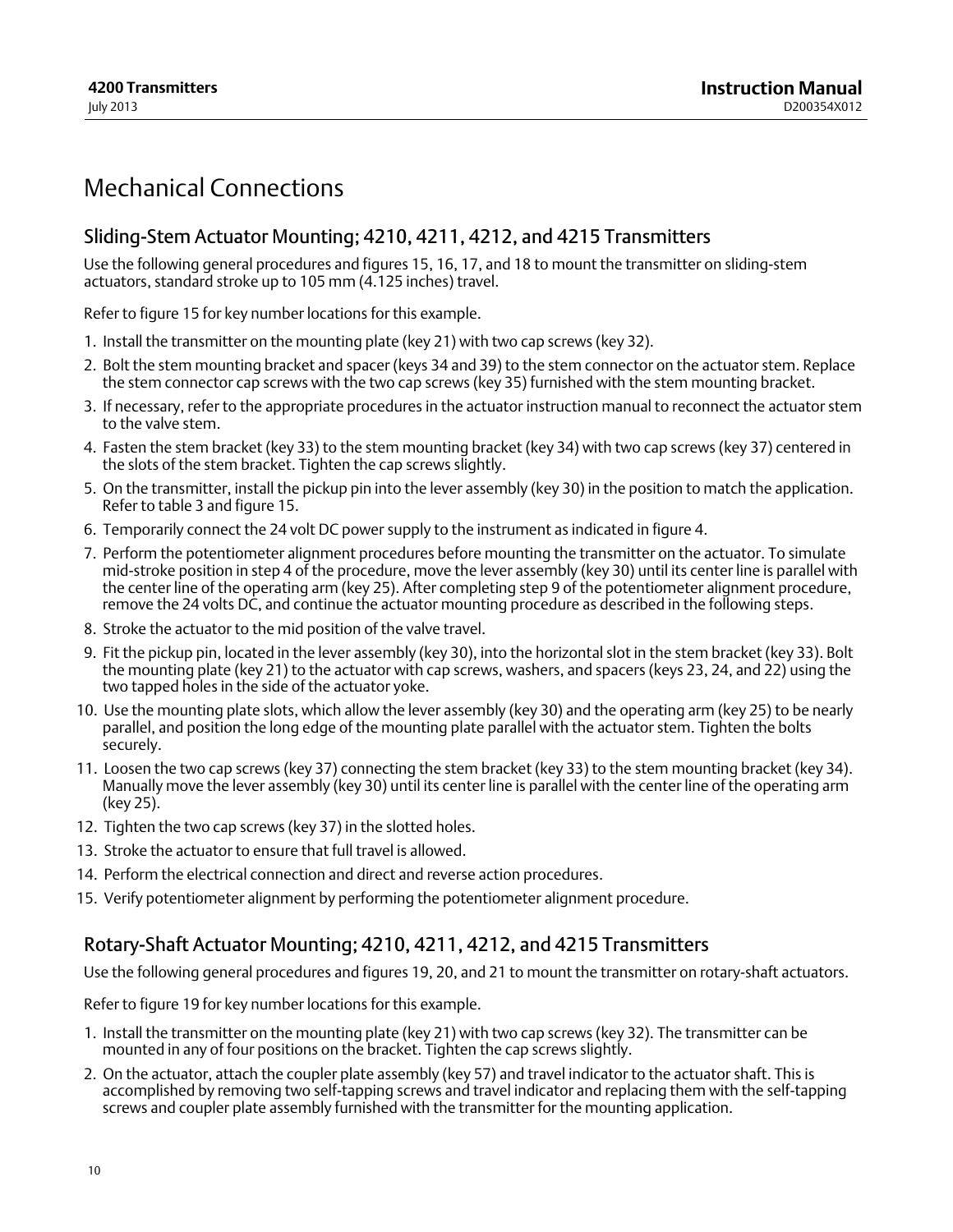- <span id="page-10-0"></span>3. Install the mounting plate (key 21) on the actuator using the four cap screws and washers (keys 23 and 24). The transmitter and bracket can be mounted in any of four positions by using the cap screws (key 23) on the face of the actuator hub.
- 4. Tighten the cap screws (key 23) slightly while aligning the potentiometer shaft on the transmitter with the coupler plate assembly pin (key 57). When aligned, tighten the four cap screws (key 23). Maintain this alignment while tightening the two cap screws (key 32) holding the transmitter to the mounting plate (key 21).
- 5. Slide the coupler (key 52) over the potentiometer shaft and into the hole in the mounting plate (key 21). Slide the coupling (key 54) onto the plate assembly pin and attach the coupling to the plate assembly pin using the set screw.
- 6. Slide the coupler (key 52) into the coupling (key 54). The coupling should not be deflected in any direction when installed. Do not tighten the coupling set screw (key 53) as it will be tightened during the potentiometer alignment procedure.
- 7. Perform the electrical connections and potentiometer alignment procedures.

## Long‐Stroke Sliding‐Stem Fisher 585C and 470‐16 Actuator Mounting; 4220, 4221, and 4222 **Transmitters**

Use the following general procedures and figure [22](#page-43-0) to mount the transmitter on long‐stroke sliding‐stem 585C and 470‐16 actuators with 105 to 206 mm (4.125 to 8.125 inches) travel.

## **CAUTION**

**To avoid damaging the potentiometer after the transmitter is mounted, do not stroke the actuator without first loosening the socket screw set (key 100F) that fastens the coupling (key 100E) to the potentiometer shaft (key 5).**

- 1. Stroke the actuator to mid‐stroke.
- 2. Bolt the cable bracket (key 60) to the stem connector on the actuator stem. To do this, first replace the existing stem connector cap screws with studs (key 78). Slide the cable bracket (key 60) over the studs (key 78) before installing the nuts (key 71). Tighten the nuts (key 71).
- 3. If necessary, refer to the appropriate actuator instruction manual for the procedure to reconnect the actuator stem to the valve stem.
- 4. Attach the cable transducer housing (key 100A) to the mounting plate (key 63) using cap screws (key 103) and hex nuts (key 104).
- 5. Attach the mounting plate (key 63) to the actuator using hex head cap screws (key 32). Note: Some actuators may require spacers (key 101) between the mounting plate (key 63) and the actuator.

## **CAUTION**

**Free release of the cable (key 100B) will damage the transducer. Whenever the cable (key 100B) is extended, take steps to ensure that free release does not happen.**

- 6. Carefully pull the cable (key 100B) down to the cable bracket (key 60) and attach it with the socket head cap screw (key 102), the lock washer (key 83) and the nut (key 72).
- 7. Remove the four cap screws (key 100D) and the mounting plate (key 100C) from the cable transducer.
- 8. Mount the mounting plate (key 100C) to the transmitter using cap screws (key 105).
- 9. Verify that the actuator is still in the mid‐stroke position. Loosen the socket cap screws (key 100F) and rotate the coupling until the socket cap screws (key 100F) can be accessed with a hex wrench through one of the openings in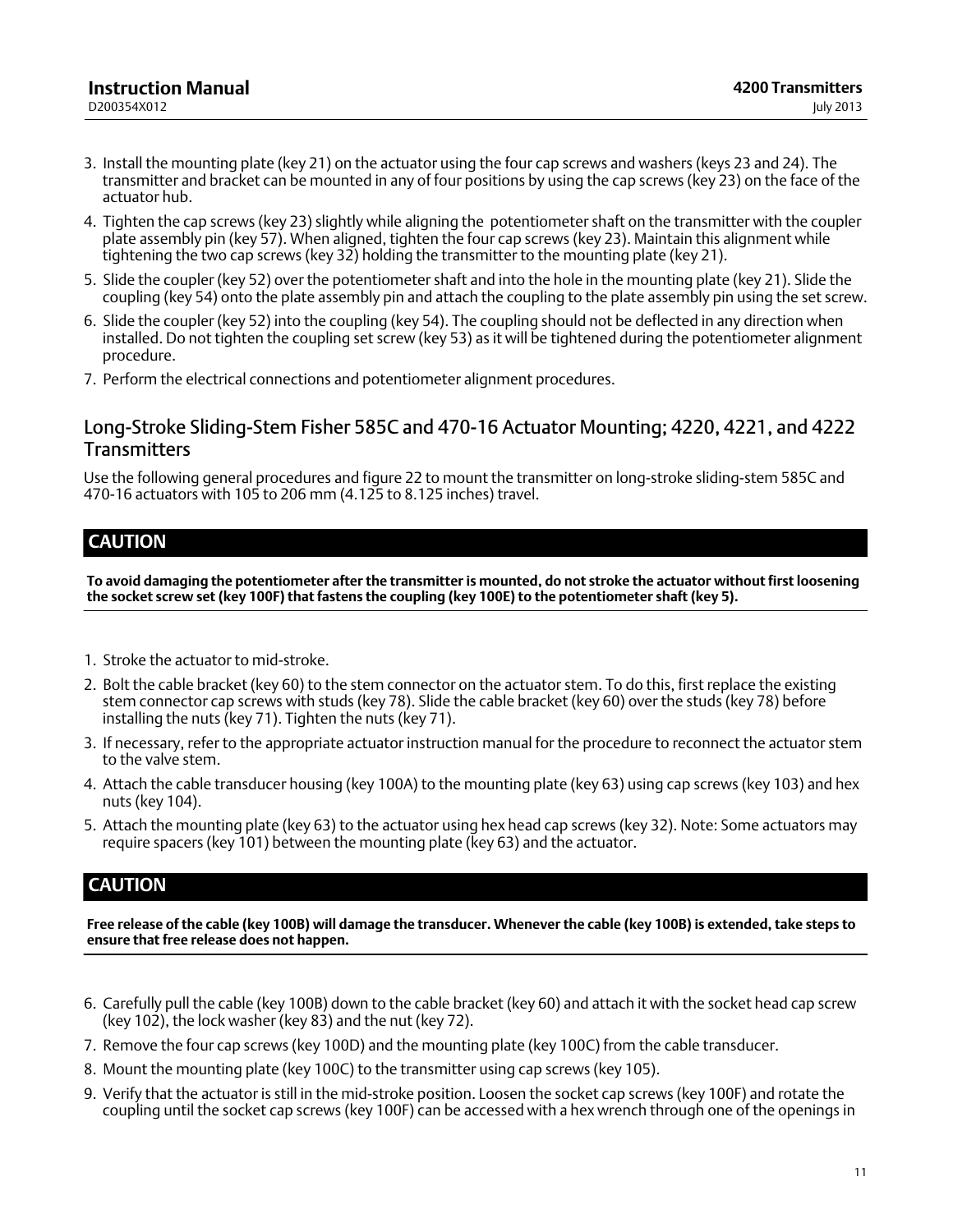<span id="page-11-0"></span>the cable transducer housing (key 100A). Lock the coupling in place by tightening the inboard socket cap screw (key 100F).

- 10. Turn the potentiometer shaft (key 5) to the midpoint of its range.
- 11. Carefully install the transmitter to the cable transducer housing (key 100A) making sure that the potentiometer shaft (key 5) slides freely into the coupling (key 100E) and remains in the midpoint position. Reinstall the four cap screws (key 100D).
- 12. Lock the coupling (key 100E) to the potentiometer shaft (key 5) by tightening the outer socket cap screw (key 100F).
- 13. Install the cable cover assembly (key 64) on to the mounting plate (key 63) with the two machine screws (key 81). Attach the lower end of the cable cover assembly (key 64) to the actuator yoke with the cap screw (key 82). Note: Some actuators may require additional pieces to fully cover the yoke.
- 14. Perform the electrical connections.

## Long‐Stroke Sliding‐Stem Fisher 585CLS and 490 Actuator Mounting; 4220, 4221, and 4222 **Transmitters**

Use the following general procedures and figure [23](#page-45-0) to mount the transmitter on long‐stroke sliding‐stem 585CLS and 491 actuators with 229 to 610 mm (9 to 24 inches) travel.

## **CAUTION**

**To avoid damaging the potentiometer after the transmitter is mounted, do not stroke the actuator without first loosening the socket screw set (key 100F) that fastens the coupling (key 100E) to the potentiometer shaft (key 5).**

- 1. Stroke the actuator to mid‐stroke.
- 2. Bolt the cable clip (key 61) to the stem connector on the actuator stem. To do this, first replace the existing stem connector cap screws with a stud (key 35). Slide the cable clip (key 61) over the stud (key 35) before installing the nuts (key 73). Tighten the nuts.
- 3. If necessary, refer to the appropriate actuator instruction manual for the procedure to reconnect the actuator stem to the valve stem.
- 4. Attach the cable transducer housing (key 100A) to the mounting plate (key 63) using cap screws (key 103) and hex nuts (key 104).
- 5. Attach the mounting plate to the actuator using hex head cap screws (key 75). Note: Some actuators may require spacers (key 101) between the mounting plate (key 63) and the actuator.

## **CAUTION**

**Free release of the cable (key 100B) will damage the transducer. Whenever the cable (key 100B) is extended, take steps to ensure that free release does not happen.**

- 6. Carefully pull the cable (key 100B) down to the cable clip (key 61) and attach it with the socket head cap screw (key 102), the lock washer (key 83) and the nut (key 72).
- 7. Remove the four cap screws (key 100D) and the mounting plate (key 100C) from the cable transducer.
- 8. Mount the mounting plate (key 100C) to the transmitter using cap screws (key 105).
- 9. Verify that the actuator is still in the mid‐stroke position. Loosen the socket cap screws (key 100F) and rotate the coupling until the socket cap screws (key 100F) can be accessed with a hex wrench through one of the openings in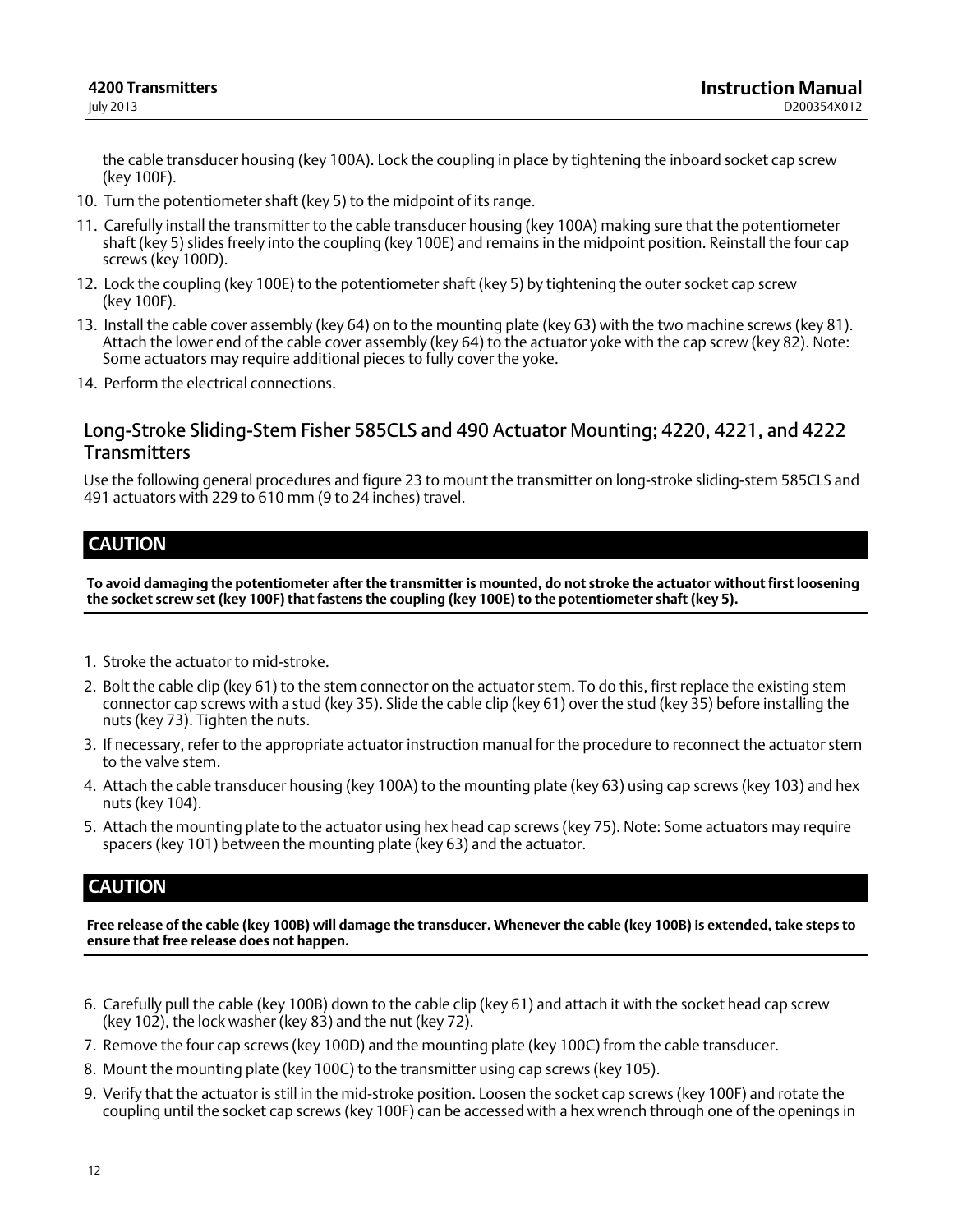<span id="page-12-0"></span>the cable transducer housing (key 100A). Lock the coupling in place by tightening the inboard socket cap screw (key 100F).

- 10. Turn the potentiometer shaft (key 5) to the midpoint of its range.
- 11. Carefully install the transmitter to the cable transducer housing (key 100A) making sure that the potentiometer shaft (key 5) slides freely into the coupling (key 100E) and remains in the midpoint position. Reinstall the four cap screws (key 100D).
- 12. Lock the coupling (key 100E) to the potentiometer shaft (key 5) by tightening the outer socket cap screw (key 100F).
- 13. Install the lower yoke cover (key 69) on to actuator yoke with pan head machine screws (key 77) and washers (key 86).
- 14. Perform the electrical connections.

## Electrical Connections

## **WARNING**

**Select wiring and/or cable glands that are rated for the environment of use (such as hazardous area, ingress protection and temperature). Failure to use properly rated wiring and/or cable glands can result in personal injury or property damage from fire or explosion.**

**Wiring connections must be in accordance with local, regional, and national codes for any given hazardous area approval. Failure to follow the local, regional, and national codes could result in personal injury or property damage from fire or explosion.**

#### **Note**

For North American intrinsically safe installations, refer to the loop schematics shown in figures [24](#page-47-0) and [25](#page-48-0) or to instructions supplied by the barrier manufacturer for proper wiring and installation. For all other applications install the product per local, regional, or national code, rules, and regulations.

## Conduit

Install conduit using local and national electrical codes which apply to the application.

## Field Wiring

Figure [4](#page-13-0) shows typical field wiring connections into the field wiring compartment. The transmitter is powered by 24 volts DC. Refer to table [1](#page-2-0) to determine the power supply requirements. For units without position switches, the 24 volts DC can be provided by the receiving device or an external supply.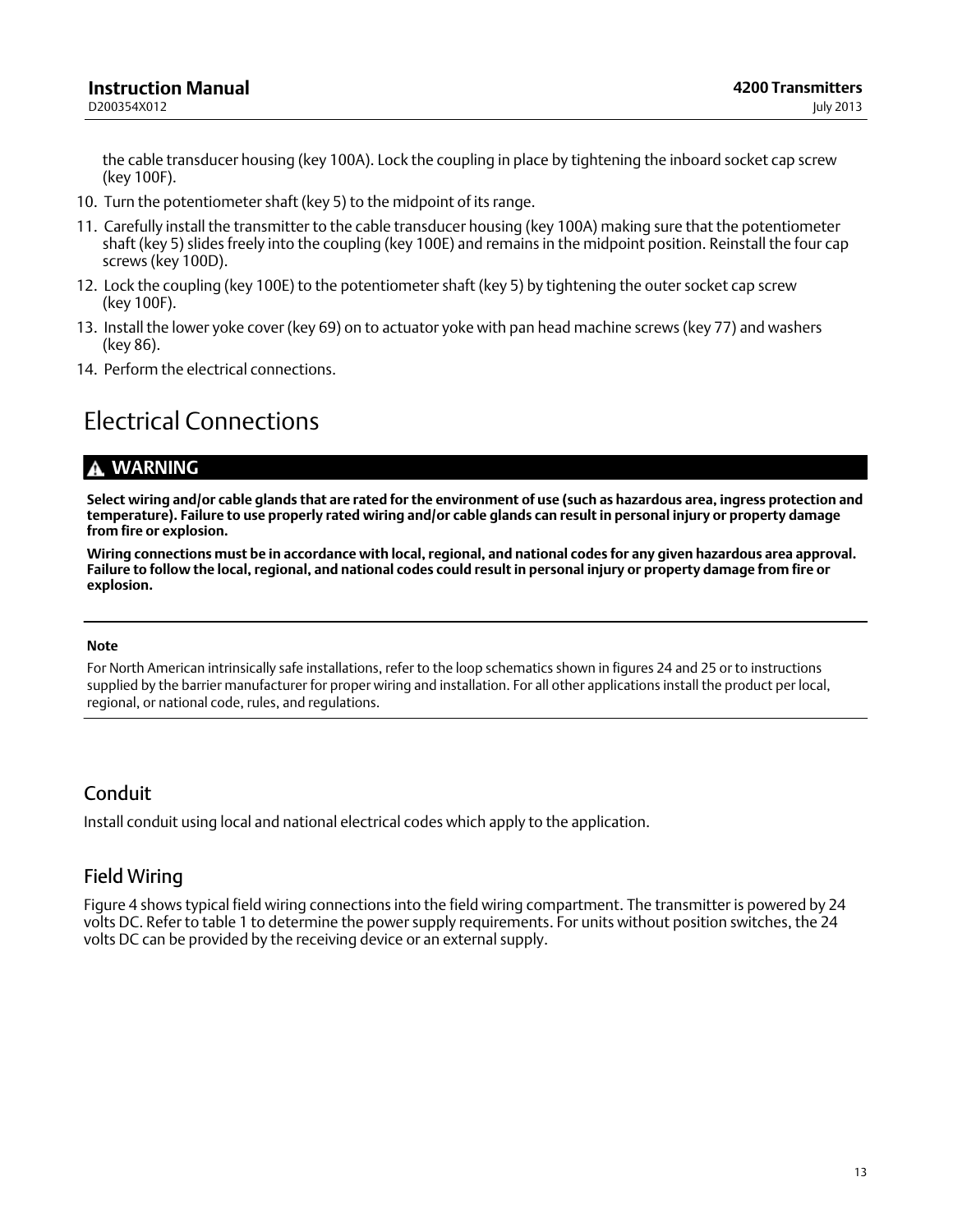#### <span id="page-13-0"></span>Figure 4. Wiring Connections



For units with position switches, the power supply provides 24 volt DC power to the position switch circuit in units without the transmitter, or to both the position switch circuits and transmitter in units with the transmitter. A 24 volt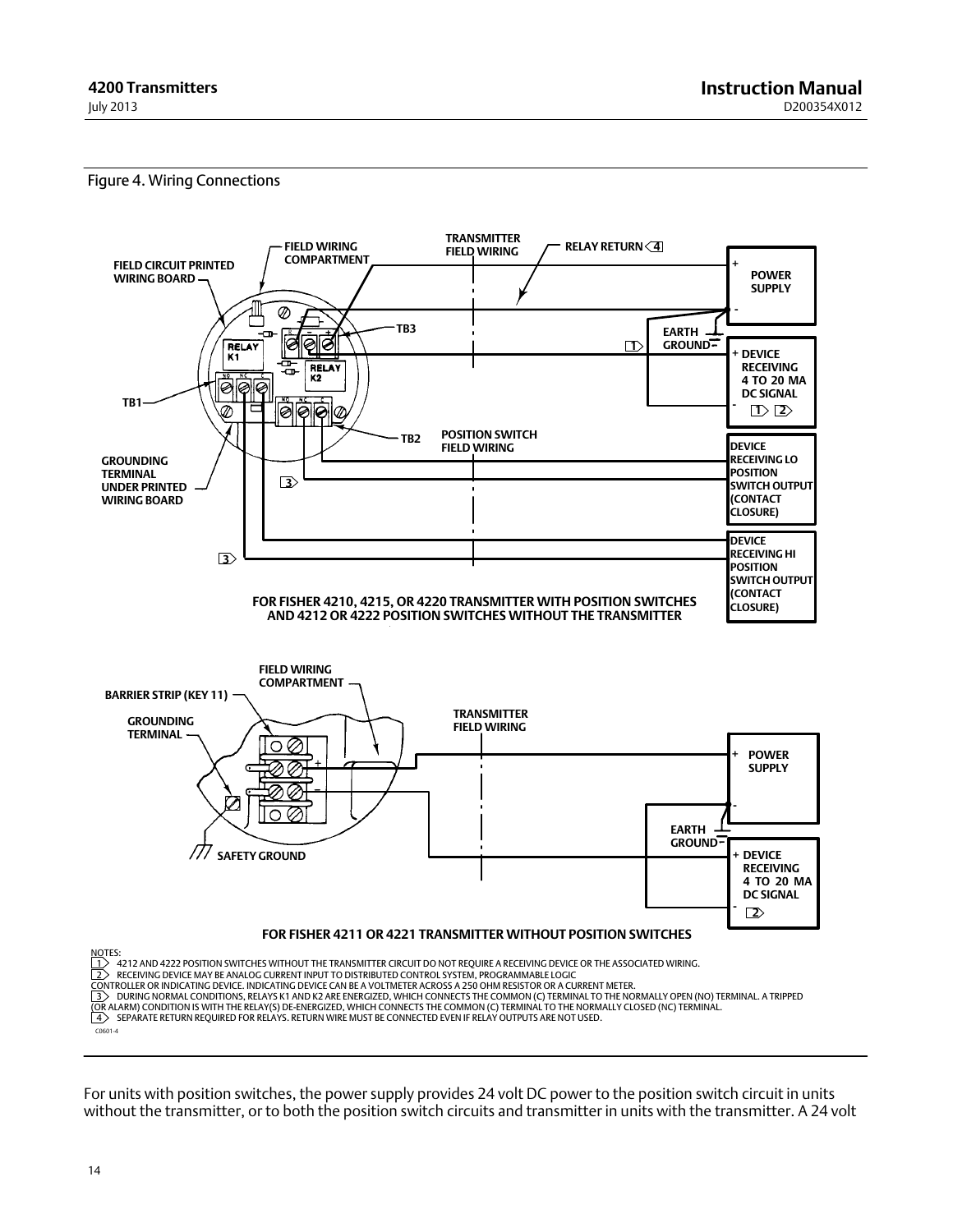DC power supply independent of the receiving device is recommended. A separate return is required for the relays. This prevents relay return currents from flowing in the transmitter 4 to 20 milliamperes DC current loop.

For the position switch relay wiring, during normal operating conditions relays K1 and K2 are energized, which connects the common (C) terminal to the normally open (NO) terminal (TB1 and TB2, figure [4\)](#page-13-0). During a tripped (or alarm) condition the relay is de‐energized, which connects the C terminal to the normally closed (NC) terminal. If power is removed or lost from the power supply both relays are de‐energized which connects the common (C) terminals to the normally closed terminals (NC).

## **CAUTION**

**Connect the transmitter grounding terminal (key 58) to an earth ground. Improper grounding of the position transmitter can cause erratic operation.**

Before making transmitter or position switch connections, ensure that the power supply is turned off. Refer to figure [4](#page-13-0) for location of connections.

- 1. Remove the cover from the field wiring compartment. Note that you will need to loosen the set screw (key 106) before removing the cover.
- 2. Bring the transmitter field wiring and/or position switch wiring into the housing through one or both of the ports.
- 3. Field wiring connections:

#### **Note**

On transmitters with position switches, always make the connection between the power supply negative (-) terminal and the (R) terminal on TB3, even if the position switch outputs are not used.

- a. For a 4210, 4215, or 4220 transmitter with position switches, connect a wire from the (-) terminal of the power supply to the (R) terminal on TB3. Also connect a wire from the (-) terminal on the power supply to the negative (-) terminal of the receiving device. Connect a wire from the receiving device positive (+) terminal to the (-) terminal on TB3. Connect a wire from the (+) terminal on the power supply to the (+) terminal on TB3. Provide wiring for the position switch indicating device to match the application.
- b. For 4212 and 4222 position switches without a transmitter, connect a wire from the (+) terminal of the power supply to the  $(+)$  terminal on TB3. Connect a wire from the  $(-)$  terminal of the power supply to the  $(R)$  terminal on TB3. Provide wiring for the position switch indicating device to match the application.
- c. For a 4211 or 4221 transmitter without position switches. Connect a wire from the (+) terminal of the power supply to the (+) terminal on the barrier strip (key 11). Connect a wire from the (-) terminal of the power supply to the negative (-) terminal of the receiving device. Connect a wire from the receiving device positive (+) terminal to the (-) terminal on the barrier strip.
- 4. Connect the grounding terminal (key 58) to an earth ground.
- 5. For a 4210, 4212, 4215, 4220, or 4222 instrument with position switches, perform the following steps to connect the position switch wiring:
	- a. Connect the high position switch field wiring from the high indicating device to TB1 on the field circuit printed wiring board.
	- b. Connect the low position switch field wiring from the low indicating device to TB2 on the field circuit printed wiring board.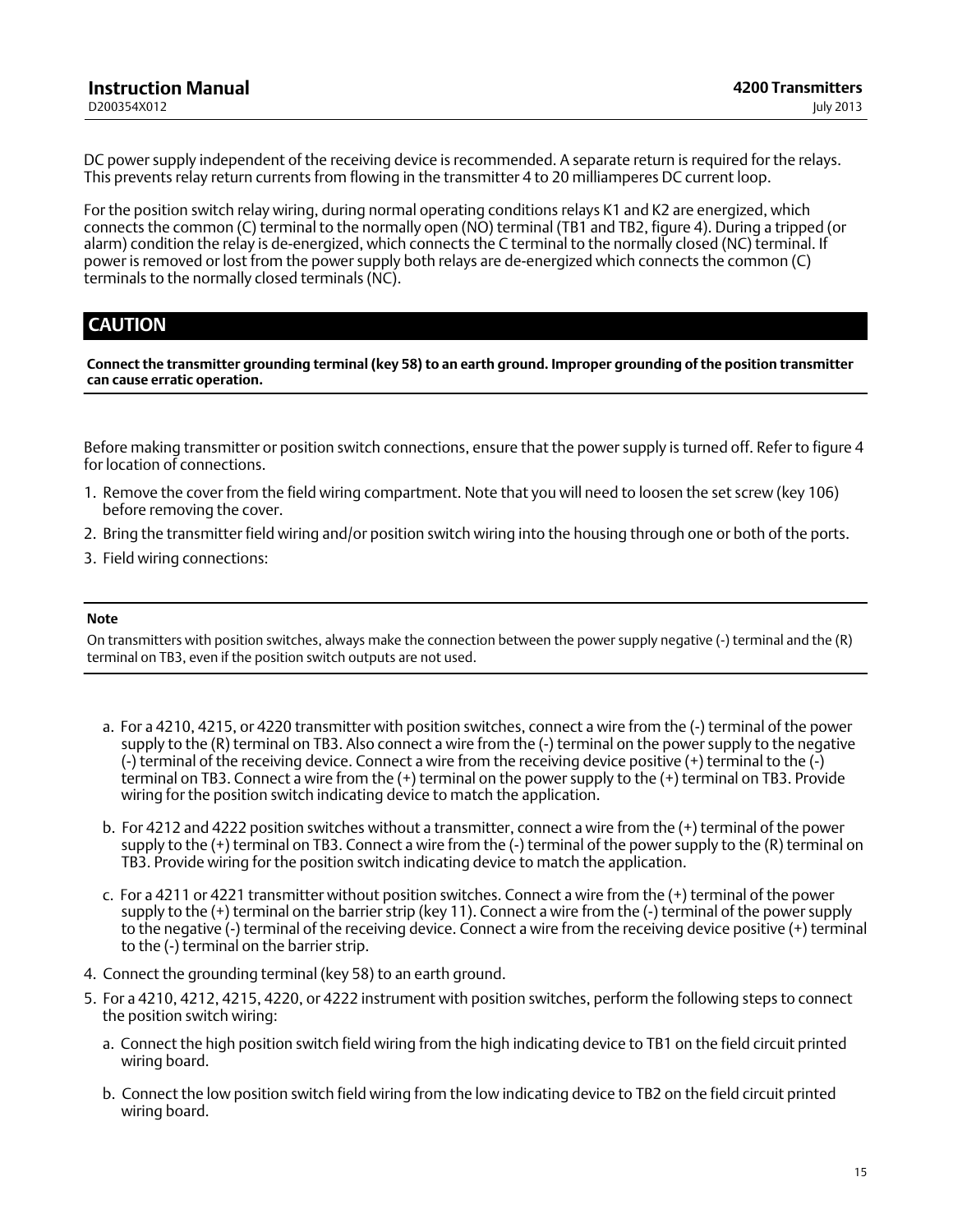- <span id="page-15-0"></span>6. If only one output port is used, screw the pipe plug (supplied with the transmitter) into the unused port.
- 7. Perform the potentiometer alignment and direct/reverse action procedures for all applications.

## Potentiometer Alignment

## **CAUTION**

**The following procedure must be performed prior to calibrating the transmitter or position switches. Failure to perform this procedure may result in erratic performance or unit failure.**

This procedure adjusts the potentiometer to the center of its electrical travel when the control valve actuator or other device is at the center of its mechanical travel.

Refer to the Calibration section for the test equipment required in this section.

### **WARNING**

**On an explosion‐proof instrument, remove electrical power before removing the covers in a hazardous area. Personal injury or property damage may result from fire or explosion if power is applied to the instrument with the covers removed, in a hazardous area.**

**On an intrinsically safe instrument, current monitoring during operation must be with a meter approved for hazardous areas.**

Refer to figure [5](#page-16-0) for component locations.

- 1. Remove power from the instrument.
- 2. Connect the digital voltmeter (DVM) leads as follows:
	- a. For all transmitters (except a 4212 or 4222) connect between TP3 (+) and TP4 (-) on the printed wiring board.
	- b. For a 4212 or 4222 transmitter, connect the DVM between TP5 (+) and TP6 (-).
- 3. Loosen the appropriate set screw connecting the potentiometer shaft to the linkage:
	- a. For sliding‐stem applications, loosen the set screw (key 26, figure [15\)](#page-36-0) in the operating arm (key 30) on the potentiometer shaft.
	- b. For rotary actuator applications, loosen the set screw in the coupling (key 50, figure [19](#page-41-0)) on the potentiometer shaft.
	- c. For long‐stroke applications, leave the coupler (key 100E) rigidly attached to the potentiometer shaft. Loosen only the coupling screw (key 100F, figures [22](#page-43-0) and [23\)](#page-45-0) in the coupler (key 100E) on the transducer shaft.
- 4. Stroke the actuator or other device to the mid‐stroke position.

#### **Note**

On units with position switches, the (R) terminal on TB3 must be connected to the power supply negative (-) terminal as shown in figure [9](#page-25-0) to attain correct potentiometer alignment.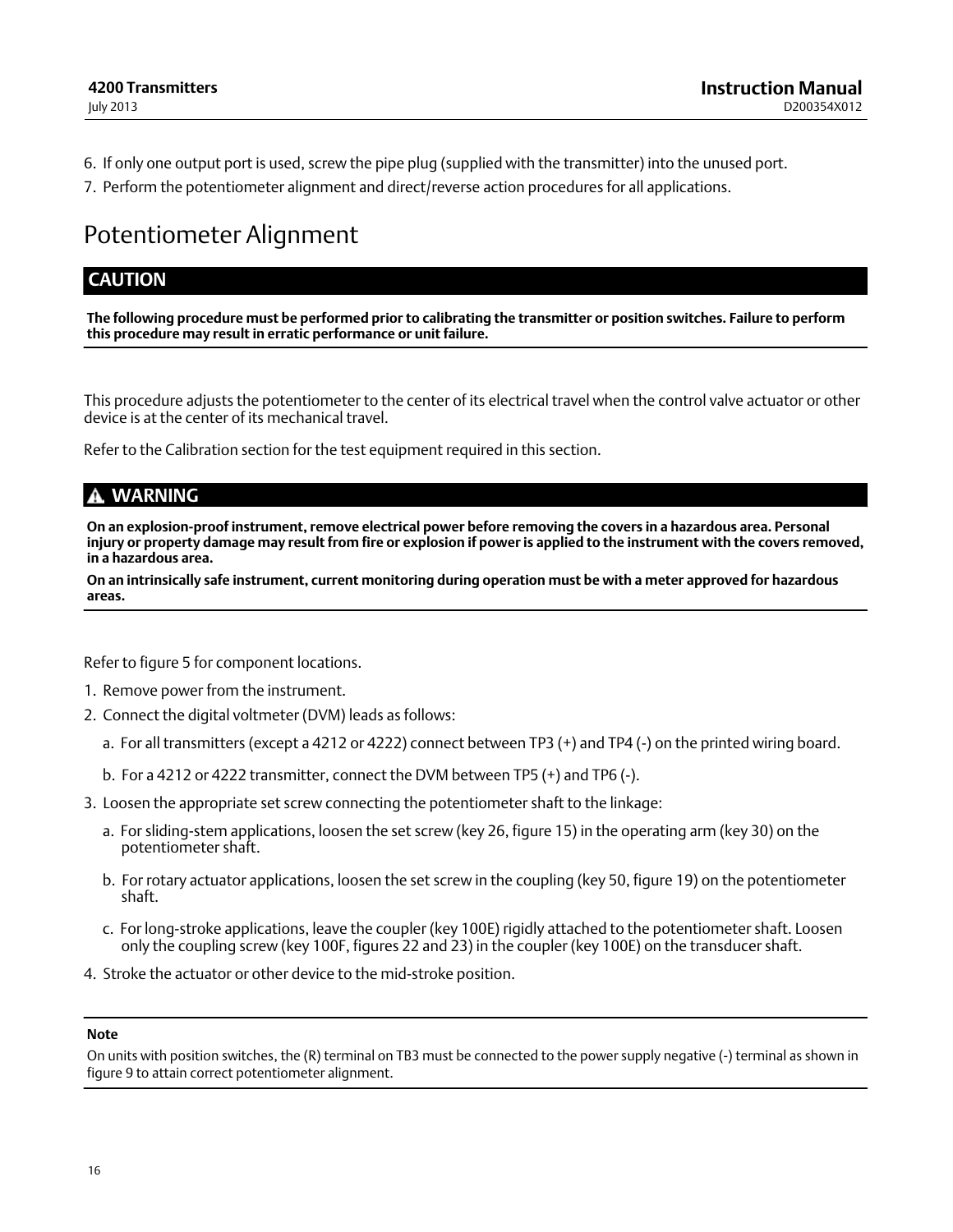<span id="page-16-0"></span>



- 5. Apply power to the instrument.
- 6. While the device is in mid‐stroke position, insert a screwdriver blade into the slot in the end of the potentiometer shaft (see figure [15](#page-36-0)), or turn the coupler (key 52, figure [19](#page-41-0) or key 100E, figures [22](#page-43-0) and [23\)](#page-45-0) to turn the potentiometer shaft until the DVM reads 1.25 ±0.05 volts DC. This establishes the electrical center of the potentiometer.
- 7. Tighten the appropriate set screw. Check that the DVM reading has remained at 1.25 ±0.05 volts DC.

#### **Note**

For sliding‐stem applications, tighten the set screw (key 26, figure [15\)](#page-36-0) in the operating arm (key 30) to a torque of 3.39 to  $3.95$  N $\bullet$ m (30 to 35 lbf $\bullet$ in).

- 8. Remove the power from the transmitter power supply.
- 9. Remove the DVM leads from TP3 and TP4 (transmitter signal) or TP5 and TP6 (position switch signal).
- 10. Refer to the direct or reverse action procedures.

## Direct or Reverse Action

Direct action means, when looking at the slotted end of the potentiometer shaft, a clockwise rotation of the shaft produces an increasing output signal from the transmitter.

Reverse action means, when looking at the slotted end of the potentiometer shaft, a clockwise rotation of the shaft produces a decreasing output signal from the transmitter.

The transmitter produces a direct or reverse action output signal depending on the location of the potentiometer wires inserted in terminal block number 1 (TB1) mounted on the transmitter printed wiring board. Refer to figure [6](#page-18-0) for the location of the wires and the wire color sequence for direct action.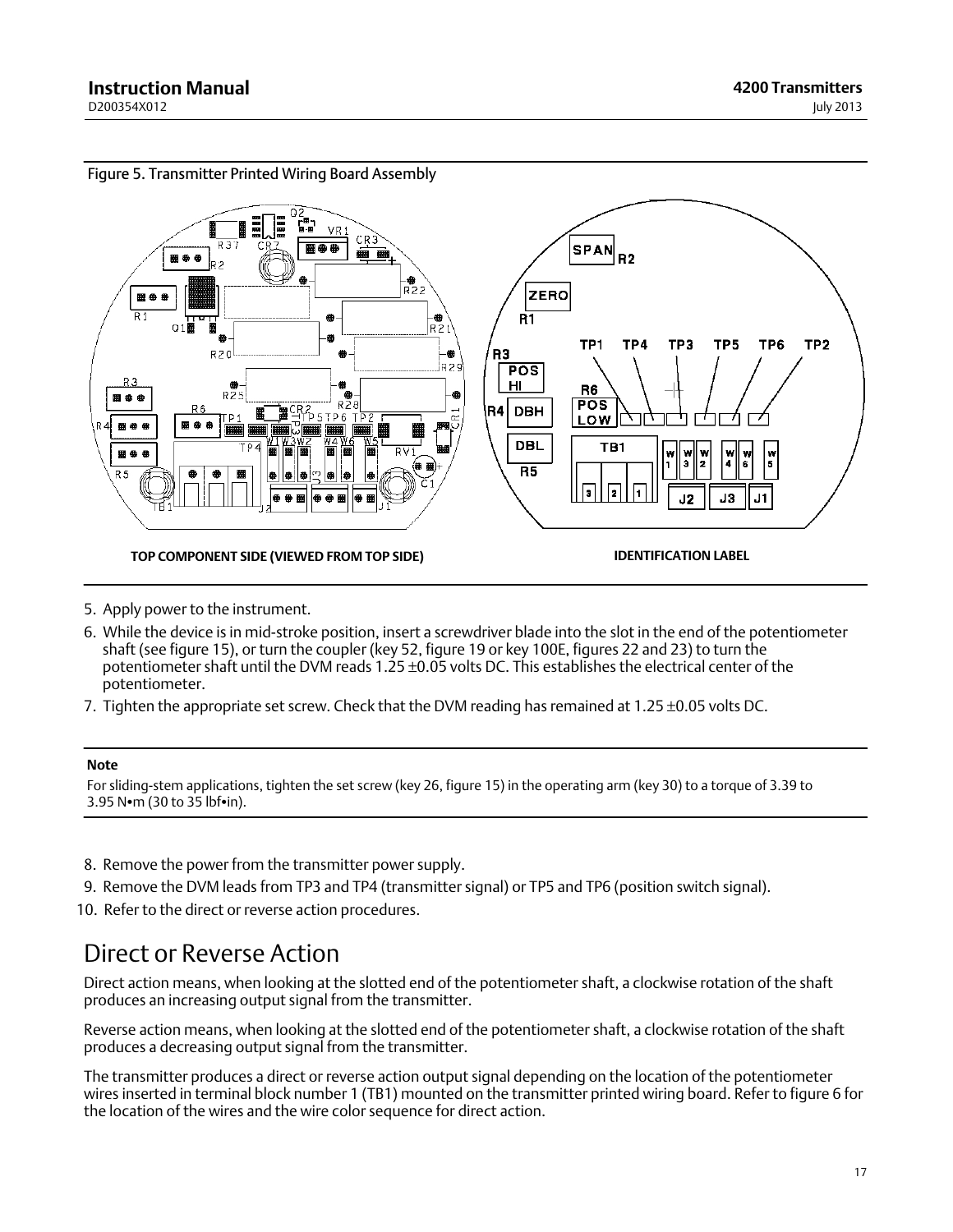<span id="page-17-0"></span>For reverse action, exchange the positions of the brown and red wires.

Arrange wires on the terminal block (TB1) for either direct or reverse action to match the application requirements; then repeat the potentiometer alignment procedures.

Refer to the Calibration section to adjust the zero and span of the transmitter and/or position switch circuits.

# Operating Information

## Initial Considerations

If the transmitter is ordered with an actuator, the transmitter is factory calibrated to the length of travel specified on the order. If the transmitter is ordered separately, adjust the zero and span as described in the Calibration section so that the transmitter operates properly in your specific application.

If the transmitter is calibrated for a specific control valve actuator travel, perform the procedures in the Calibration section to fine tune the zero and span adjustments to the specific application.

### Transmitter and Position Switch Conditions

- A 4210 or 4220 transmitter (with position switches) obtains stem position from the input potentiometer and circuit electronics to provide a 4 to 20 milliampere output. The transmitter output connects to a terminal block mounted in the field wiring compartment. The high position switch circuit output controls relay K1 mounted on the field circuit printed wiring board, and the relay contacts connect to TB1. The low position switch circuit output controls relay K2, and the relay contacts connect to TB2. The relationship between the transmitter output, relay position switch outputs, and deadband is shown in figure [7.](#page-19-0) Deadband is the difference between trip and reset points of a relay.
- A 4211 or 4221 transmitter (without position switches) obtains input information from the potentiometer and provides a 4 to 20 milliampere output. The transmitter output connects to the barrier strip (key 11, figure [4\)](#page-13-0) mounted in the field wiring compartment.
- A 4212 or 4222 position switch (without the transmitter) obtains stem position from the input potentiometer and provides position switch outputs from relays K1 and K2 (figures [4](#page-13-0) and [9](#page-25-0)). The high position switch circuit output controls relay K1 mounted on the field circuit printed wiring board and, the relay contacts connect to TB1. The low position switch circuit output controls relay K2 and, the relay contacts connect to TB2. Deadband is the difference between trip and reset points of a relay.
- A 4215 transmitter obtains position information from a dual potentiometer on the same shaft, which allows for individual potentiometers for the transmitter circuit and the position switch circuits. The transmitter input is from one of the potentiometers and its output connects to TB3 (figure [6\)](#page-18-0) mounted on the field circuit printed wiring board. The position switch input is obtained from the other potentiometer.

The high position switch circuit output controls relay K1 mounted on the field circuit printed wiring board and the relay contacts connect to TB1. The low position switch circuit output controls relay K2 and the relay contacts connect to TB2. The relationship between the transmitter output, relay position switch outputs, and deadband is shown in figure [7.](#page-19-0) Deadband is the difference between the trip and reset points of a relay.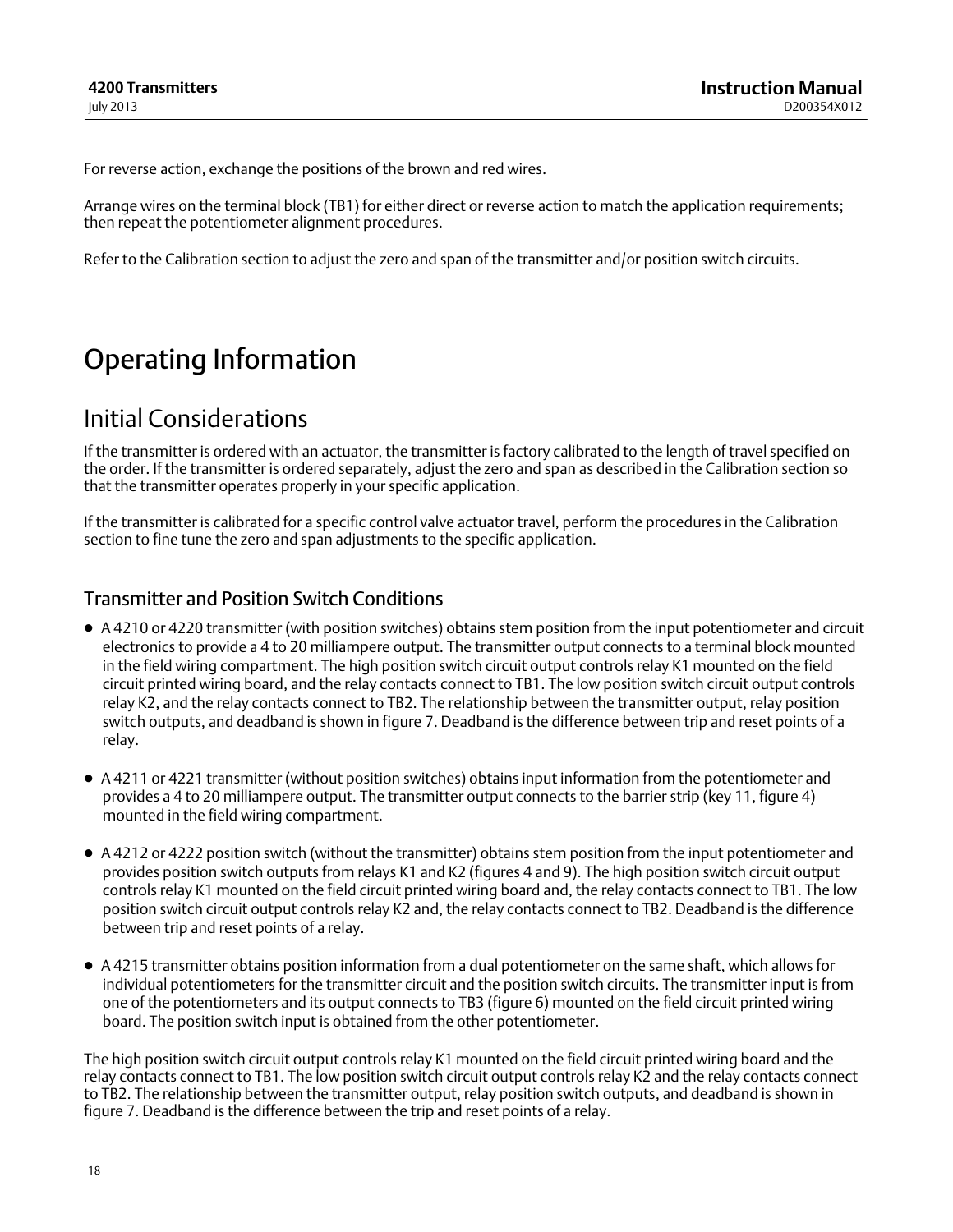<span id="page-18-0"></span>

# Normal Operation

#### **WARNING** A

**On an explosion‐proof instrument, remove electrical power before removing the instrument covers in a hazardous area. Personal injury or property damage may result from fire or explosion if power is applied to the instrument with the covers removed, in a hazardous area.**

Once the instrument has been calibrated and placed in operation, further adjustments should not be necessary. The 4 to 20 milliampere output can be monitored during operation (in a non‐hazardous environment) by removing the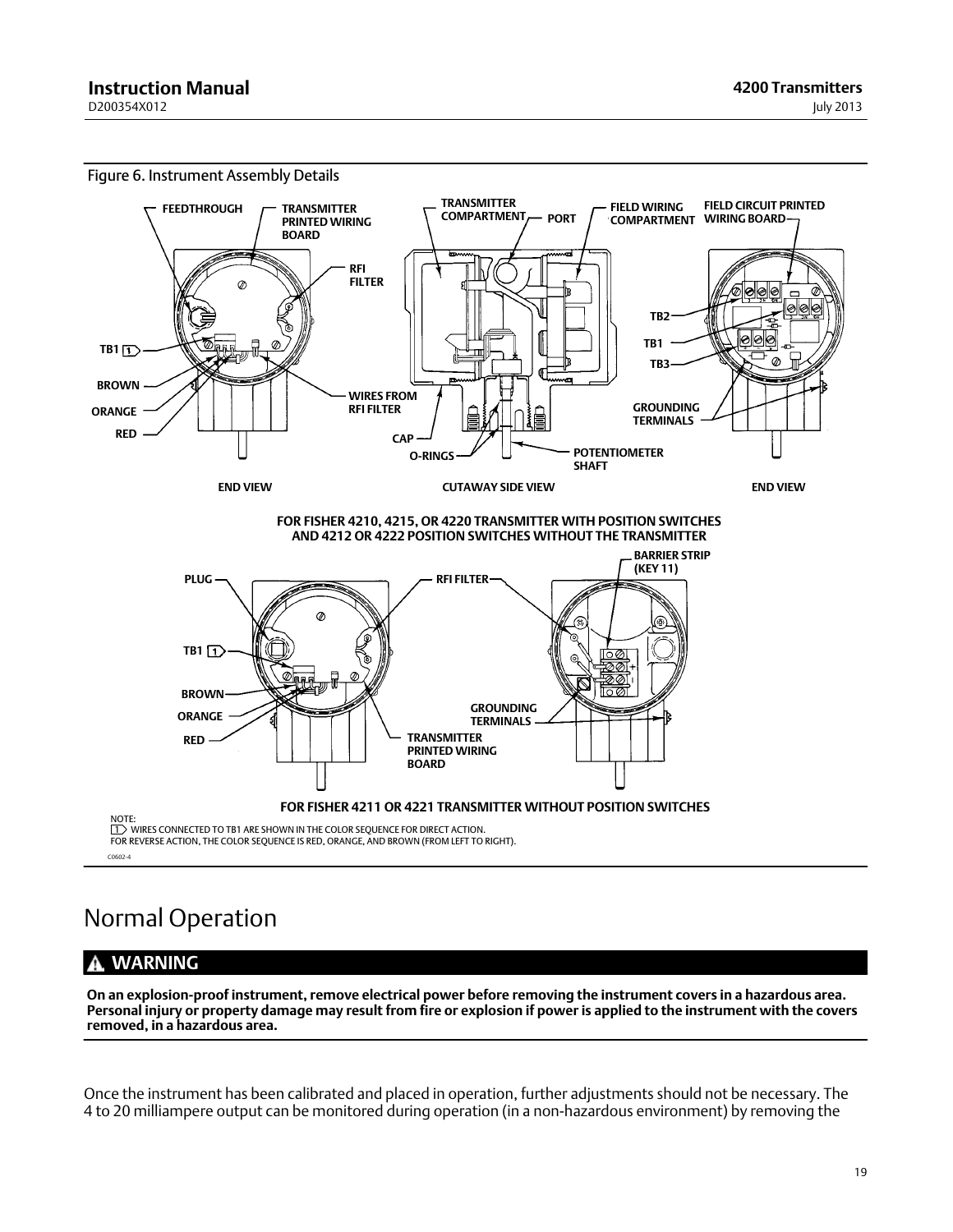<span id="page-19-0"></span>cover and connecting a milliammeter between TP1 (+) and TP2 (-) on the printed wiring board (figure [5\)](#page-16-0) on 4210, 4211, 4215, 4220, or 4221 transmitter. On 4212 or 4222 connect a voltmeter between TP5 (+) and TP6 (-) to measure potentiometer position.

#### **Note**

You will need to loosen the set screw (key 106) before removing the cover.

For position switch circuits, the switching condition can be monitored by observing the indicating device or using an ohmmeter connected to the terminal blocks (TB1 and TB2) in the field wiring compartment. Refer to the Calibration section for the test setup.

# Calibration

#### **Note**

The potentiometer alignment procedures, in the Installation section, must be completed before performing instrument calibration. Also, be sure the direct or reverse action is correct for the application.

Calibration of the instrument consists of adjusting the zero and span of the transmitter and/or adjusting the high and low position switches for a specific travel. The high and low position switches also have deadband adjustments that are made during the calibration procedures. Refer to figure 7 for transmitter and position switch conditions.

For a 4212 or 4222 instrument with position switch circuits only, refer to the high and low position switch adjustment procedures in this section. For a transmitter with or without position switch circuits, refer to the transmitter circuit zero and span adjustment procedures in this section.

If satisfactory results cannot be obtained during calibration, refer to the appropriate procedures in the Maintenance section.

Figure 7. Transmitter and Position Switch Conditions (also see table [9](#page-20-0))



NOTE:

A3787

 $1$  WHEN USING THE COMMON (C) AND THE NORMALLY CLOSED (NC) TERMINAL CONNECTIONS, THE CONTACTS WILL BE CLOSED WHEN THE RELAY COIL IS DE‐ENERGIZED.

20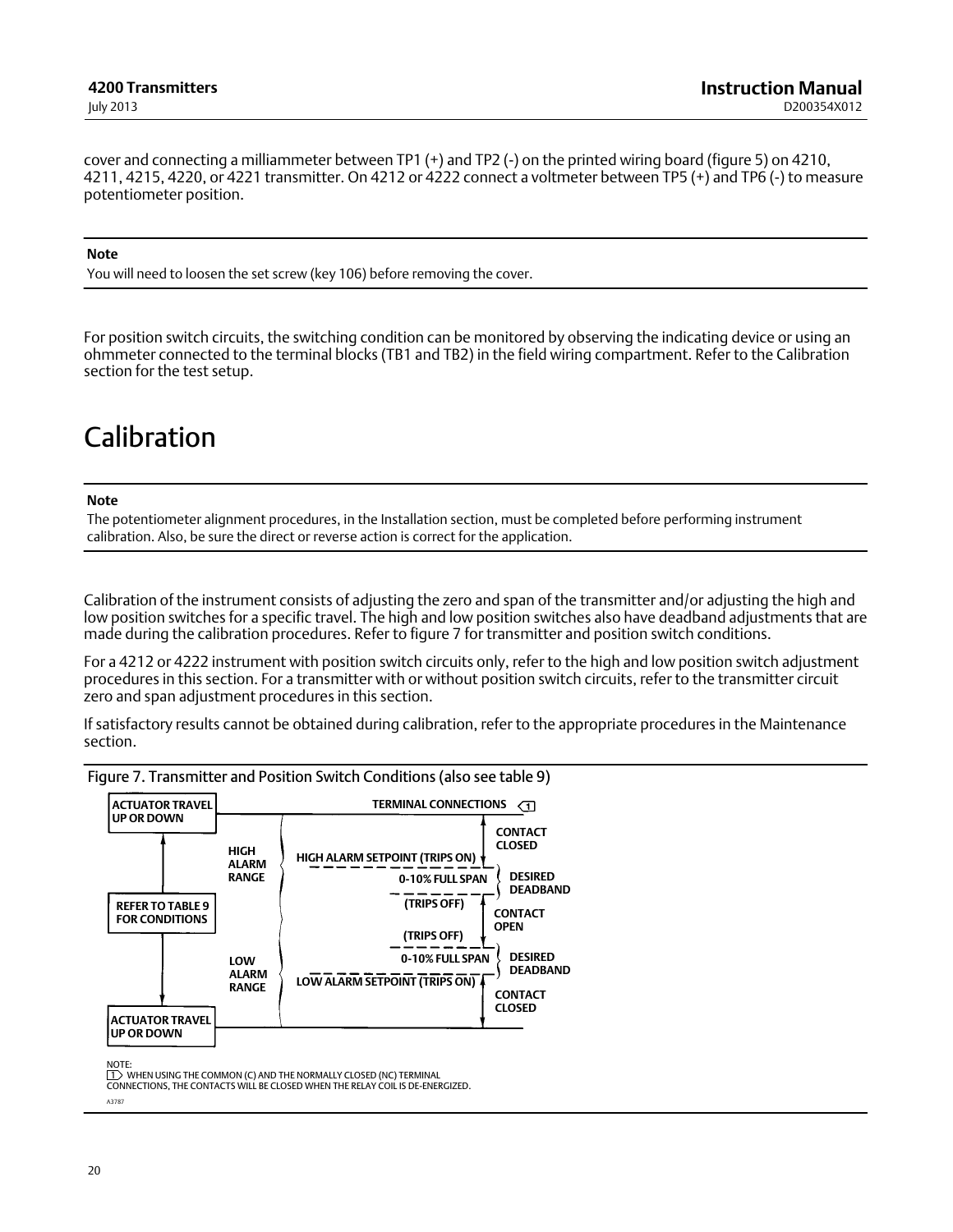| <b>FOR ROTARY ACTUATORS</b>       |                                                        |                       |                             |                                                         |                                                                    |                            |
|-----------------------------------|--------------------------------------------------------|-----------------------|-----------------------------|---------------------------------------------------------|--------------------------------------------------------------------|----------------------------|
| <b>Type</b>                       | <b>Transmitter</b><br><b>Action</b>                    | <b>Actuator Style</b> | <b>Actuator Stem Travel</b> | <b>Input Potentiometer</b><br>Rotation <sup>(1)</sup>   | <b>Transmitter</b><br><b>Current Output,</b><br><b>Milliampere</b> | <b>Set Position Switch</b> |
|                                   |                                                        |                       | Down                        | $\overline{\text{CW}}$                                  | 20                                                                 | Hi.                        |
|                                   |                                                        | A,D                   | Up                          | CCW                                                     | $\overline{4}$                                                     | Lo                         |
|                                   | <b>Direct</b>                                          |                       | Up                          | CW                                                      | $\overline{20}$                                                    | $\overline{Hi}$            |
|                                   |                                                        | B,C                   | Down                        | CCW                                                     | $\overline{4}$                                                     | Lo                         |
| 4210                              |                                                        | A, D                  | Up                          | CCW                                                     | $\overline{20}$                                                    | Hi                         |
|                                   |                                                        |                       | Down                        | $\overline{\text{CW}}$                                  | $\overline{4}$                                                     | Lo                         |
|                                   | Reverse                                                |                       | Down                        | CCW                                                     | 20                                                                 | Hi.                        |
|                                   |                                                        | B,C                   | Up                          | $\overline{\text{CW}}$                                  | $\overline{4}$                                                     | Lo                         |
|                                   |                                                        |                       | Down                        | <b>CW</b>                                               |                                                                    | Hi                         |
|                                   |                                                        | A, D                  | Up                          | CCW                                                     |                                                                    | Lo                         |
| 4212                              | <b>Direct</b>                                          |                       | Up                          | <b>CW</b>                                               | N/A                                                                | Hi                         |
|                                   |                                                        | B,C                   | Down                        | <b>CCW</b>                                              |                                                                    | Lo                         |
|                                   | Reverse                                                |                       |                             | Not available for position switches without transmitter |                                                                    |                            |
|                                   |                                                        |                       | Down                        | <b>CW</b>                                               | 20                                                                 | Hi                         |
|                                   |                                                        | A, D                  | Up                          | CCW                                                     | $\overline{4}$                                                     | Lo                         |
|                                   | <b>Direct</b>                                          |                       | Up                          | <b>CW</b>                                               | $\overline{20}$                                                    | Hi                         |
| 4215                              |                                                        | B,C                   | Down                        | <b>CCW</b>                                              | $\overline{4}$                                                     | Lo                         |
|                                   |                                                        | A, D<br>B,C           | Down                        | <b>CW</b>                                               | $\overline{4}$                                                     | Hi                         |
|                                   |                                                        |                       | Up                          | <b>CCW</b>                                              | $\overline{20}$                                                    | Lo                         |
| Reverse                           |                                                        |                       | Up                          | <b>CW</b>                                               | $\overline{4}$                                                     | Hi                         |
|                                   |                                                        |                       | Down                        | <b>CCW</b>                                              | 20                                                                 | Lo                         |
| 4211                              | Not required for transmitter without position switches |                       |                             |                                                         |                                                                    |                            |
| <b>FOR SLIDING-STEM ACTUATORS</b> |                                                        |                       |                             |                                                         |                                                                    |                            |
|                                   |                                                        | $- - -$               | Down                        | <b>CW</b>                                               | 20                                                                 | Hi                         |
| 4210                              | <b>Direct</b>                                          |                       | Up                          | CCW                                                     | 4                                                                  | Lo                         |
| 4220                              |                                                        |                       | Up                          | CCW                                                     | 20                                                                 | Hi                         |
|                                   | Reverse                                                | $- - -$               | Down                        | <b>CW</b>                                               | $\overline{4}$                                                     | Lo                         |
|                                   |                                                        |                       | Down                        | $\overline{\text{CW}}$                                  | N/A                                                                | $\overline{Hi}$            |
| 4212<br>4222                      | <b>Direct</b>                                          | $- - -$               | U <sub>D</sub>              | CCW                                                     | N/A                                                                | Lo                         |
|                                   | Reverse                                                |                       |                             | Not available for position switches without transmitter |                                                                    |                            |
|                                   |                                                        |                       | Down                        | <b>CW</b>                                               | 20                                                                 | Hi                         |
| 4215                              | Direct                                                 | $- - -$               | Up                          | CCW                                                     | $\overline{4}$                                                     | Lo                         |
|                                   | Reverse                                                |                       | Down                        | <b>CW</b>                                               | 20                                                                 | Hi                         |
|                                   |                                                        | $- - -$               | Up                          | <b>CCW</b>                                              | $\overline{4}$                                                     | Lo                         |
| 4211,4221                         | Not required for transmitter without position switches |                       |                             |                                                         |                                                                    |                            |
|                                   | 1. Viewed from the potentiometer shaft end.            |                       |                             |                                                         |                                                                    |                            |

### <span id="page-20-0"></span>Table 9. Transmitter and Position Switch Conditions (also see figure [7](#page-19-0))

## Test Equipment Required

The following test equipment is used in the calibration and maintenance of the instrument:

- Digital voltmeter (DVM) that measures voltages in the range of 0 to 30 volts DC with an accuracy of ±0.25 percent.
- Power supply capable of supplying 20 to 30 volts DC at 100 mA.
- Resistor, 250 ohms, 0.1%, 0.5 watt or greater.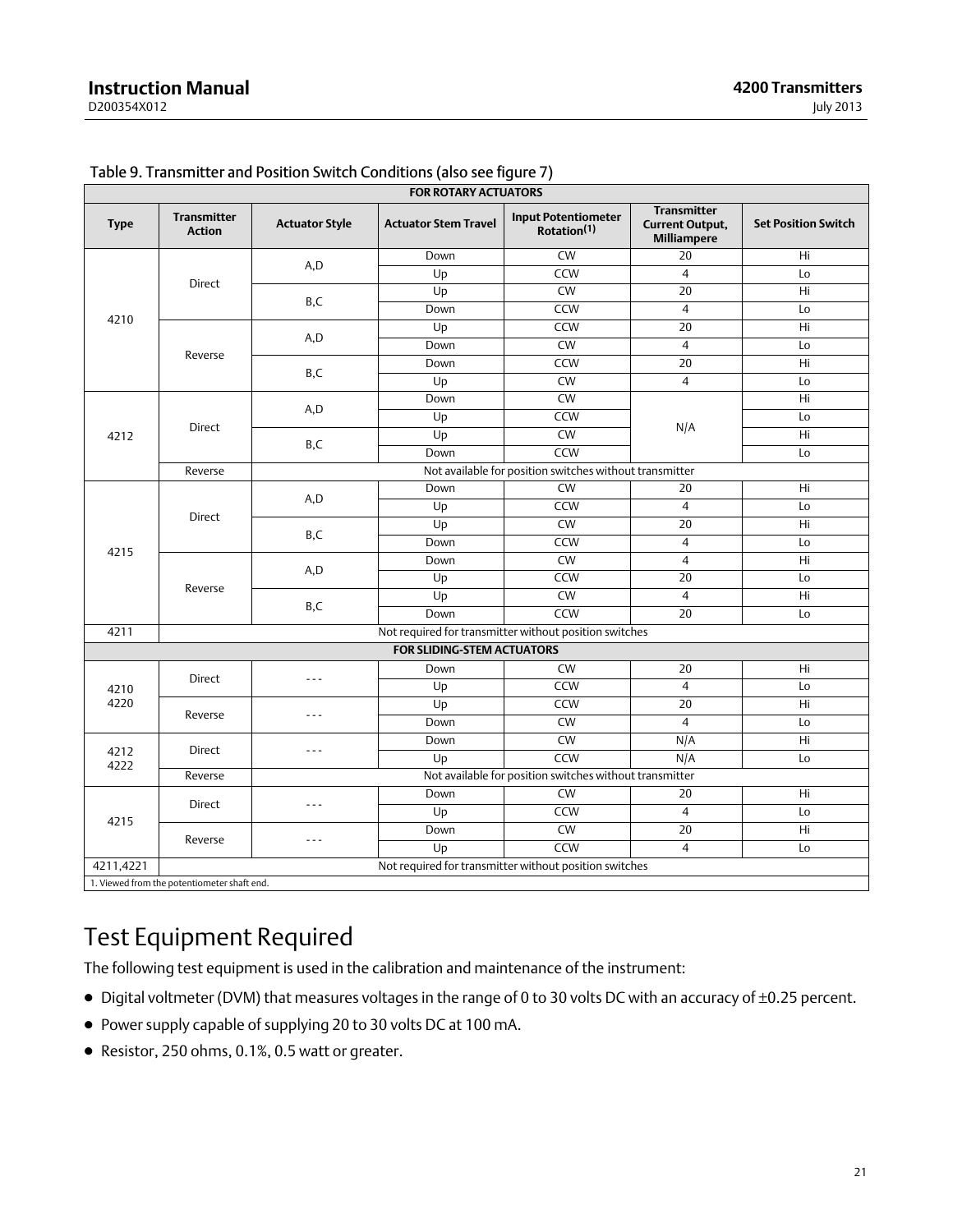## <span id="page-21-0"></span>Test Connections to the Field Wiring Compartment

During calibration set up the transmitter as shown in figure 8. Except for 4211 and 4221 transmitters, the field circuit printed wiring board is used. A 4211 or 4221 transmitter uses a barrier strip (key 11, figure [4\)](#page-13-0) mounted in the field wiring compartment for field wiring connections. For calibration and bench check of the 4211 or 4221 transmitter, make connections to the barrier strip (key 11).

For a 4210, 4215, or 4220 transmitter with position switches, the transmitter can be calibrated with or without the position switch outputs being connected.

#### **Note**

On units with position switches, the (R) terminal on TB3 must be connected to the power supply negative (-) terminal for proper instrument operation, even if the position switch outputs are not used.

For a 4211 or 4221 transmitter without position switches, use a two wire system with the indicating device installed as shown in figure 8.



#### Figure 8. Calibration and Bench Check Test Setup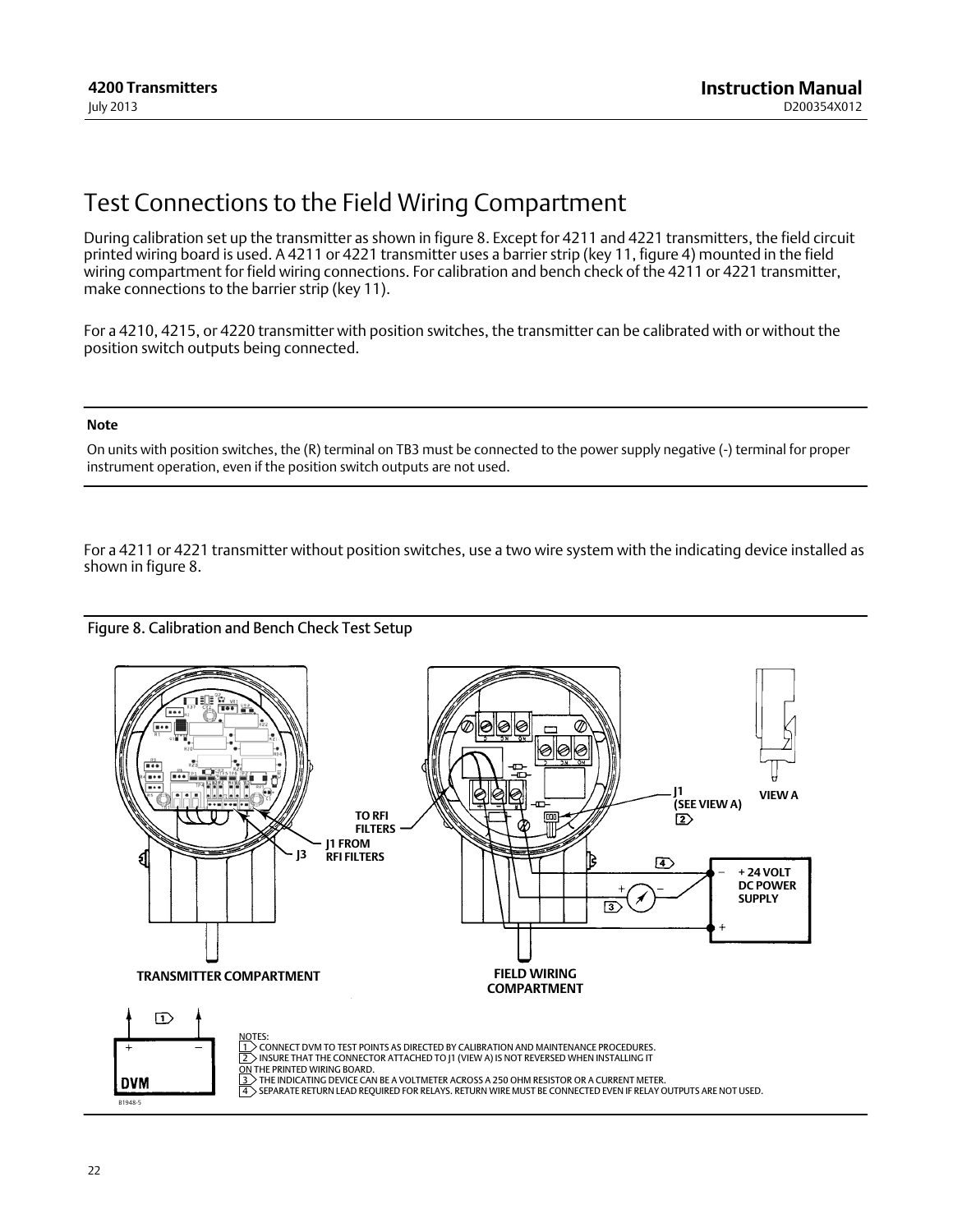# <span id="page-22-0"></span>Transmitter Circuit Zero and Span Adjustment

## **WARNING**

**On an intrinsically safe instrument, the current monitoring across TP1 and TP2 during operation must be with an approved meter. Personal injury or property damage may result from fire or explosion if an approved meter is not used in a hazardous area.**

Calibration of the transmitter consists of adjusting the zero and span for a 1 to 5 volt DC output across a 250 ohm resistor, or a 4 to 20 mA output current for a specific travel. If necessary refer to the type number on the nameplate to determine the configuration of the transmitter.

- 1. Remove power from the instrument.
- 2. Connect the transmitter as shown in figure [8.](#page-21-0)
- 3. Remove the transmitter covers Note that you will need to loosen the set screws (key 106) before removing the covers.
- 4. Stroke the valve or device to the mid‐stroke position
- 5. Check the potentiometer alignment by connecting a digital voltmeter (DVM) as follows:
	- a. For all transmitters (except a 4212 or 4222) connect between TP3 (+) and TP4 (-) on the printed wiring board.
	- b. For a 4212 or 4222 transmitter, connect the DVM between TP5 (+) and TP6 (-).
- 6. Apply power to the instrument.
- 7. The DVM should read 1.25 ±0.05 volts DC. If not, perform the potentiometer alignment procedures in the Installation section.
- 8. Stroke the valve or device to the point of travel where the transmitter output is to be 4 milliamperes DC.
- 9. Adjust the zero potentiometer (R1, figure [5](#page-16-0)) until the output is 4 milliamperes DC (1.00 volt across 250 ohms).
- 10. Stroke the valve or device to the point of travel where the transmitter output is to be 20 milliamperes DC.
- 11. Adjust the span potentiometer (R2, figure [5](#page-16-0)) until the output is 20 milliamperes DC (5.00 volts across 250 ohms).
- 12. Some small interaction between the two adjustments may occur. Repeat steps 8 through 11 until the error is within the application requirements.
- 13. For a 4211 or 4221 transmitter without position switches, calibration is complete. Refer to the installation and/or operating information to place the transmitter in service.
- 14. If calibration is complete, replace the transmitter covers. Be sure to tighten the set screws (key 106) securely after installing the covers. For transmitters with position switches, refer to the high and low position switch adjustment procedure below.

## High and Low Position Switch Adjustment

#### **Note**

The "high" and "low" designations refer to the voltage output of the position potentiometer. See figure [7](#page-19-0) for relationship to valve or actuator travel.

The high position switch must be adjusted before the low position switch. If the deadband of either the high or low position switches exceeds the difference between the set points of the high and low position switches, both position switches may be on at the same time.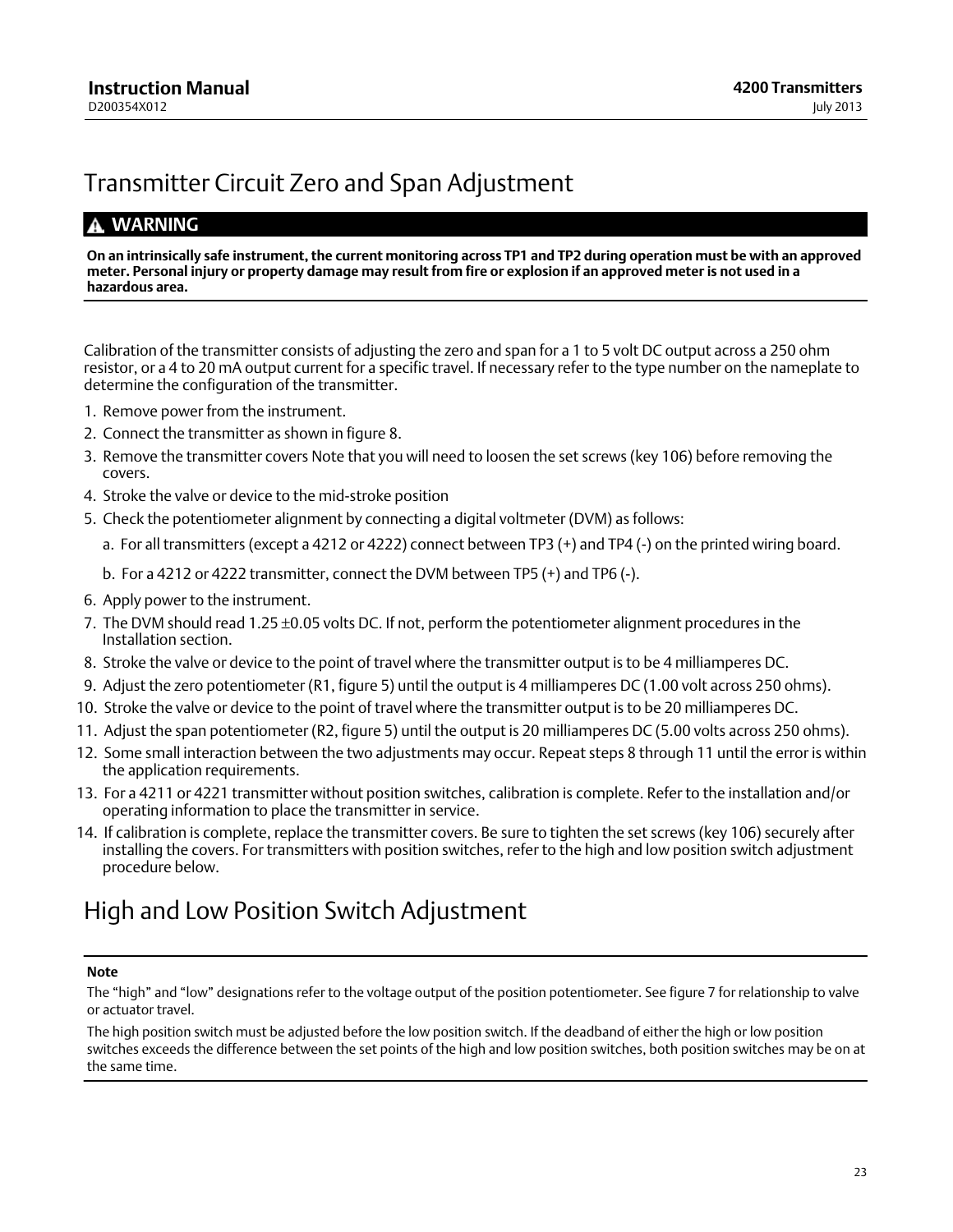<span id="page-23-0"></span>The following procedure sets the high and low position switches, and the deadband for each of them. The high position switch must be adjusted before the low position switch. Use an ohmmeter connected between the normally closed (NC) and common (C) connections on terminal block TB1 (high switch) or TB2 (low switch) to observe relay switching action as directed by the procedures.

The potentiometer alignment procedures must be performed before calibrating the position switch circuits. For transmitter and position switch switch conditions, refer to figure [7](#page-19-0) while performing the following calibration:

- 1. If necessary, perform the potentiometer alignment procedure.
- 2. Remove power from the instrument.
- 3. Remove the transmitter covers. Note that you will need to loosen the set screws (key 106) before removing the covers.
- 4. To provide an indication of switch conditions, remove power from the instrument. Disconnect the position switch field wiring from TB1 and TB2, and connect an ohmmeter to TB1 between the (NC) and (C) terminals (figure [4](#page-13-0)).

Turn both the high and low deadband potentiometers (DBH, R4, and DBL, R5) fully counterclockwise to set the deadbands to minimum and set the low position switch potentiometer (LOW, R6) fully counterclockwise.

#### **Note**

The potentiometers are 25 turn trimpots with a slip clutch. To set these potentiometers at their maximum counterclockwise position, turn them 25 or more turns in the counterclockwise direction.

## Setting the High Position Switch

For 4210, 4220, 4212, 4222, and 4215 direct acting transmitters, refer to figure [5](#page-16-0) for location of adjustments.

- 1. Turn the high position switch potentiometer (HIGH, R3) fully clockwise.
- 2. Stroke the valve or device to the point of travel where the high position switch is to operate (see figure [7](#page-19-0)).
- 3. Apply power to the instrument.
- 4. Turn the high position switch potentiometer (R3) slowly counterclockwise until the high position switch trips, the ohmmeter changes from a high resistance to a low resistance reading.
- 5. The high position switch is now set.

## Setting the High Position Switch Deadband

- 1. Slowly stroke the actuator or device between the tripped and reset point of the high position switch. Observe this by the changing readings of the ohmmeter. Note the differences in travel between the trip point and reset points. This is the deadband of the switch.
- 2. If necessary, increase the deadband by turning the potentiometer (DBH, R4), clockwise.
- 3. Repeat steps 1 and 2 until the desired deadband setting is obtained.

## Setting the Low Position Switch

#### **Note**

Perform the high position switch adjustment procedures before adjusting the low position switch.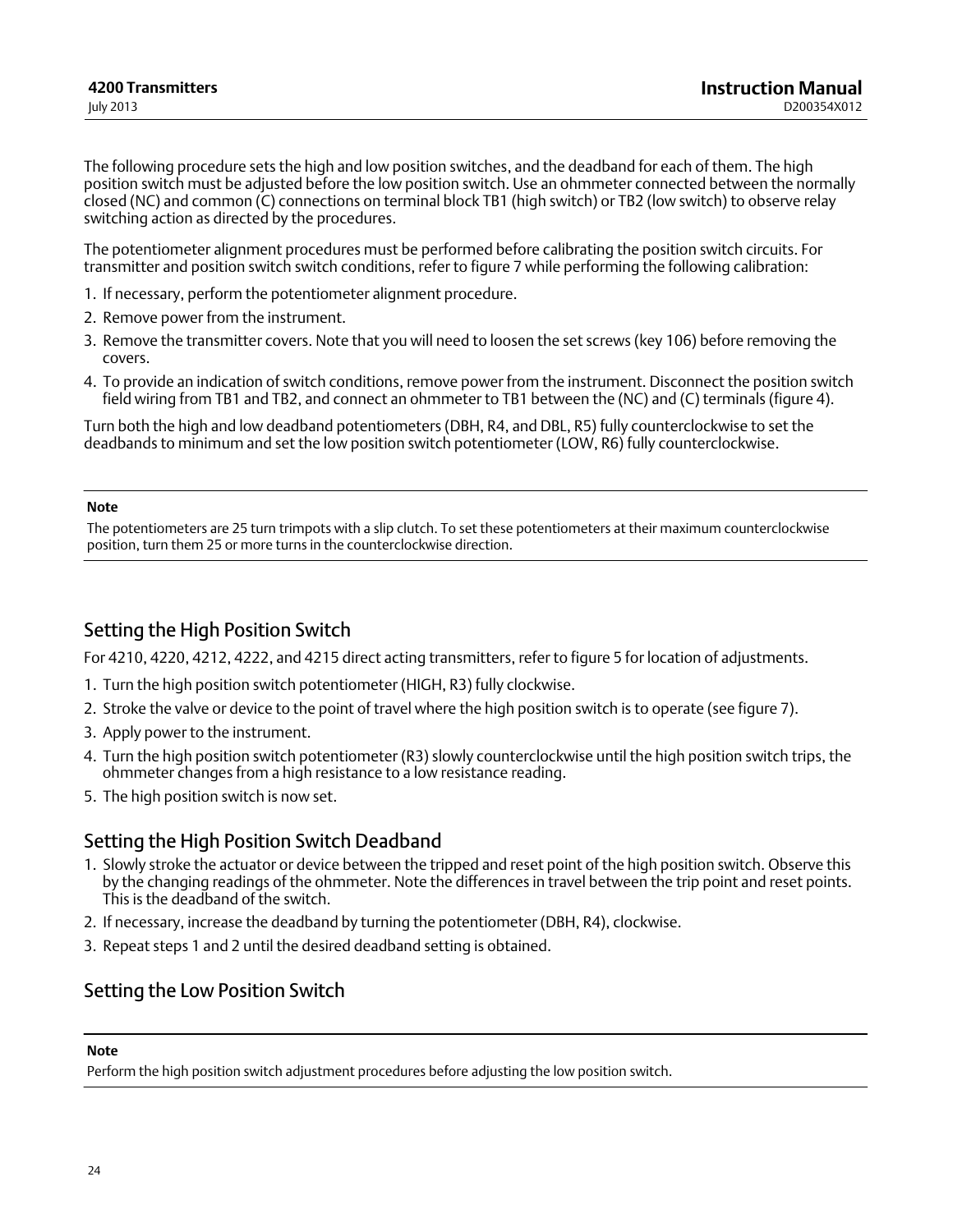#### <span id="page-24-0"></span>**Instruction Manual** D200354X012

- 1. To provide an indication of switch condition, remove power from the instrument. Connect an ohmmeter to TB2 between the (NC) and (C) terminals (figure [4\)](#page-13-0).
- 2. Stroke the device to the point of travel where the low position switch is to operate (See figure [7](#page-19-0)).
- 3. Apply power to the instrument.
- 4. Ensure that the low position switch potentiometer (LOW, R6, figure [5](#page-16-0)) is fully counterclockwise as previously instructed.
- 5. Turn the low position switch potentiometer (R6) slowly clockwise until the low position switch trips, the ohmmeter changes from a high to a low resistance reading.
- 6. The low position switch is now set.

## Setting the Low Position Switch Deadband

- 1. Slowly stroke the actuator or device between the tripped and reset point of the low position switch. Observe this by the changing readings on the ohmmeter. Note the differences in travel between the trip point and reset points. This is the deadband of the low position switch.
- 2. If necessary, increase the deadband, by turning potentiometer (DBL, R5, figure [5\)](#page-16-0) clockwise.
- 3. Repeat steps 1 and 2 until the desired deadband setting is obtained.
- 4. If adjustments are complete, remove power from the instrument and disconnect the ohmmeter.
- 5. Perform the installation and/or operating procedures to place the transmitter in service and replace the transmitter covers. Be sure to tighten the set screws (key 106) securely after installing the covers.

## Position Switch Circuit Shutoff

Refer to figure [5](#page-16-0) for location of adjustments.

Certain conditions may require the position switch circuit capabilities to be shut off. To shut off the position switches, turn the high position switch potentiometer (HIGH, R3) fully clockwise, and turn the low position switch potentiometer (LOW, R6) fully counterclockwise. To restore the position switch circuits to operation, follow the high and low position switch adjustment procedures described in this section.

#### **Note**

Both position switch relays are energized in this condition. The trip points cannot be adjusted to prevent the relays from energizing.

# Principle of Operation

The basic concept of the electronic position transmitter can be understood by visualizing the entire transmitter as a variable resistor in series with a load and connected to a power supply as shown in figure [9](#page-25-0). A linkage or travel transducer assembly transmits linear motion of the device into rotary motion of the potentiometer. The potentiometer is connected to the input of the transmitter circuit. The voltage present at the wiper of the potentiometer supplies input voltage to the electronic circuitry in the transmitter to produce a current output.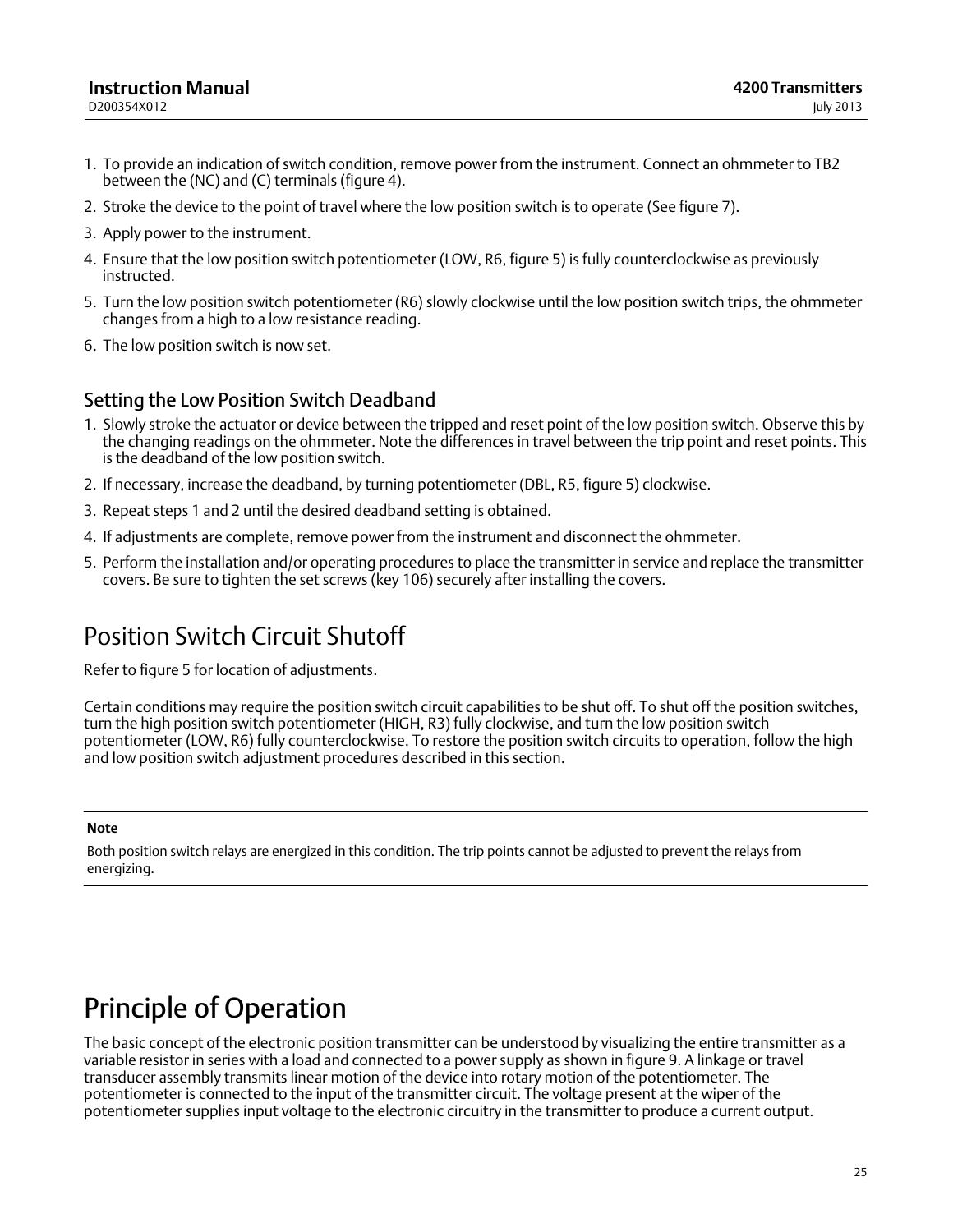<span id="page-25-0"></span>

The position switch circuit is driven by the same input system as the transmitter (except for the 4215 transmitter). The position switch circuit acts as an electronic switch that controls two relays. The voltage present at the wiper of the potentiometer is compared to the settings of the high and low position switch set points and provides an on or off condition for the relays. Instruments that use a single element potentiometer use the same element for both the transmitter input and the input to the position switch circuits. A 4215 transmitter with dual element potentiometers uses one element of the potentiometer for the transmitter input and the other element for the position switch circuit input. On an instrument with position switches only, the single element potentiometer is used for the position switch circuit input. Each of the position switch circuit outputs is connected to a relay on the field circuit printed wiring board, and depending on the potentiometer position, the relays are energized or de‐energized.

# Transmitter Circuit

At all times, the current flow into the transmitter equals the current flow out of the transmitter. The current flowing into the transmitter divides between a regulator circuit and transistor Q1.The regulator circuit establishes two voltages one of which is (VREF). This voltage is applied across the input potentiometer. The other voltage, (VREG) powers the Op Amps.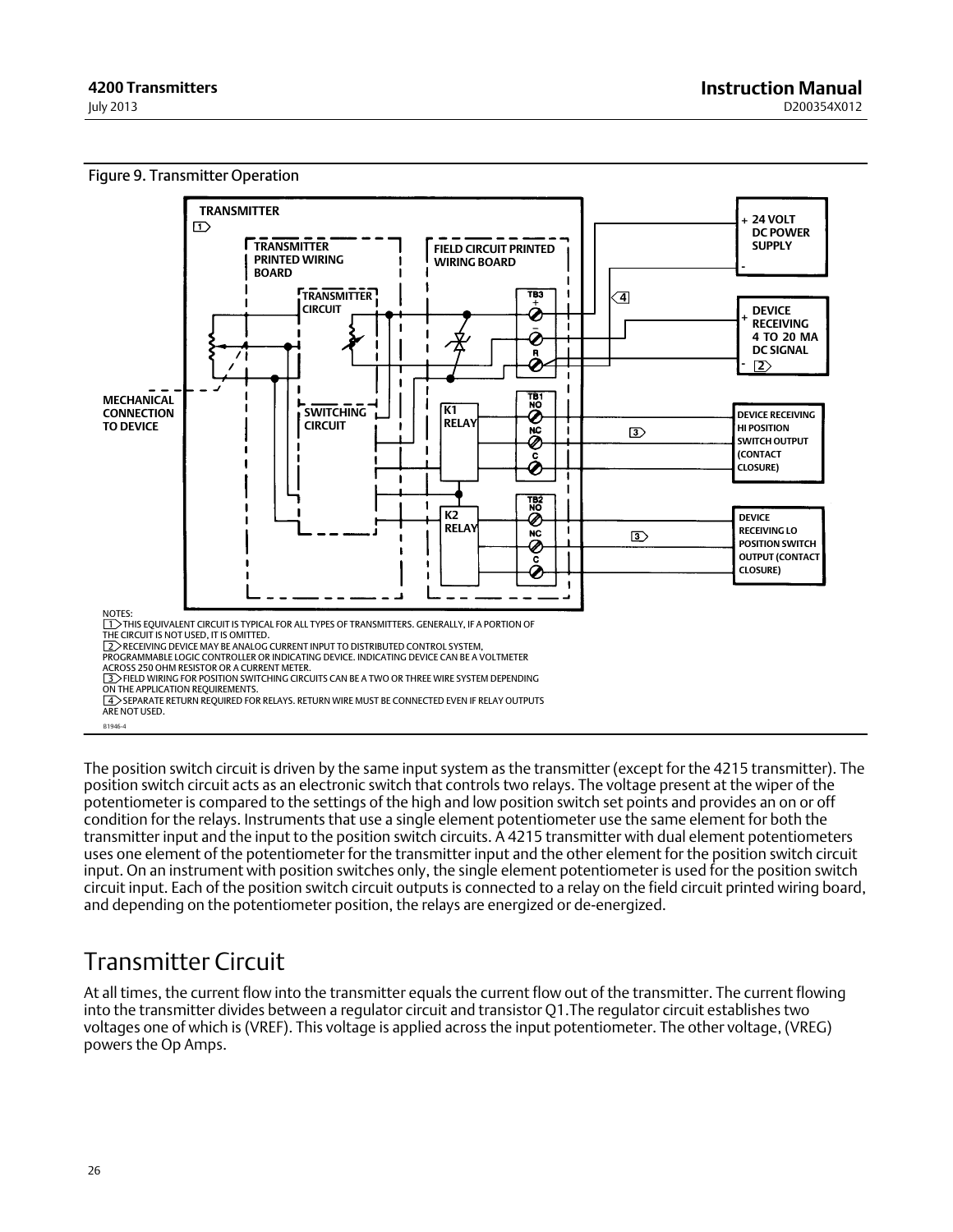<span id="page-26-0"></span>On units with position switches, the transmitter voltage regulator, 4 to 20 mA signal, and relay coil currents flow in the wire between the power supply (+) terminal and the (+) terminal on TB3. The transmitter voltage regulator, switching, and relay coil currents are returned to the power supply common from the (R) terminal on TB3. The 4 to 20 mA output signal flows between the (-) terminal on TB3 and the power supply common. This prevents the relay coil switching currents from appearing on the 4 to 20 mA output.

## Position Switch Circuit

A regulated voltage is setup to power the position switch circuit. The position switch circuit senses the position of the potentiometer and triggers the appropriate position switch relay (K1 or K2, figure 10) when travel reaches the trip points established by the adjustments. The 4215 transmitter uses dual potentiometers which allows individual potentiometers for the transmitter circuit and the position switch circuit.



#### Figure 10. Schematic Diagram for the Field Printed Wiring Board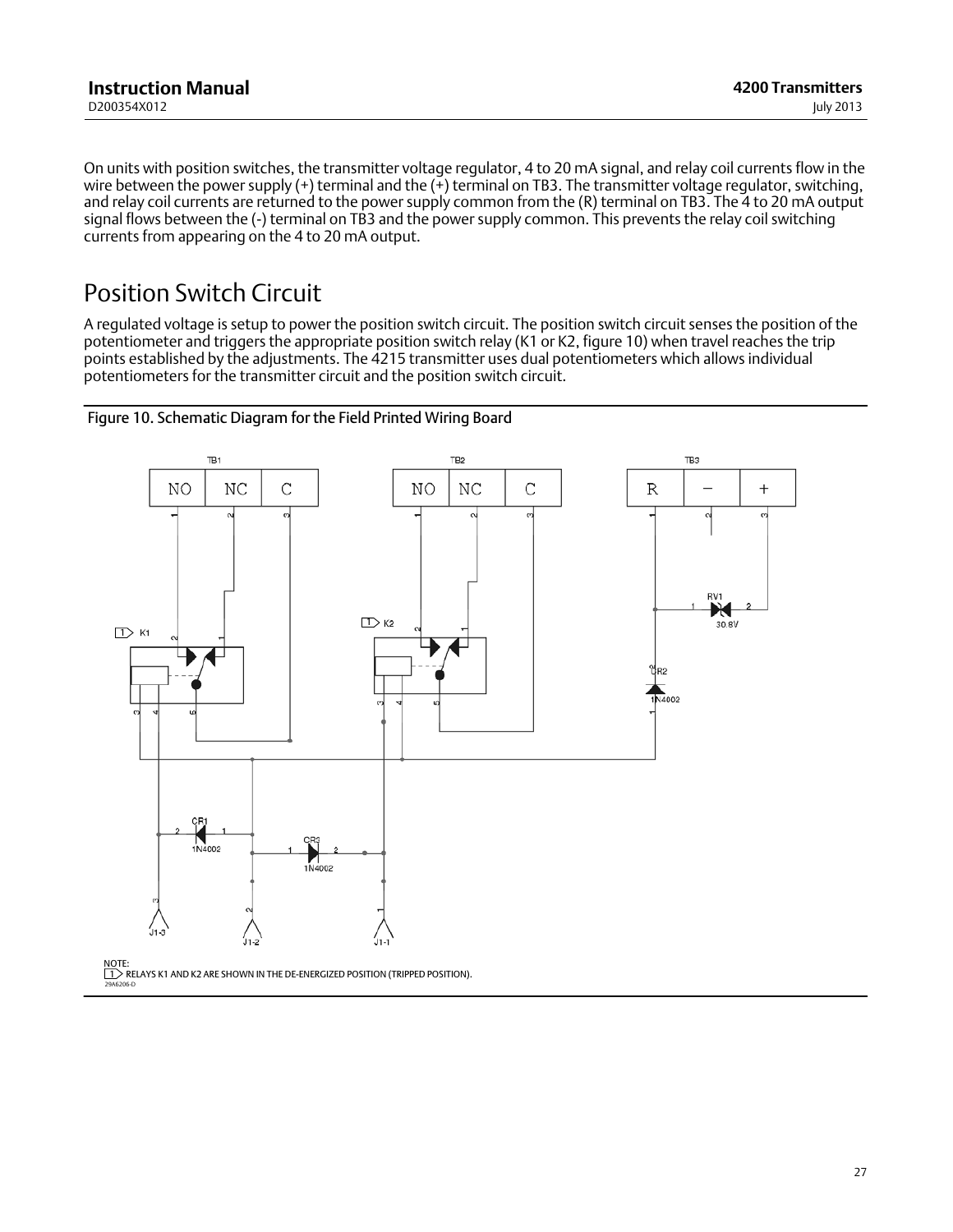## <span id="page-27-0"></span>Maintenance

### **WARNING**

**To avoid personal injury or property damage from the sudden release of pressure:**

- **Always wear protective clothing and eyewear when performing any maintenance operations.**
- **Do not remove the actuator from the valve while the valve is still pressurized.**
- **Disconnect any operating lines providing air pressure, electric power, or a control signal to the actuator. Be sure the actuator cannot suddenly open or close the valve.**
- **Use bypass valves or completely shut off the process to isolate the valve from process pressure. Relieve process pressure on both sides of the valve.**
- **Use lock‐out procedures to be sure that the above measures stay in effect while you work on the equipment.**
- **Check with your process or safety engineer for any additional measures that must be taken to protect against process media.**

### **CAUTION**

**When replacing components, use only components specified by the factory. Always use proper component replacement techniques, as presented in this manual. Improper techniques or component selection may invalidate the approvals and the product specifications, as indicated in table [1](#page-2-0). It may also impair operations and the intended function of the device.**

### **WARNING**

**On an explosion‐proof instrument, remove the electrical power before removing the instrument covers in a hazardous area. Personal injury or property damage may result from fire and explosion if power is applied to the instrument with the covers removed, in a hazardous area.**

Test equipment for the following procedure is listed in the Calibration section. Voltage references in this procedure may vary depending on the temperature of the instrument. The voltages below are taken at approximately 22-C (72-F) ambient temperature.

## **CAUTION**

**Electrostatic voltages present in the environment may be transferred to the transmitter printed wiring board which may cause failure or degraded performance. Use appropriate antistatic procedures when working with the printed wiring board to protect the electronic circuits.**

The following procedures consider the instrument assembled with all components installed according to the type number description. The following procedures can be used in the field or for a bench check. Connect the instrument as shown in figure [8](#page-21-0) for bench check.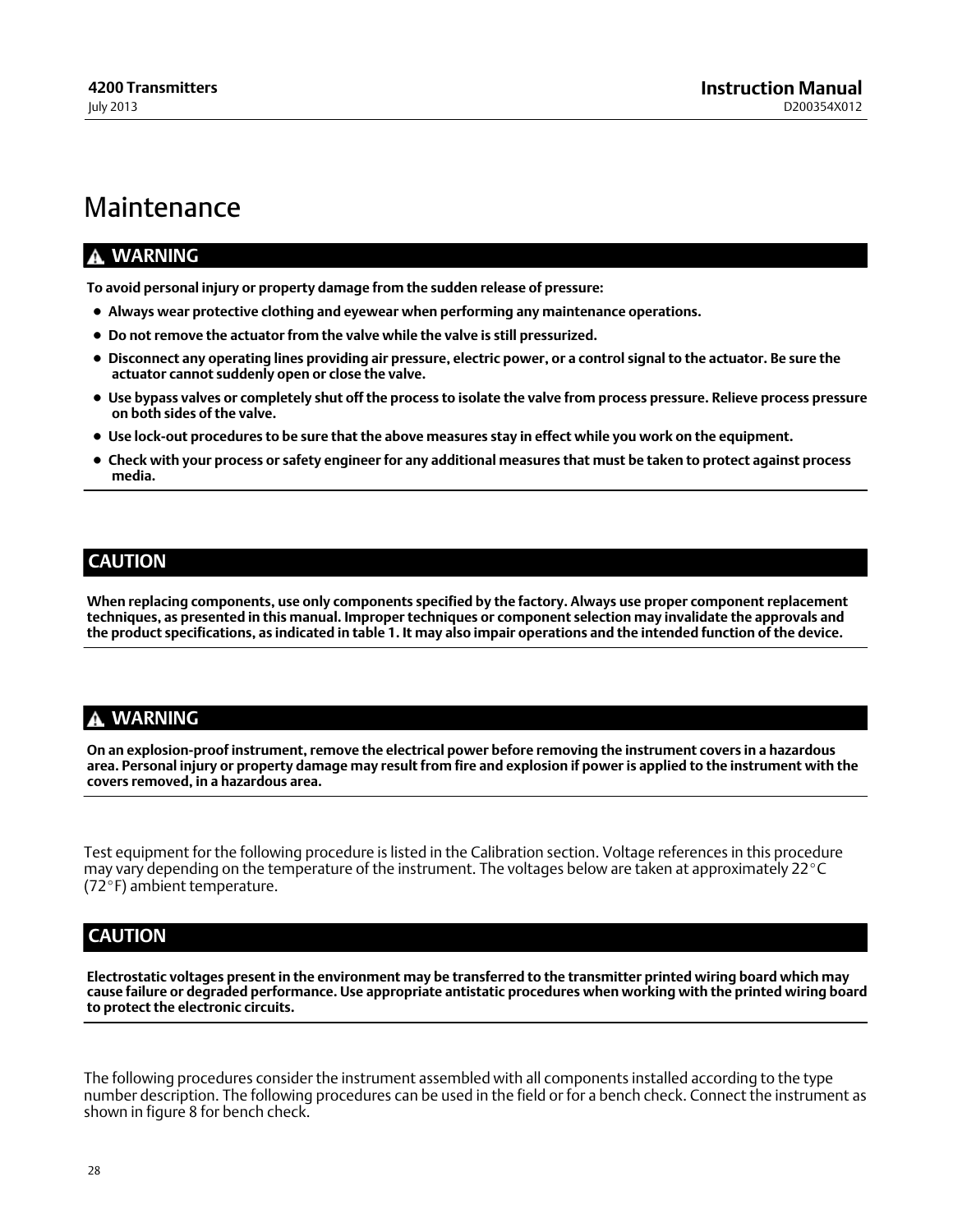## <span id="page-28-0"></span>Troubleshooting Procedures

## Transmitter Circuit

#### **Note**

On transmitters with position switches, the (R) terminal on the field circuit printed wiring board must be connected to the power supply negative (-) terminal for proper transmitter operation, even though the position switch outputs are not used.

- 1. Verify that the instrument is receiving power, and verify that the receiving device(s) are operating correctly.
- 2. If the transmitter is the problem, maintenance can be performed by either sending the entire instrument to the factory for repair, by replacing the printed wiring board(s), or by replacing the pot/bushing assembly (key 3, figures [11](#page-29-0) and [14\)](#page-34-0) depending on which is defective.
- 3. Troubleshoot the transmitter circuit by measuring the voltages.
- 4. Location of test voltage designated by V1 (table 10) is shown on the printed wiring board assembly (figure [12\)](#page-30-0).

| <b>STEP</b> | <b>CONNECT DVM TO</b> |                 | <b>DVM READS</b>         |  |
|-------------|-----------------------|-----------------|--------------------------|--|
|             | (+) Lead              | (-) Lead        |                          |  |
|             | V1                    | TP4             | 2.46 to 2.54 VDC (VREF)  |  |
|             | V2                    | TP <sub>6</sub> | 14.1 to 16.1 VDC (+15)   |  |
|             | V3                    | TP6             | 2.46 to 2.54 VDC (VREF2) |  |

#### Table 10. Test Procedure (also refer to figure [12](#page-30-0))

- 5. Check the voltage at V1 as described in table 10.
- 6. If the voltage is not present, field repair of the instrument is not recommended. Either replace the printed wiring board or return the instrument to the factory for repair.
- 7. If this voltage is present, the potentiometer may be the source of trouble.
- 8. Check the voltage between TP3 (+) and TP4 (-) as the position of the potentiometer is varied. For 4212 and 4222 transmitters, check the voltage between TP5 and TP6 as the position of the potentiometer is varied.
	- a. If the voltage does not vary with position, perform the potentiometer alignment. If the problem remains, replace the pot/bushing assembly (key 3, figure [11](#page-29-0) or [14\)](#page-34-0).
	- b. If the potentiometer wiper voltage checks good, but the transmitter output is constant or non‐linear, the problem may be due to improper potentiometer alignment. Perform the potentiometer alignment procedures; then repeat step 8 above.
	- c. If the potentiometer voltage is present but the transmitter output current does not change linearly as the position of the potentiometer changes, replace the transmitter printed wiring board, or return the transmitter to the factory for repair.

## Position Switch Circuit

- 1. Ensure that the position switch circuit is connected correctly, and that the terminal marked (R) on the field circuit printed wiring board is returned to the negative terminal of the supply. Refer to figure [4](#page-13-0) for wiring connections.
- 2. Ensure that the power supply voltage is between 20 and 30 volts DC.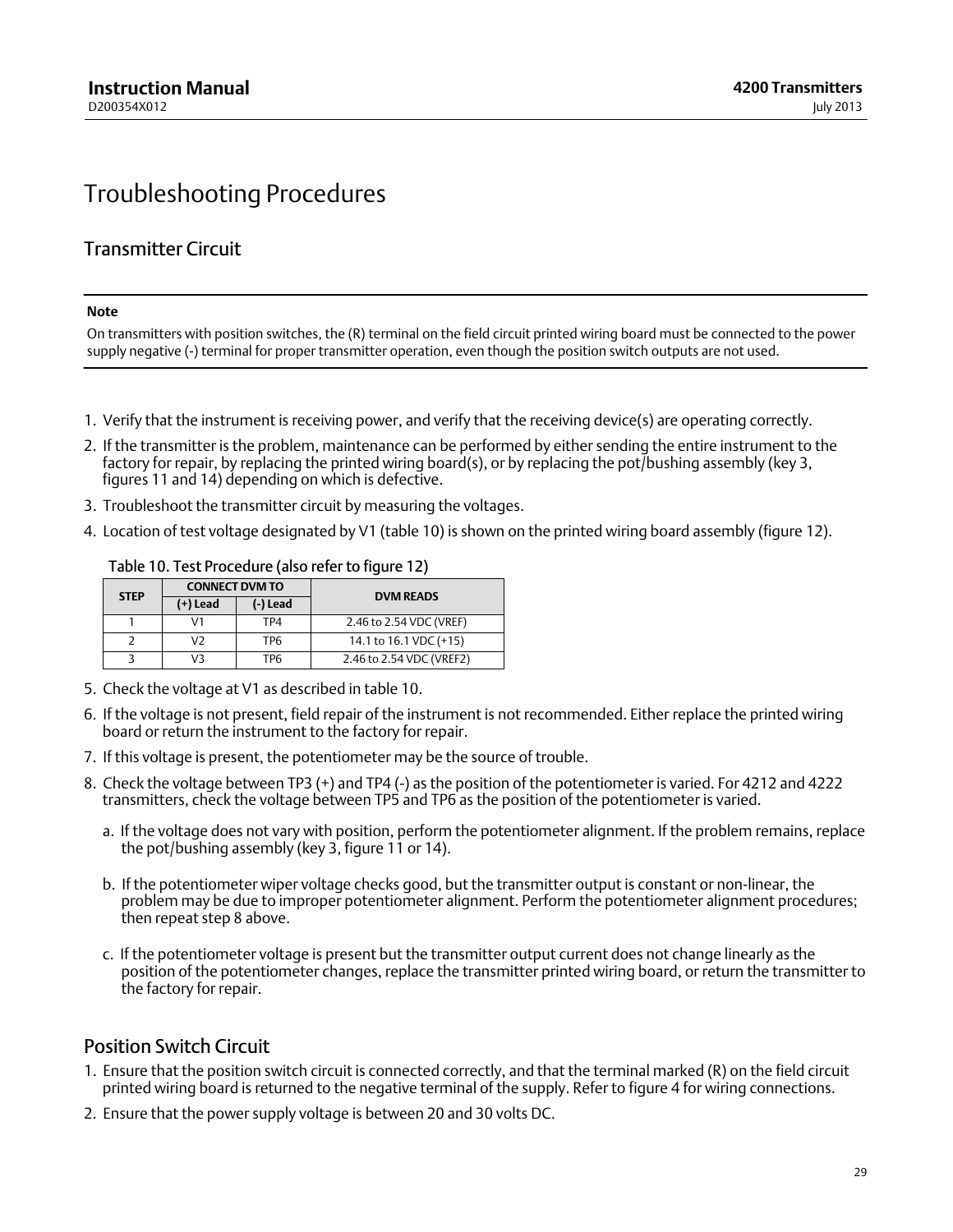- <span id="page-29-0"></span>3. Check voltages V2 and V3 as described in table [10:](#page-28-0)
	- a. If either or both of the voltages are not present, field repair of the instrument is not recommended. Return the instrument to the factory for repair.
	- b. If V2 and V3 are correct, continue with the following steps:
- 4. Perform the high and low position switch calibration procedures in the Calibration section.
- 5. If the position switches cannot be set, replace the field circuit printed wiring board (figure 11) or return the instrument to the factory for repair.

## Printed Wiring Board Removal and Replacement

### **WARNING**

**Refer to the Maintenance WARNING at the beginning of this section.**

### **CAUTION**

**Electrostatic voltages present in the environment may be transferred to the transmitter printed wiring board which may cause failure or degraded performance. Use appropriate antistatic procedures when working with the printed wiring board to protect the electronic circuits.**



49A7893 P OMIT KEY 10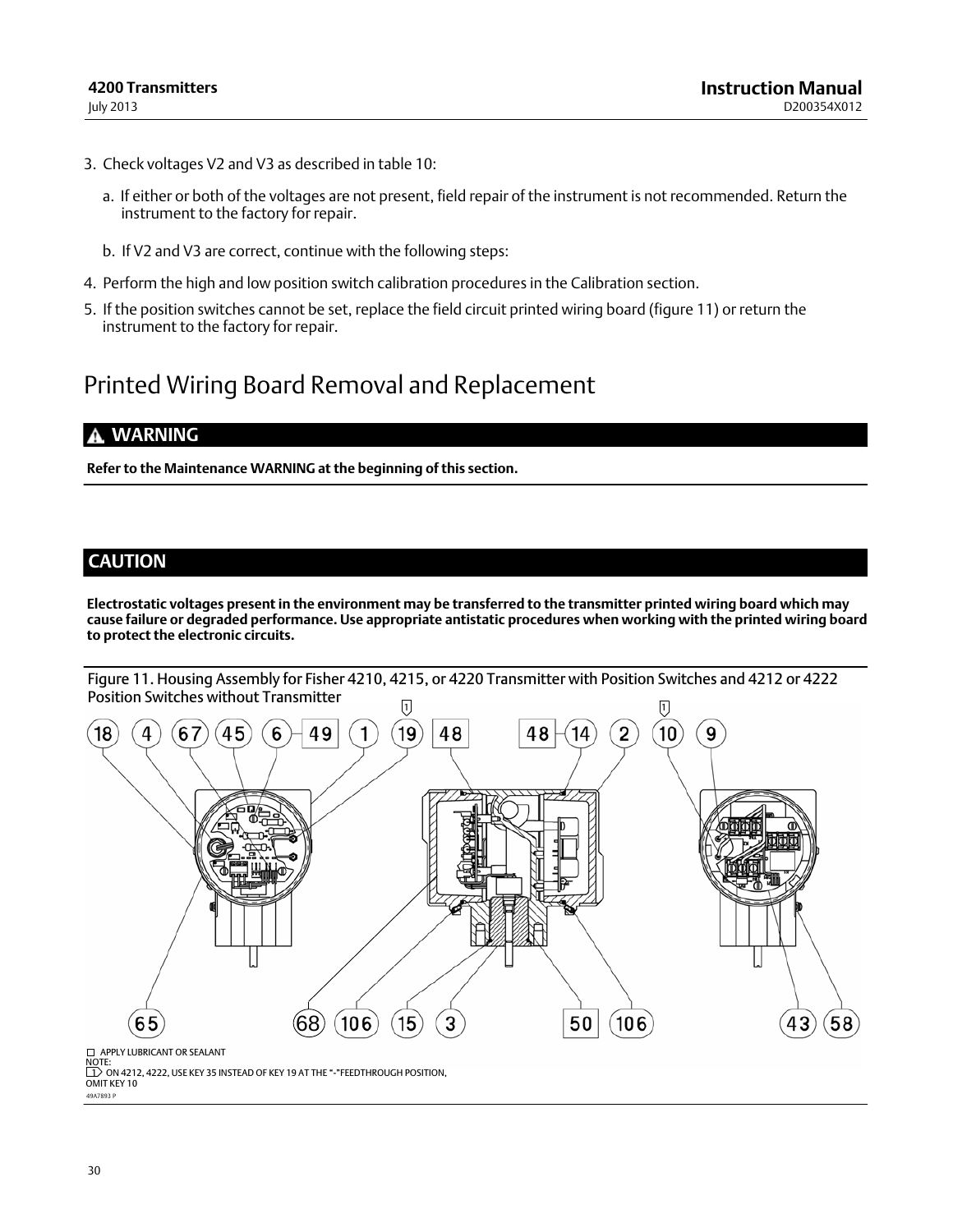## <span id="page-30-0"></span>Transmitter Printed Wiring Board

Refer to figure 12 for component locations.

#### Figure 12. Transmitter Printed Wiring Board



### Removal:

- 1. Remove power from the transmitter.
- 2. With the transmitter compartment covers removed, disconnect the connectors from [1, [2, and [3 if they are used. Note that you will need to loosen the set screws (key 106) before removing the covers.
- 3. Note the locations of the wires, then disconnect the wires from TB1.
- 4. Remove the three screws that hold the board in place.
- 5. Grasp one of the components that protrudes from the board, and gently lift the board from the transmitter compartment.
- 6. Place the board on an anti‐static surface for repair or replacement.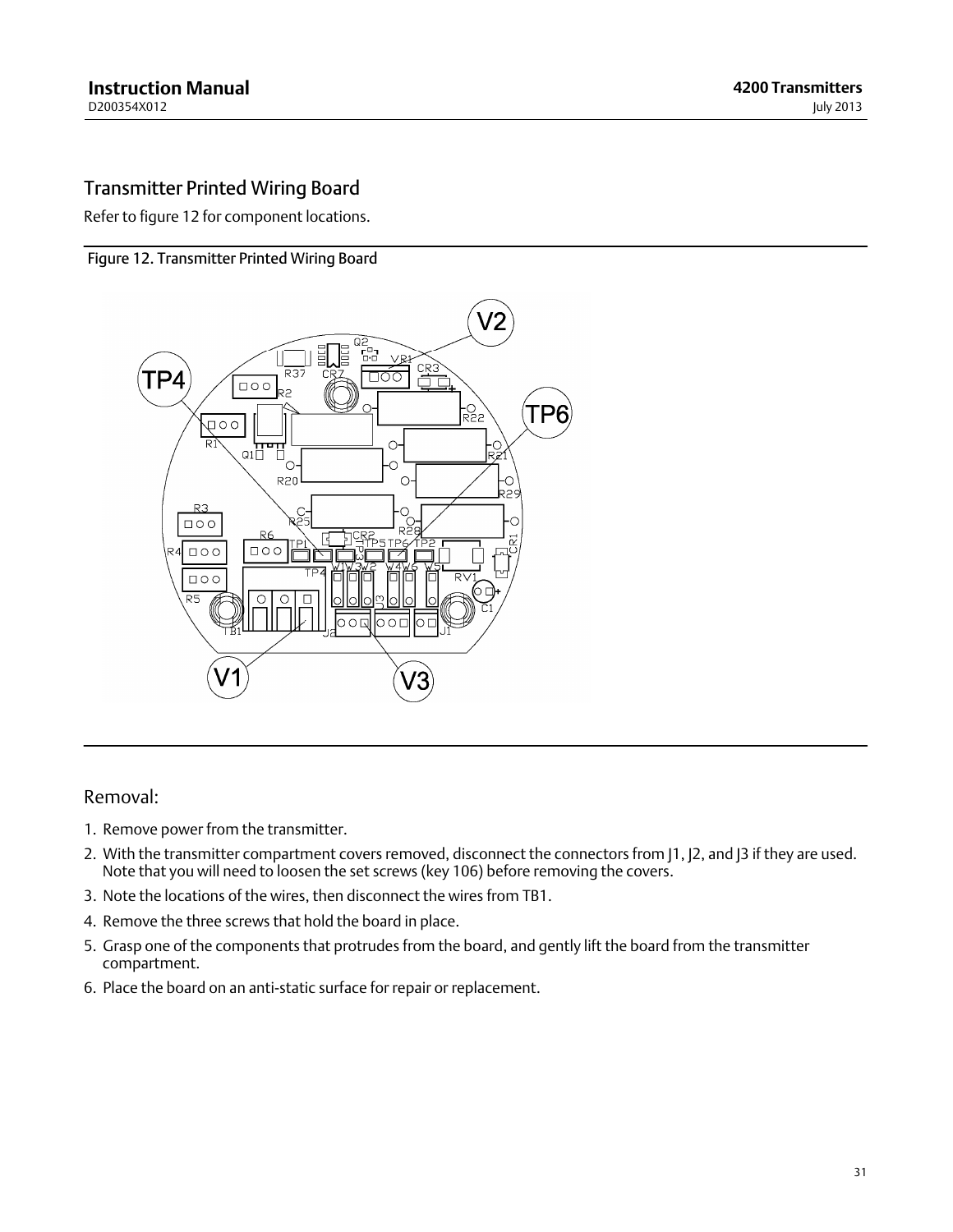### Replacement:

#### **Note**

When replacing connectors |1, |2, and |3 do not reverse the connector. The connector can be forced on in the opposite direction. Reversing any connector can cause incorrect operation of the transmitter. Refer to figure [8](#page-21-0), view A, for proper insertion of the connectors.

1. Check the printed wiring board for correct jumper configuration. Refer to table 11.

#### Table 11. Jumper Configuration

| <b>Type</b>                                                                | Circuit                                                                                                  | <b>PWB Assembly</b> | Jumpers Installed   |
|----------------------------------------------------------------------------|----------------------------------------------------------------------------------------------------------|---------------------|---------------------|
| 4211/4221                                                                  | Transmitter Only                                                                                         | GE15866X012         | W4, W5 (C1 Removed) |
| 4210/4220                                                                  | Transmitter with Alarms                                                                                  | GE15866X022         | W1, W2, W4, W5, W6  |
| 4212/4222                                                                  | Alarm Switches Only                                                                                      | GE15866X032         | W3. W6              |
| 4215                                                                       | Transmitter w/Alarms - Dual Pot                                                                          | GE15866X042         | W3, W4, W5, W6      |
| * See figure 5 for jumper locations on the printed wiring board.<br>NOTES: | الا العاملة والمناسبة المتحدث المتحدث والمتحدث المارية والمتحدث المناسب المتحدث المتحدث المتلوقة المتحدث |                     |                     |

1. The three wire cable assembly connected to J3 provides the position switch circuit output to relays K1 and K2 on the field circuit printed wiring board.<br>2. Terminal block number 1 (TB1) provides the connections for the only.

3. Connector J2 is only used with a dual potentiometer or for position switches without transmitter circuit. It provides the position switch circuit input to the printed wiring board.<br>4. The two wire cable assembly connect

- 2. When the replacement board is ready, lower the board into the transmitter compartment.
- 3. Insert and tighten the three screws.
- 4. Install the plug connections that were removed.
- 5. Connect the red and black wires to the printed wiring board according to the transmitter type.
- 6. Perform the potentiometer alignment and calibration procedures.

## Field Circuit Printed Wiring Board

Refer to figure 13 for component locations.



### Removal:

1. Note the locations of the field wires then disconnect the wires from TB1, TB2, and TB3 (if they are all used).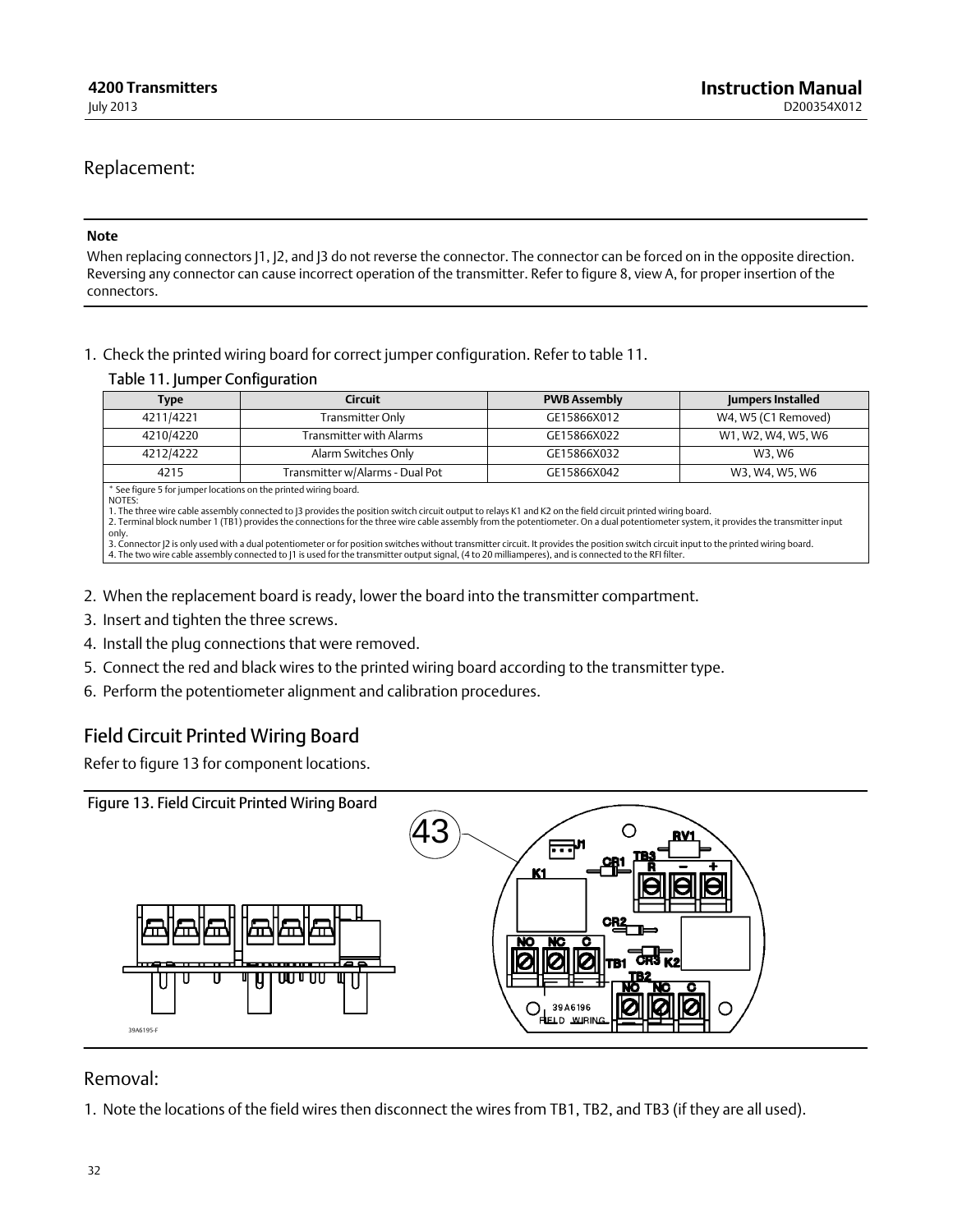- 2. Remove the three screws that hold the board in place.
- 3. Grasp one of the components that protrudes from the board and gently lift the board from the field wiring compartment.
- 4. Place the board on an anti‐static surface for repair or replacement.

### Replacement:

- 1. When the replacement board is ready, lower the board into the transmitter compartment.
- 2. Insert and tighten the three screws and, install the wiring connections that were removed.
- 3. The red and black power wires must be connected to TB3 according to the transmitter type.

# Pot/Bushing Assembly Replacement

## **CAUTION**

**Remove the wiring assembly or assemblies connected between the potentiometer and the transmitter printed wiring board before removing the pot/bushing assembly (key 3) from the transmitter housing (key 1). Failure to disconnect the wiring assembly(ies) may result in damage to the wiring.**

- 1. Remove power from the instrument.
- 2. Remove the covers (key 2, figure [11](#page-29-0) or [14\)](#page-34-0) from the transmitter housing. Note that you will need to loosen the set screws (key 106) before removing the covers.
- 3. Note the location of the field wiring, and disconnect the wiring from the field circuit printed wiring board, or from the barrier strip (key 11, figure [14](#page-34-0)), mounted in the field wiring compartment.
- 4. Remove the transmitter from its mounting.
- 5. Perform the transmitter printed wiring board removal procedure.
- 6. Remove the pot/bushing assembly (key 3) from the housing (key 1).
- 7. When installing the pot/bushing assembly (key 3) in the transmitter housing, apply lubricant (key 50) to the bushing threads.
- 8. Install the pot/bushing assembly in the transmitter housing and tighten. Ensure free rotation of the potentiometer shaft.
- 9. Perform the printed wiring board replacement procedure.
- 10. Perform the installation, potentiometer alignment, and calibration procedures to return the transmitter to service.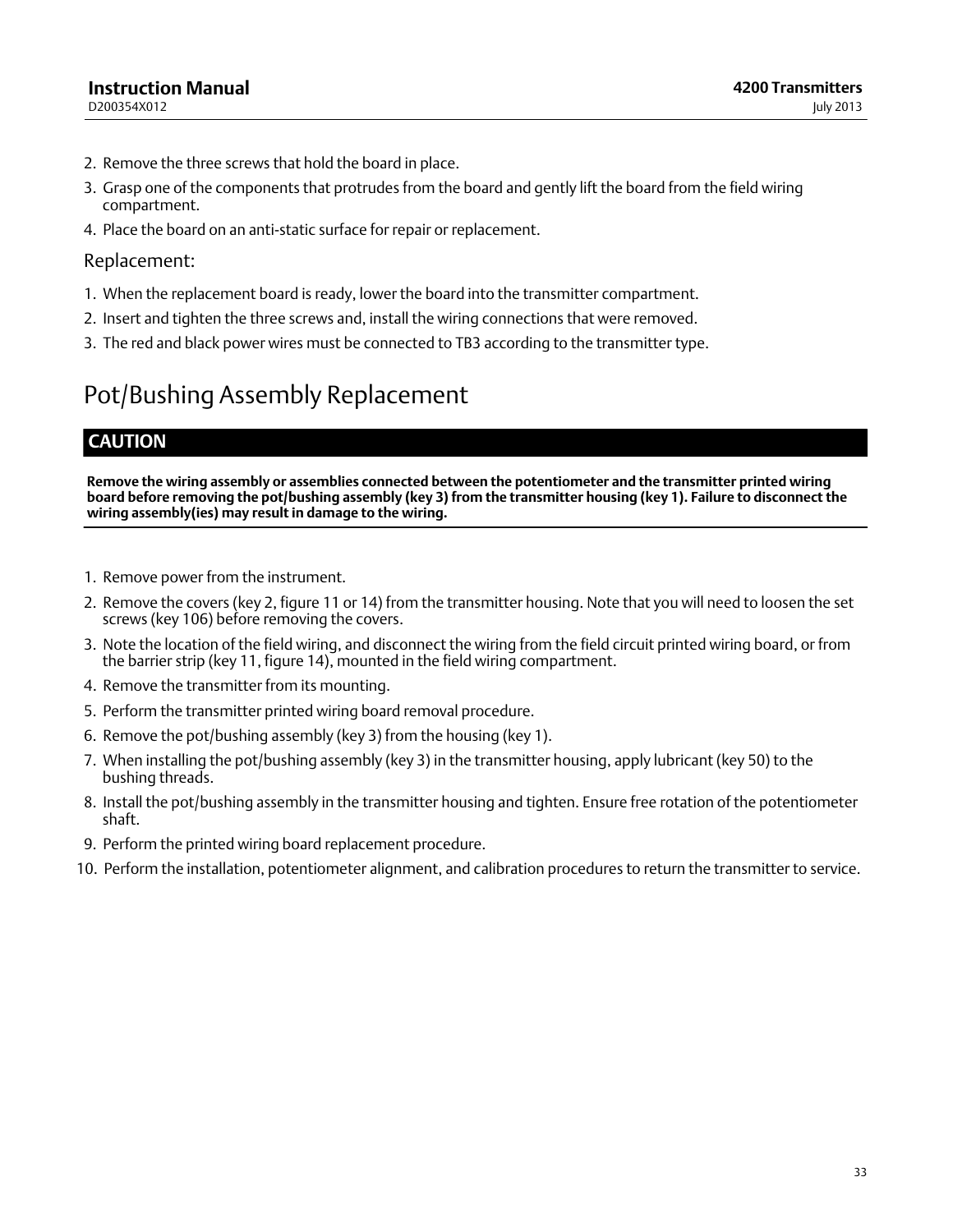# <span id="page-33-0"></span>Parts Ordering

When corresponding with your Emerson Process Management sales office about this equipment, always mention the transmitter serial number. When ordering replacement parts, refer to the part number of each required part as found in the following parts lists.

## **WARNING**

**Use only genuine Fisher replacement parts. Components that are not supplied by Emerson Process Management should not, under any circumstances, be used in any Fisher instrument. Use of components not supplied by Emerson Process Management may void your warranty, might adversely affect the performance of the instrument, and could cause personal injury or property damage.**



Description **Part Number** 

 4200 Transmitter Repair Kit Includes keys 6 and 43 R4200X000012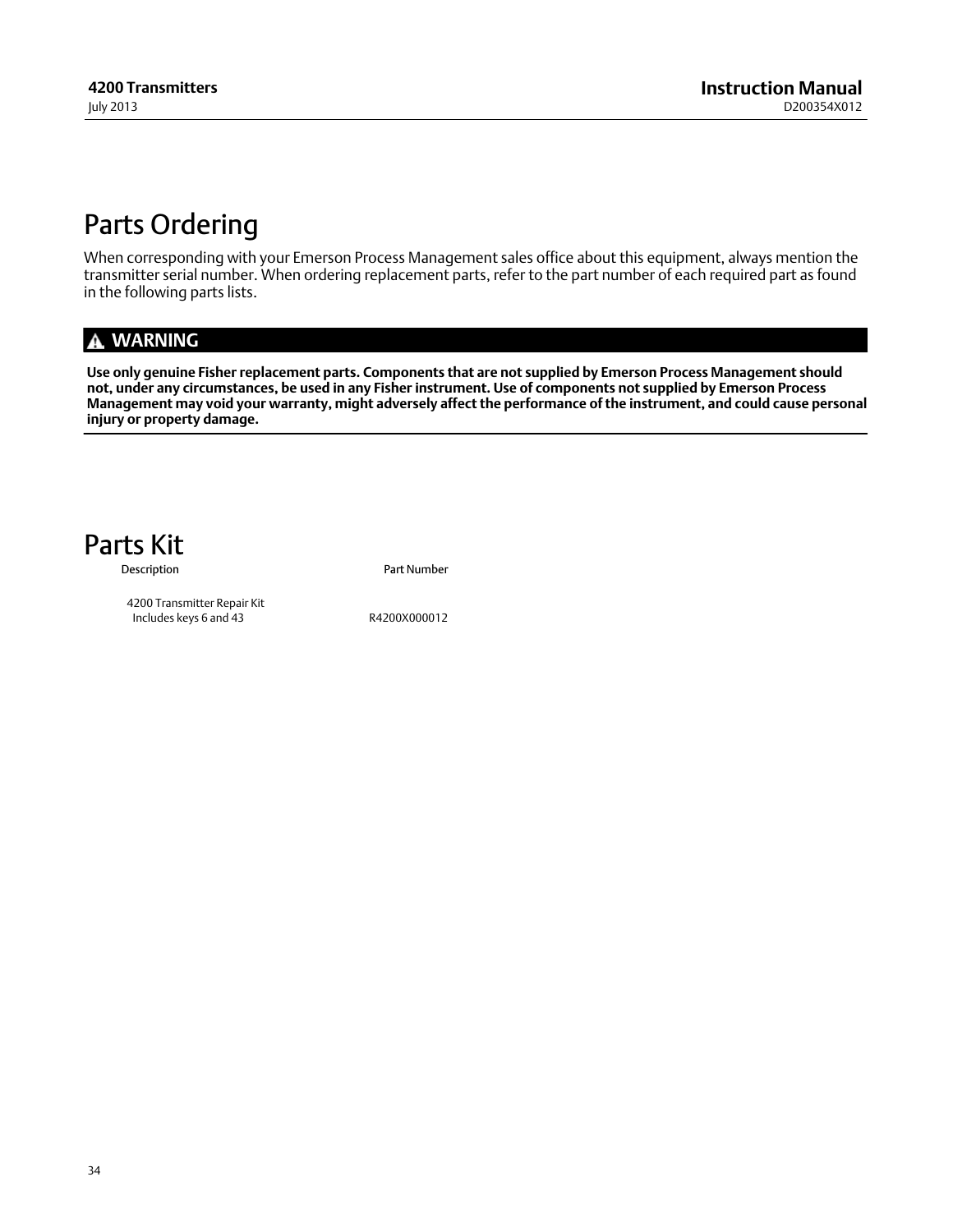

#### <span id="page-34-0"></span>Figure 14. Housing Assembly for Fisher 4211 or 4221 Transmitter without Position Switches

## Parts List

#### **Note**

Part numbers are shown for recommended spares only. For part numbers not shown, contact your Emerson Process Management sales office.

## Transmitter Common Parts (Figures [11](#page-29-0) and 14)

| Key  | Description                                 | Part Number |
|------|---------------------------------------------|-------------|
| 1    | Housing, aluminum                           |             |
| 2    | Cap, aluminum (2 reg'd)                     |             |
| $3*$ | Pot/bushing Assembly                        |             |
|      | 4210, 4211                                  | 27B6208X012 |
|      | 4212                                        | 27B6208X042 |
|      | 4215                                        | 27B6208X022 |
|      | 4220, 4221                                  | 27B6208X032 |
|      | 4222                                        | 27B6208X052 |
| 4    | Wire Assembly                               |             |
|      | 4210, 4212, 4215, 4220, 4222 only (6 reg'd) |             |
| 6    | Machine Screw, SST                          |             |
|      | 4211, 4221 (3 reg'd)                        |             |
|      | Split Washer, (4211, 4221 only),            |             |
|      | stainless steel (2 reg'd)                   |             |

#### Key Description **Part Number**

- 9 Wire (red), 18 AWG 50.8 mm (2 inches) 4211, 4221 146 mm (5.75 inches) 4210, 4220, 4215, 4212, and 4222,
- 10 Wire (black), 18 AWG (Not used on 4212, 4222) 50.8 mm (2 inches) 4211, 4221 146 mm (5.75 inches) 4210, 4220, 4215
- 11 Barrier Strip (4211, 4221 only), plastic
- 12 Machine Screw (4211, 4221 only), stainless steel (2 req'd)
- 13 Barrier Marker Strip (4211, 4221 only)
- 14\* O-Ring, nitrile (2 req'd) T1205106562
- 15<sup>\*</sup> O-Ring Bushing, Nitrile 10A8931X012
- 16 Solder Lug, (4211, 4221 only) Tin pl brass (2 req'd) 17 Insulating Washer, PTFE (2 req'd) (not shown)
- 18 Self Tapping Screw, pl steel (2 req'd) 19 RFI Filter 4212, 4222 (1 req'd) 4210, 4211, 4215, 4220, 4221 (2 req'd)
- 20 Pipe Plug (4211, 4221 only), steel
- 35 Machine Screw, pl steel (4212, 4222 only)
- 43\* Field Circuit Printed Wiring Board Assembly 39A6195X012
- 45 Transmitter Printed Wiring Board Assembly 4210, 4220 4211, 4221 4212, 4222 4215
- 48 Lithium grease (not furnished with transmitter)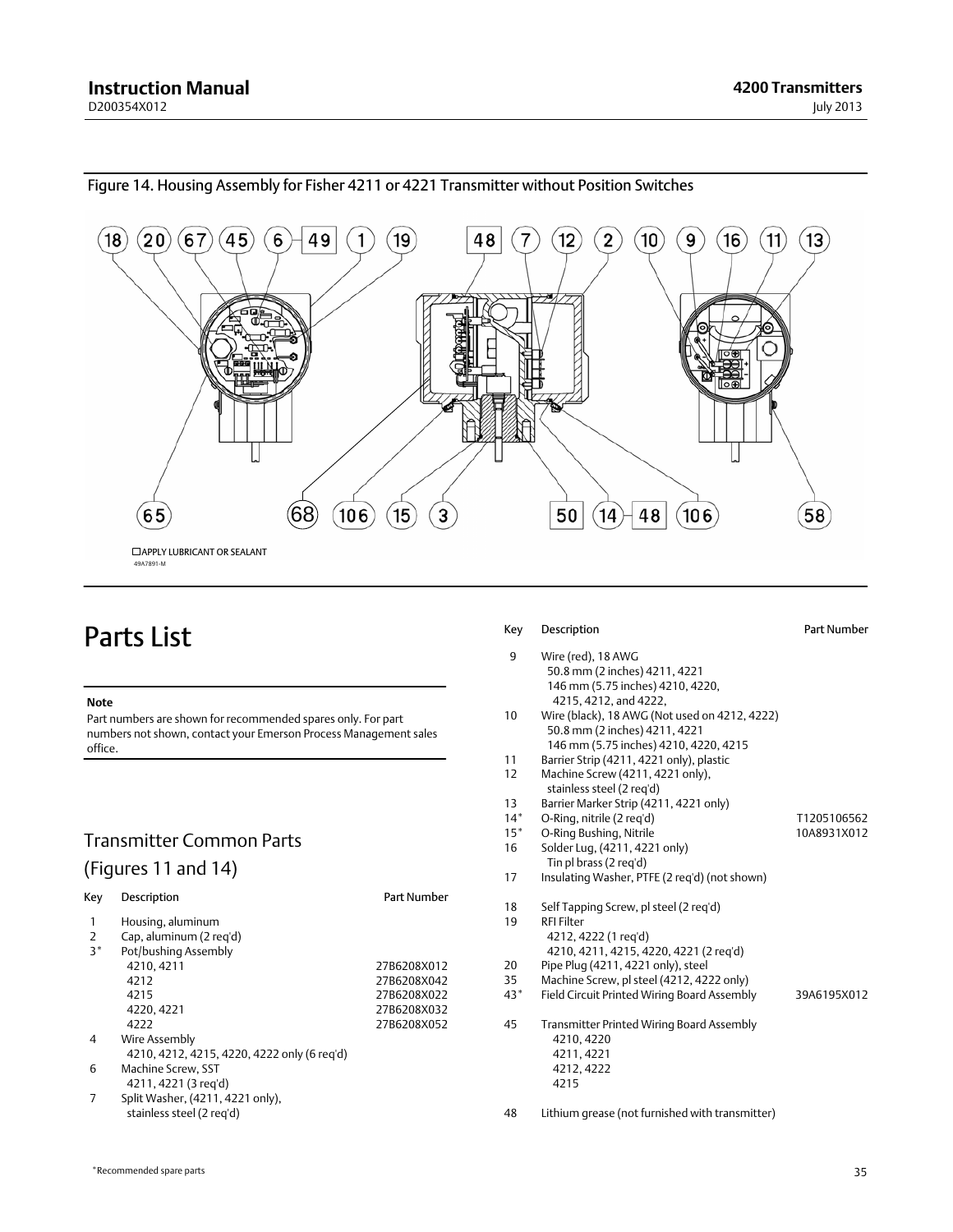- 49 Thread Locking Adhesive (medium strength) (not furnished with transmitter)
- 50 Anti-seize lubricant (not furnished with transmitter)
- 55 Pipe Plug (not shown), pl steel
- 56 Machine Screw (not shown), pl steel
- 4212, 4222 only
- 58 Wire Retainer, pl steel, (2 req'd)
- 65 Nameplate
- 67 2‐Wire Connector
- 68 Identification label (see figure [5](#page-16-0))
- 106 Set screws, hex socket, 18-8 SST (2 req'd)

## Mounting Parts for Sliding‐Stem **Actuators**

#### **Note**

Contact your Emerson Process Management sales office for 4200 mounting FS Numbers.

## Parts for Mounting the Transmitter on 585C size 60 thru 130 (470 and 471) Actuator (figure [15](#page-36-0))

- Key Description
- 21 Mounting plate, steel Size 130 All other sizes
- 22 Yoke Spacer, steel (2 req'd) Size 30, 45 only
- 23 Cap Screw, zn pl steel (2 req'd) Size 30, 45 Size 40, 46 thru 130
- 24 Washer, pl steel (2 req'd)
- 25 Operating Arm, pl steel<br>26 Can Screw pl steel
- Cap Screw, pl steel
- 27 Square Nut, pl steel
- 29 Torsional Spring, zn pl steel
- 30 Lever Assembly Size 30 thru 130 w/ 54 mm (2.125 inch) max travel Size 80 thru 130 w/ 54 thru 105 mm (2.125 thru 4.125 inch) max travel
- 31 Shoulder Screw, stainless steel
- 32 Cap Screw, pl steel (2 req'd)

#### Key Description

- 33 Stem Bracket, zn pl steel Size 30 thru 130 with 54 mm (2.125 inch) max travel Size 80 thru 130 w/ 54 thru 105 mm (2.125 thru 4.125 inch) max travel
- 34 Stem Mounting Bracket, zn pl steel Size 30, 40, 45, 63, 64 Size 46, 60, 68, 80, 86, 130 Size 100
- 35 Cap Screw, zn pl steel (2 req'd) Size 30, 45 Size 40 Size 64 Size 68, 80 Size 100
- 36 Sleeve, acetal
- 37 Cap Screw, steel (2 req'd)
- 38 Stem Washer (2 req'd) Size 30 thru 46, pl steel Size 60 thru 64, zn pl steel Size 68 thru 130, zn pl steel
- 39 Stem Spacer (2 req'd) Size 30, 45, steel Size 40, steel Size 64, steel Size 68, 80, zn pl steel Size 100, steel
- 48 Lithium grease (not furnished with transmitter)
- 49 Thread Locking Adhesive (medium strength) (not furnished with transmitter)
- 51 Thread Locking Adhesive (mild strength) (not furnished with transmitter)

## Parts for Mounting the Transmitter on 585C, size 60 thru 130 (470‐7 and 471‐7) Actuator (figure [15](#page-36-0))

- 21 Mounting plate, steel
- 23 Cap Screw, zn pl steel (2 req'd)
- 24 Washer, pl steel (2 req'd)
- Operating Arm, pl steel
- 26 Cap Screw, pl steel
- 27 Square Nut, pl steel 29 Torsional Spring, zn pl steel
- 30 Lever Assembly
- 31 Shoulder Screw, heat treated stainless steel
- 32 Cap Screw, pl steel (2 req'd)
- 33 Stem Bracket, zn pl steel
- 34 Stem Mounting Bracket, zn pl steel Size 40 thru 45, 64 Size 60
- 35 Cap Screw, zn pl steel (2 req'd) Size 40 Size 45
	- Size 64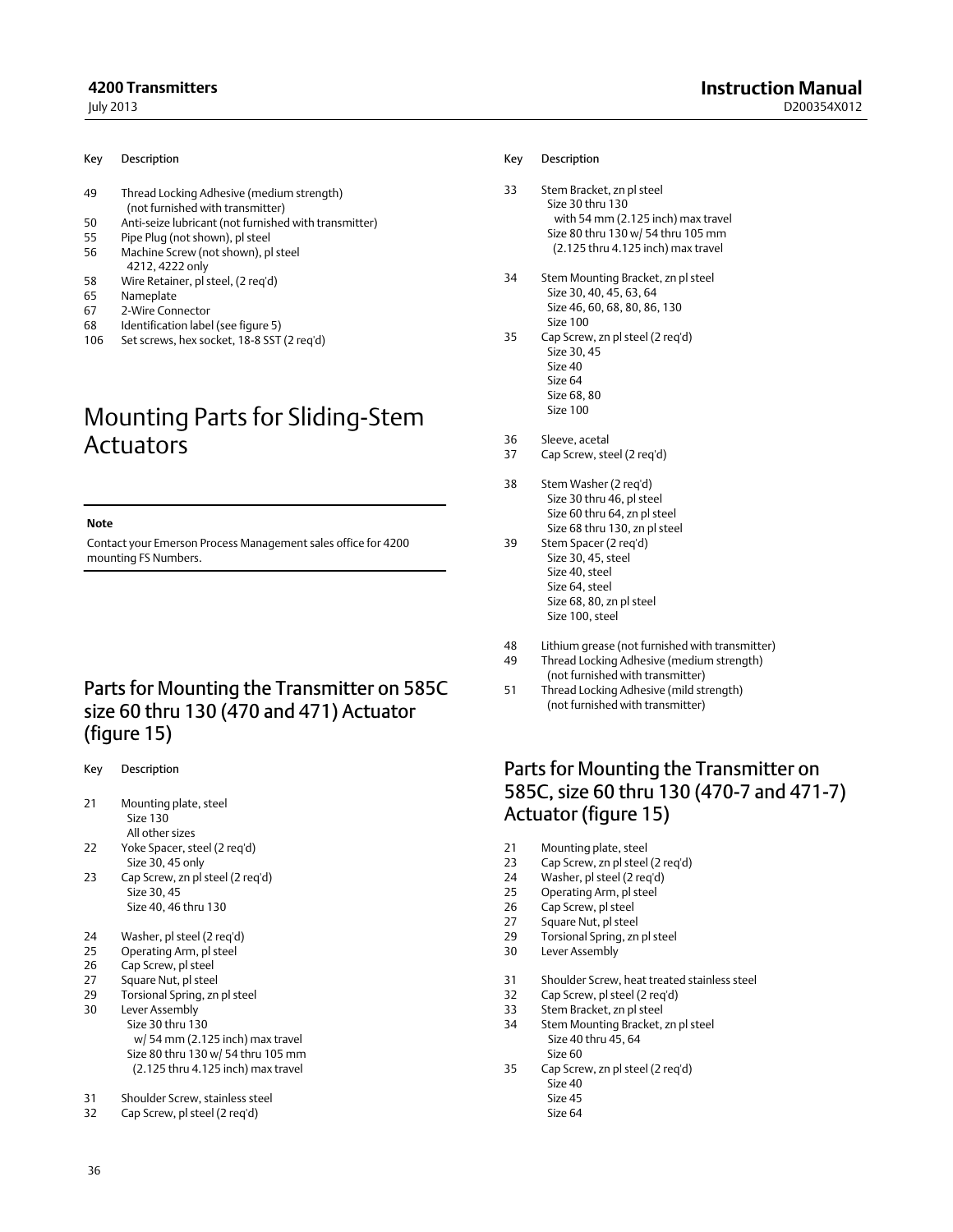<span id="page-36-0"></span>Figure 15. Typical Transmitter Mounting on Fisher 585C Size 60 Thru 130 (470, 471, 470‐7, 471‐7), 657, or 667 Actuator



APPLY LUBRICANT

#### NOTES:

2 PICK‐UP PIN, TRANSFER PIN, HEX NUT, AND HEX CAP SCREW ARE PART OF LEVER ASSEMBLY FOR SIZE 80 THRU 130 UP TO 105 mm MAX TRAVEL, KEY 30 39A7768‐B 1 PICK-UP PIN AND TRANSFER PIN ARE PART OF LEVER ASSEMBLY FOR SIZE 30 THRU 130, UP TO 54 mm MAX TRAVEL, KEY 30

#### Key Description

- 36 Sleeve, acetal<br>37 Cap Screw, ste
- Cap Screw, steel (2 req'd)
- 38 Stem Washer (2 req'd) Size 40, 45, pl steel Size 60, 64, zn pl steel
- 39 Stem Spacer, steel (2 req'd) Size 40 & 64 Size 45
- 48 Lithium grease (not furnished with transmitter)
- 49 Thread Locking Adhesive (medium strength) (not furnished with transmitter)
- 51 Thread Locking Adhesive (mild strength) (not furnished with transmitter)

Key Description

### Parts for Mounting the Transmitter on Fisher 657 or 667 Actuator (figure 15)

- 21 Mounting plate, steel 657 size 70 w/ or w/o positioner 657 & 667 Size 70 thru 87 w/MO and w/3582, 3590, or DVC5010
- 22 Yoke Spacer, steel (2 req'd) Size 30 thru 40 Size 45, 46 Size 50, 60 657 Size 70 w/ or w/o MO 667 Size 70 w/o MO 667 Size 70 w/MO 102 mm (4 inch) travel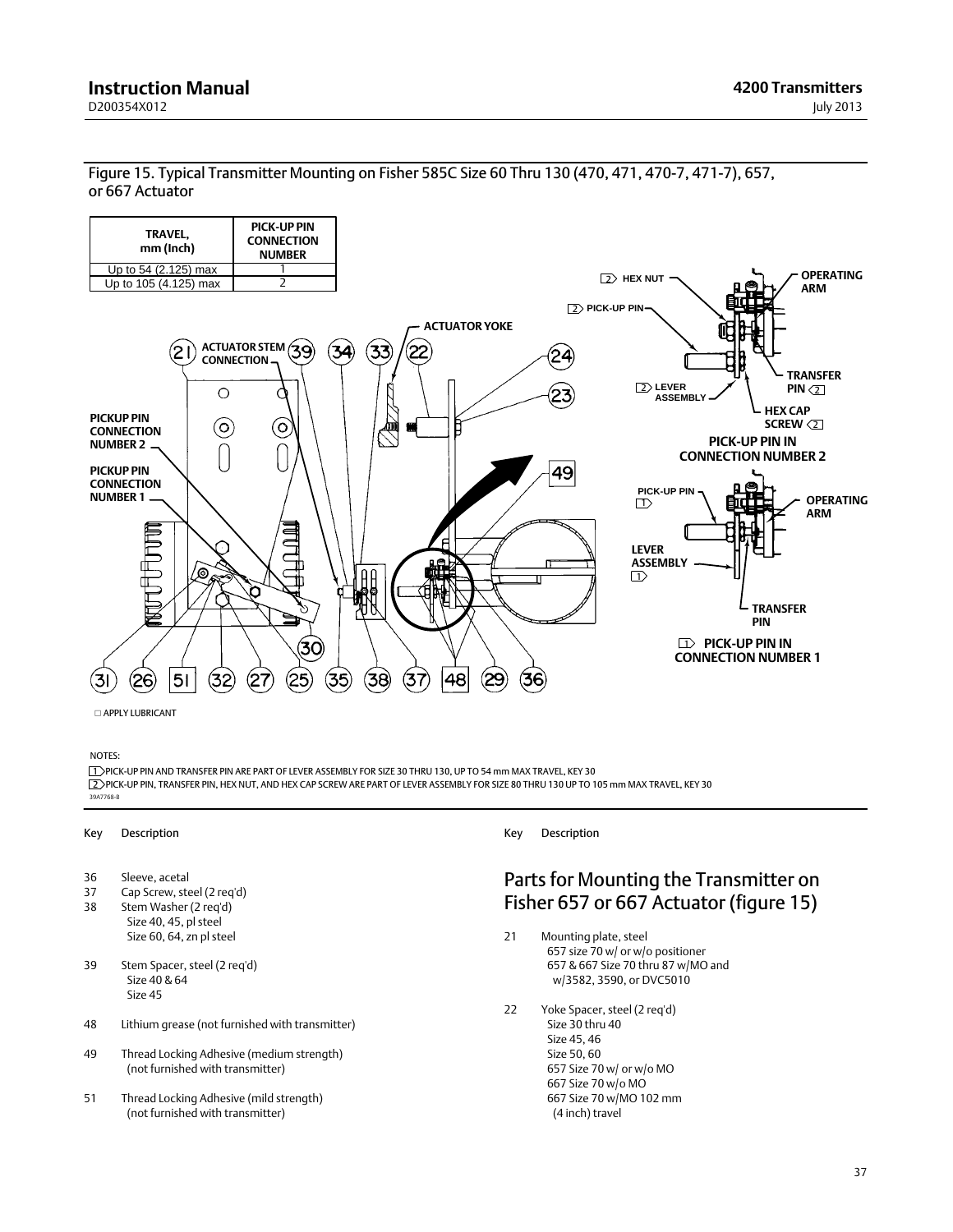#### July 2013

Key Description

- 23 Cap Screw, zn pl steel (2 req'd) Size 30 thru 40 Size 45, 46
	- Size 50, 60
	- Size 70
- Size 80 thru 100 24 Washer, pl steel (2 req'd) Size 30 thru 40
- Size 45 thru 100
- 25 Operating Arm, pl steel<br>26 Cap Screw, pl steel
- Cap Screw, pl steel
- 27 Square Nut, pl steel 29 Torsional Spring, zn pl steel
- 30 Lever Assembly Size 30 thru 100 w/ 54 mm (2.125 inch) max travel Size 70 thru 100 w/ 54 thru 105 mm (2.125 thru 4.125 inch) max travel
- 31 Shoulder Screw, stainless steel
- 32 Cap Screw, pl steel (2 req'd) Size 70 thru 100 w/ 54 thru 105 mm (2.125 thru 4.125 inch) max travel
- 33 Stem Bracket, zn pl steel Size 30 thru 100 w/ 54 mm (2.125 inch) max travel
- 34 Stem Mounting Bracket, zn pl steel Size 30 thru 87 w/ 54 thru 76 mm (2.125 thru 3 inch) max travel Size 80, 100 and Size 70 w/ 102 mm (4 inch) travel
- 35 Cap Screw, zn pl steel (2 req'd) 657 or 667 Size 30, 34, 40 w/o positioner Size 30, 34, 40 w/3582, 3590 Size 30, 34, 40 w/DVC5010 Size 45, 46, 50, 60 w/o positioner Size 45, 46, 50, 60 w/3582, 3590, DVC5010 Size 70 w/ or w/o 3582,3590 Size 70, 87 w/MO, w/3582, up to 3 inch travel Size 80, 87 w/o positioner Size 80 w/3582, 3590, DVC5010 Size 70 thru 87 w/MO, w/DVC5010 up to 76 mm (3 inch) travel Size 70 w/MO, w/DVC5010 102 mm (4 inch) travel Size 100

#### Key Description

```
Hex nut (not shown)
 Size 30, 34, 40
   w/3582, 3590, DVC5010 (4 req'd)
 Size 45, 46, 50, 60
   w/3582, 3590, DVC5010 (4 req'd)
 Size 70 w/o MO
   w/ or w/o 3582, 3590, DVC5010 (4 req'd)
 Size 80, 87 w/o MO (4 req'd)
Size 70 thru 87
   w/MO w/3582, DVC5010 (2 req'd)
 Size 70 w/MO,
   w/3582 102 mm (4 inch) travel (4 req'd)
 Size 70 w/MO,
   w/DVC5010 102 mm (4 inch) travel (4 req'd)
```
- 36 Sleeve, acetal
- 37 Cap Screw, steel (2 req'd)
- 38 Stem Washer, pl steel (2 req'd) Size 30, 34, 40, Size 45 thru 60 Size 70 and 100, w/o MO Size 70 thru 87 w/MO up to 76 mm (3 inch) travel Size 70 thru 87 w/MO 76 mm (4 inch) travel Size 80 and 87
- 39 Stem Spacer, steel (2 req'd) Size 30, 34, 40 Size 45 thru 60 Size 70 w/o MO 657 667 Size 70 thru 87 w/MO up to 76 mm (3 inch) travel Size 100
- 48 Lithium grease (not furnished with transmitter)
- 49 Thread Locking Adhesive (medium strength) (not furnished with transmitter)
- 51 Thread Locking Adhesive (mild strength) (not furnished with transmitter)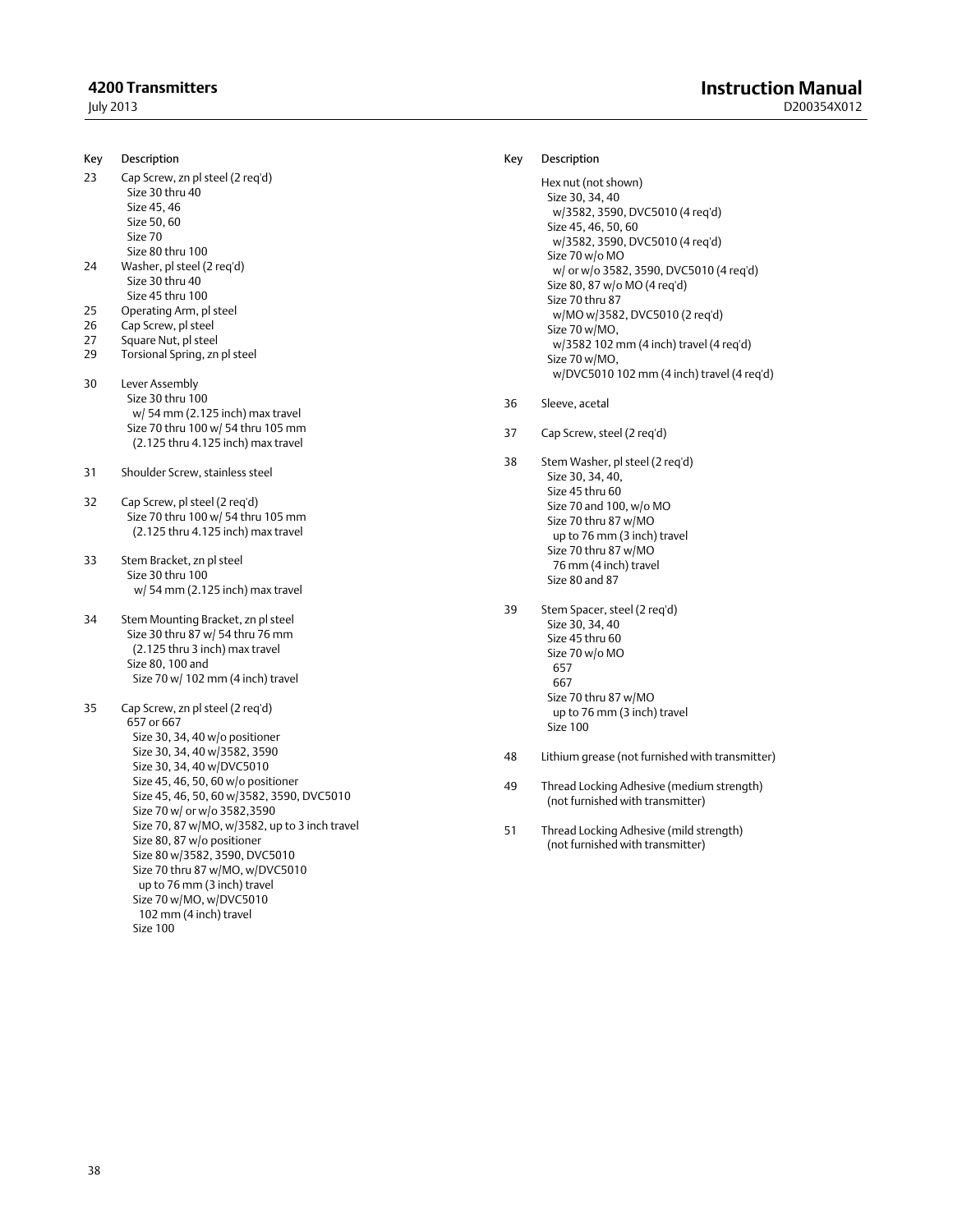<span id="page-38-0"></span>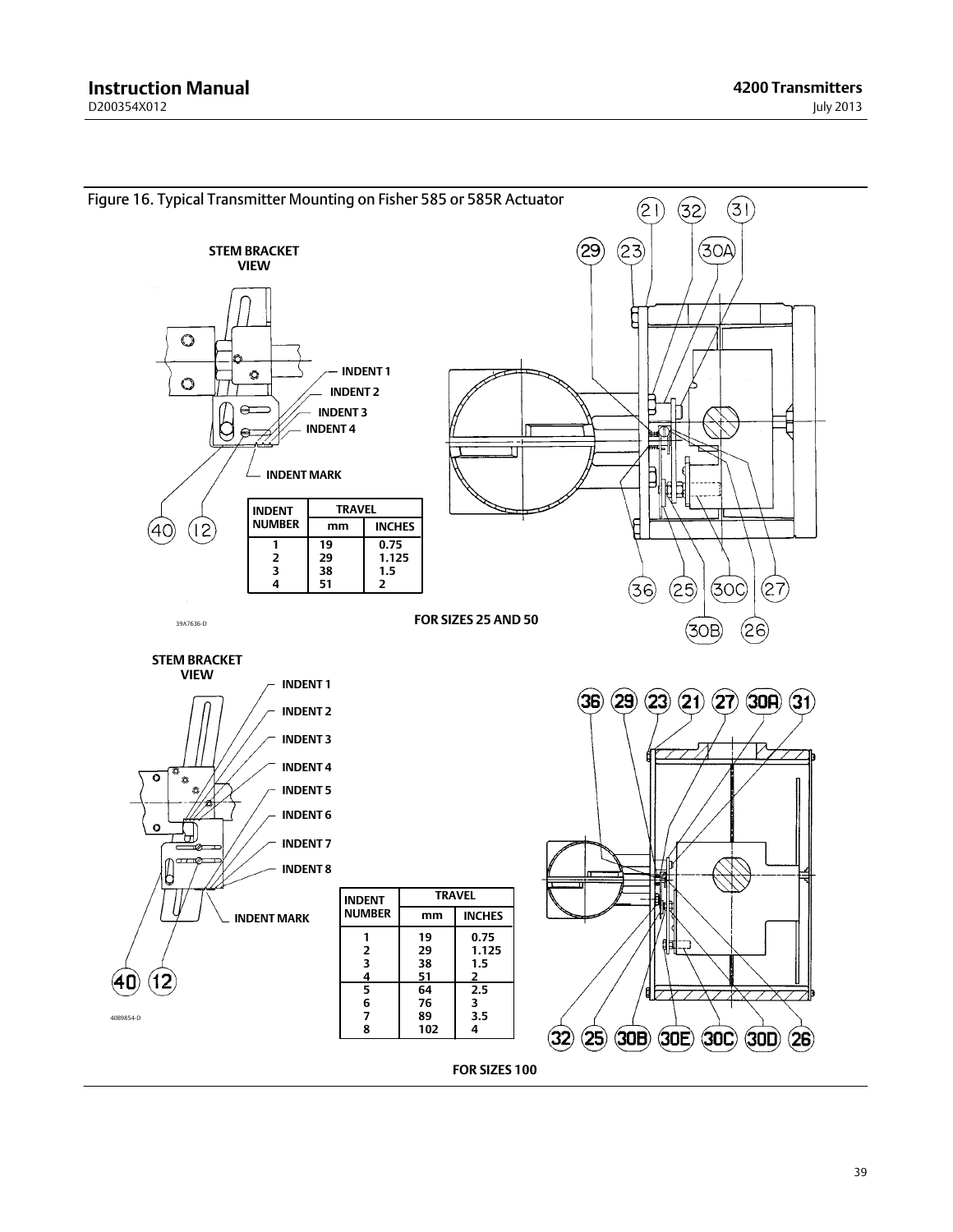

#### <span id="page-39-0"></span>Figure 17. Typical Transmitter Mounting on Fisher 585C or 585CR Actuator

## Parts for Mounting the Transmitter on 585 or 585C Actuators (figures [16](#page-38-0) and 17)

#### Key Description

- 12 Machine Screw, pl steel (2 req'd) 585 & 585R only
- 21 Mounting Plate, steel 585C and 585CR 585 and 585R Size 25, 50 Size 100
- 23 Cap Screw, zn pl steel 585 and 585R (4 req'd) 585C and 585CR (2 req'd)
- 24 Washer, (2 req'd) 585C and 585CR only
- 25 Operating Arm, pl steel
- 26 Cap Screw, pl steel
- 27 Square Nut, pl steel
- 29 Torsional Spring, zn pl steel
- 30 Lever Assembly Size 100 w/ 0.75 thru 2.125 inch travel Size 100 w/ 2.5 thru 4 inch travel

#### Key Description

#### **Note**

The lever assembly, key 30, is not used with size 25 and 50 actuators. Individual parts below (key 30A through 30C) are needed.

- 30A Lever/Bearing Assembly<br>30B Transfer Pin, stainless ste
- Transfer Pin, stainless steel
- 30C Pickup Pin, stainless steel 31 Shoulder Screw, stainless steel
- 32 Hex Cap Screw, pl steel (2 req'd)<br>33 Stem Bracket
	- Stem Bracket 585C and 585CR only Size 25 Size 50
- 36 Sleeve, acetal
- 40 Positioner Bracket, zn pl steel 585 and 585R only Size 25, 50 Size 100
- 83 Lockwasher (2 req'd) 585C and 585CR only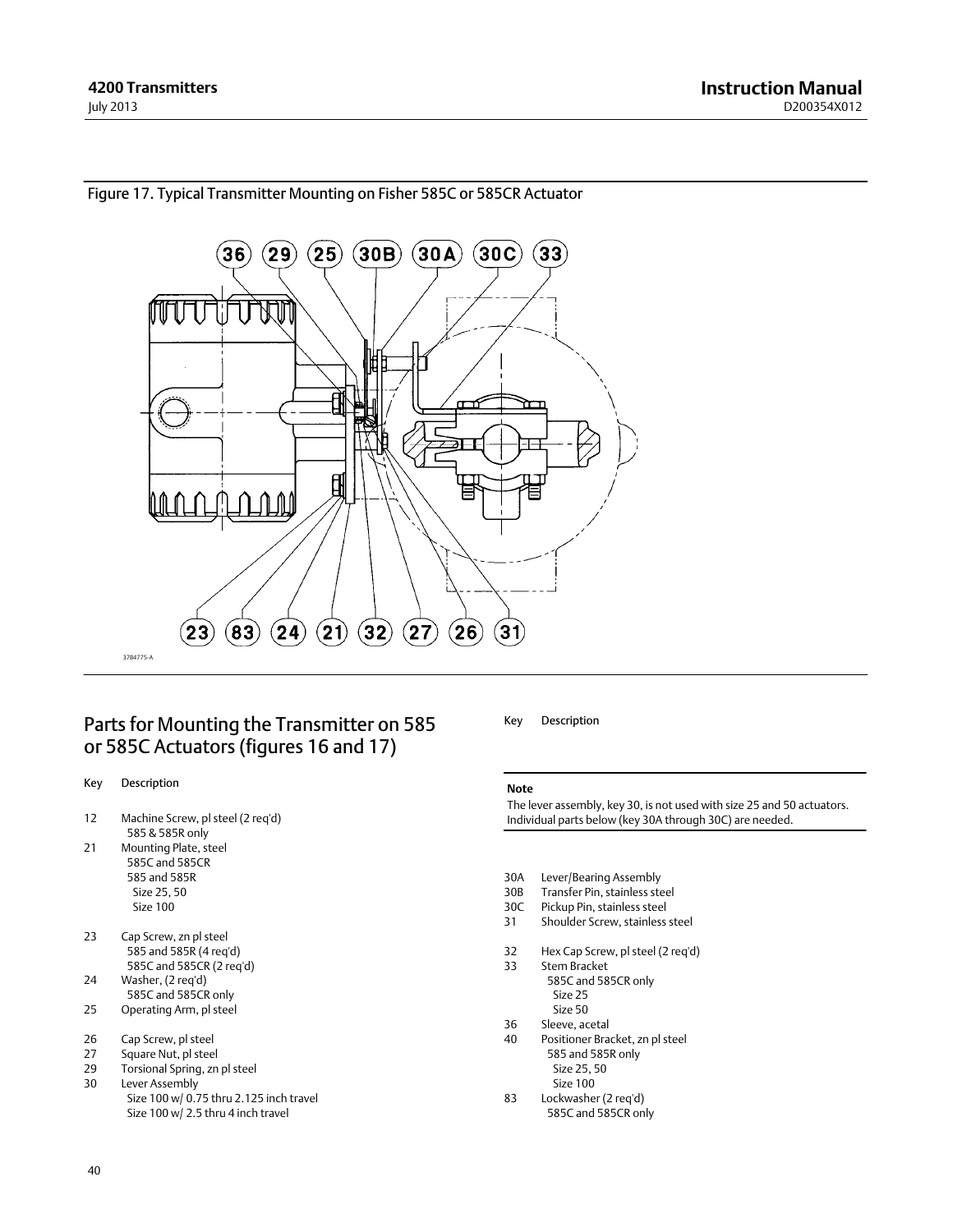

<span id="page-40-0"></span>Figure 18. Typical Transmitter Mounting on Fisher 1250 or 1250R Actuator

## Parts for Mounting the Transmitter on 1250 or 1250R Actuator (figure 18)

- Key Description
- 21 Mounting Plate, steel
- 25 Operating Arm, zn pl steel
- 26 Cap Screw, pl steel
- 27 Square Nut, pl steel
- 29 Torsional Spring, zn pl steel<br>30A Lever/Bearing Assembly, ste Lever/Bearing Assembly, steel
- 
- 30B Transfer Pin, stainless steel 30C Pickup Pin, stainless steel
- 31 Shoulder Screw, stainless steel

#### Key Description

- 32 Hex Cap Screw, pl steel (2 req'd)
- 33 Stem Bracket, steel
	- Size 225, 450
- Size 675 36 Sleeve, acetal
- 49 Thread Locking Adhesive (medium strength)
	- (not furnished with transmitter)
- 51 Thread Locking Adhesive (mild strength) (not furnished with transmitter)
- 91 Cap Screw, pl steel (2 req'd)<br>92 Washer, pl steel (2 req'd)
- Washer, pl steel (2 req'd)
- 93 U-Bolt, pl steel (2 req'd)<br>94 Hex Nut, pl steel (4 req'd
- 94 Hex Nut, pl steel (4 req'd)<br>95 Washer, pl steel (4 req'd) Washer, pl steel (4 req'd)
-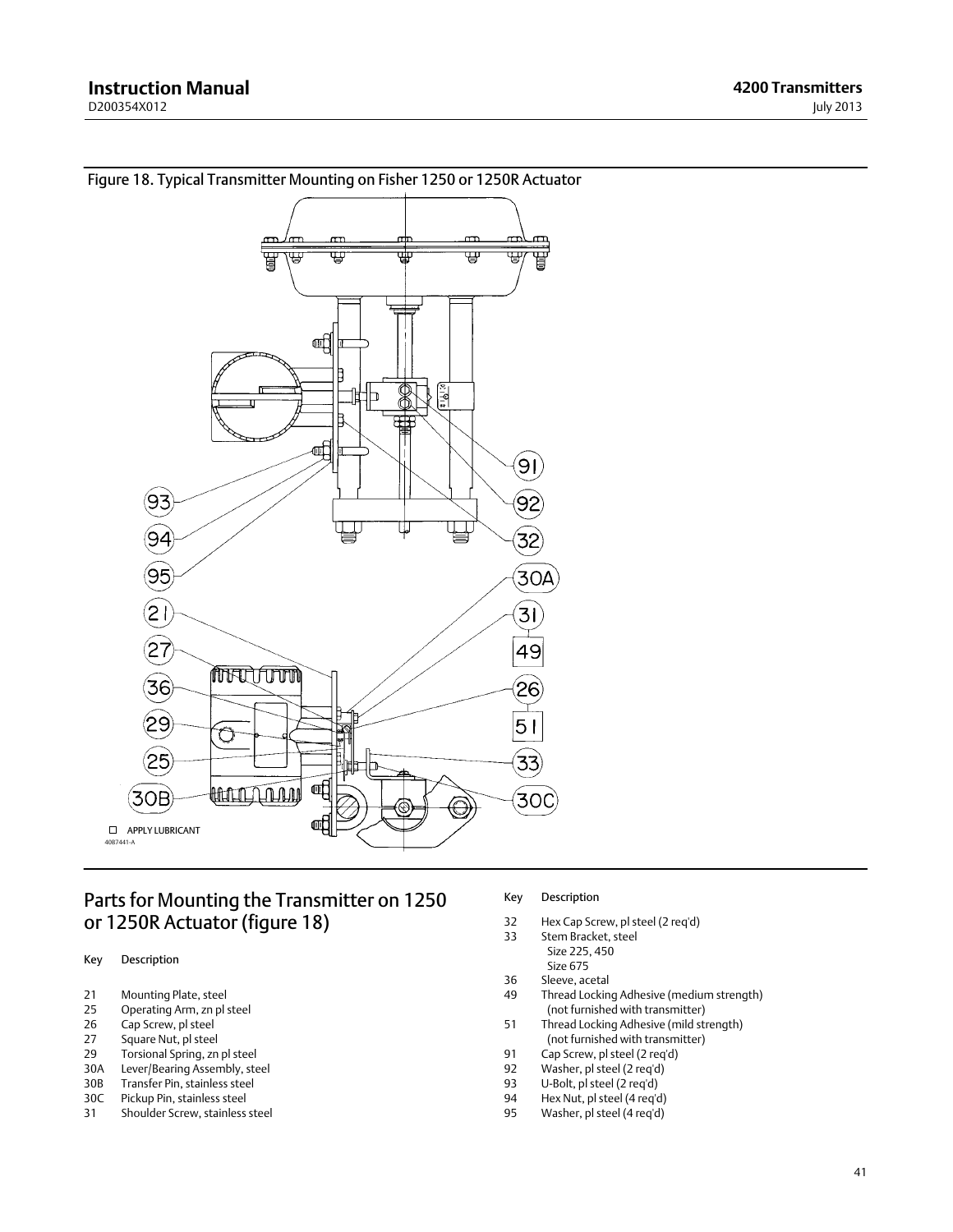

### <span id="page-41-0"></span>Figure 19. Typical Transmitter Mounting on Fisher 1051, 1052, or 1061 Actuator

## Mounting Parts for Rotary Actuators

#### **Note**

Contact your Emerson Process Management sales office for 4200 mounting FS Numbers.

## Parts for Mounting the Transmitter on 1051, 1052, or 1061 Actuator (figure 19)

#### Key Description

21 Mounting Plate, steel w/o tandem linkage 1051 & 1052, Size 33 1051 & 1052, Size 30 thru 70 and 1061 Size 30 thru 68 1061 Size 80 and 100

#### Key Description

- 21 Mounting Plate, steel (continued) w/tandem linkage 1051 & 1052, Size 30 & 40 and 1061 Size 30 1051 & 1052, Size 60 & 70 and 1061 Size 40 thru 68
- 32 Cap Screw, pl steel (2 req'd)
- 50 Anti‐seize lubricant (not furnished with transmitter)
- 52 Coupler, stainless steel 1051, 1052, & 1061 all sizes except 33 1051 & 1052, Size 33
- 53 Socket Set Screw, stainless steel
- 54 Coupling, aluminum
- 57 Coupling Plate Assembly 1051 & 1052, Size 33 1051 & 1052, Size 30 &40 and 1061 Size 30 1051 Size 60 1052 Size 60, 70 1061 Size 40, 60, 68 1061 Size 80 & 100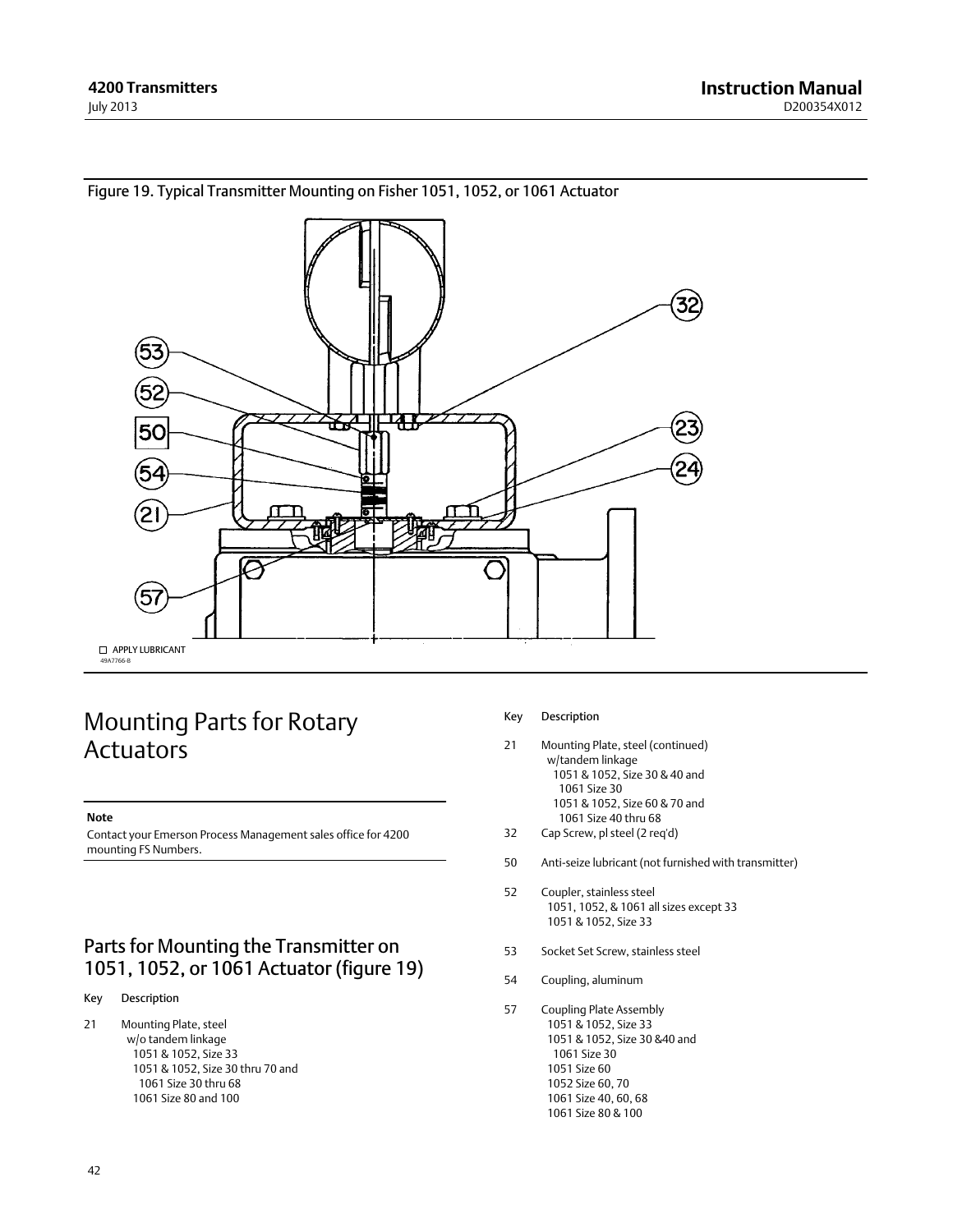<span id="page-42-0"></span>Figure 20. Typical Transmitter Mounting on Fisher 1052, Size 20 Actuator



34A8843‐B NOTE:<br>**[1]** FIELD MOUNTING PARTS **D** APPLY LUBRICANT

## Parts for Mounting the Transmitter on 1052, Size 20 Actuator (figure 20)

Key Description

- 21 Mounting Plate, steel
- 32 Cap Screw, pl steel (2 req'd)
- 50 Anti‐seize lubricant (not furnished with transmitter)
- 52 Coupler, stainless steel
- 53 Socket Set Screw, stainless steel
- 54 Coupling, aluminum
- 57 Coupling Plate Assembly



Parts for Mounting the Transmitter on 1063, 1064, 1065, 1066, or 1066R Actuator without Tandem Linkage (figure 21)

#### Key Description

34A8841‐A

- 21 Mounting Plate, steel 1063 & 1066 Size 20, 27 and 1064 & 1065, Size 20 1063, 1064, 1065, & 1066, Size 75
- 32 Cap Screw, pl steel (2 req'd)
- 50 Anti-seize lubricant (not furnished with transmitter)<br>52 Coupler, stainless steel
- Coupler, stainless steel
- 53 Socket Set Screw, stainless steel<br>54 Coupling aluminum
- 54 Coupling, aluminum<br>57 Coupling Plate Assen
	- Coupling Plate Assembly 1063 & 1066, Size 20, 27 and 1064 & 1065 Size 20 1063, 1064, 1065, & 1066, Size 75

Figure 21. Typical Transmitter Mounting on Fisher 1063, 1064, 1065, 1066, or 1066SR Actuator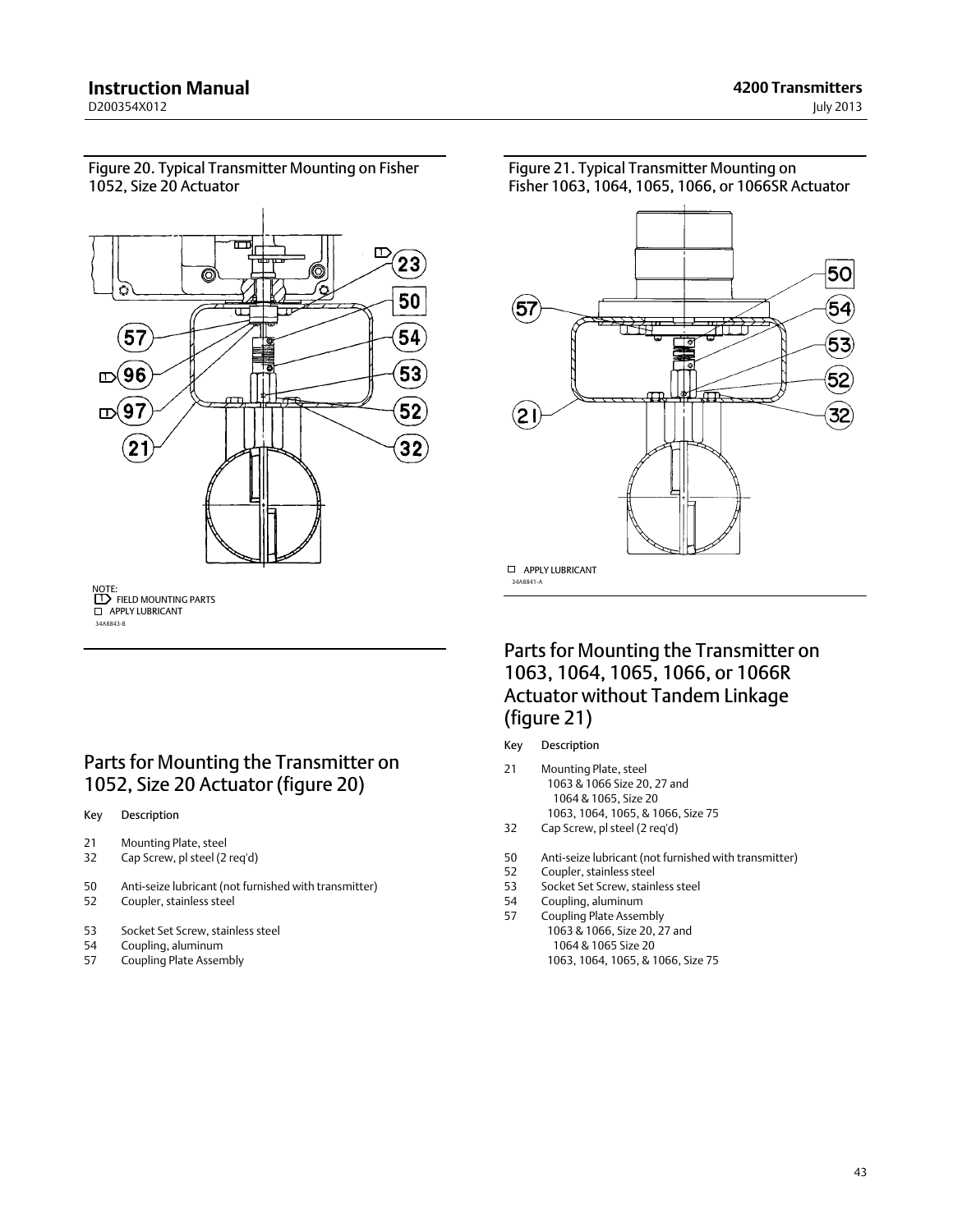<span id="page-43-0"></span>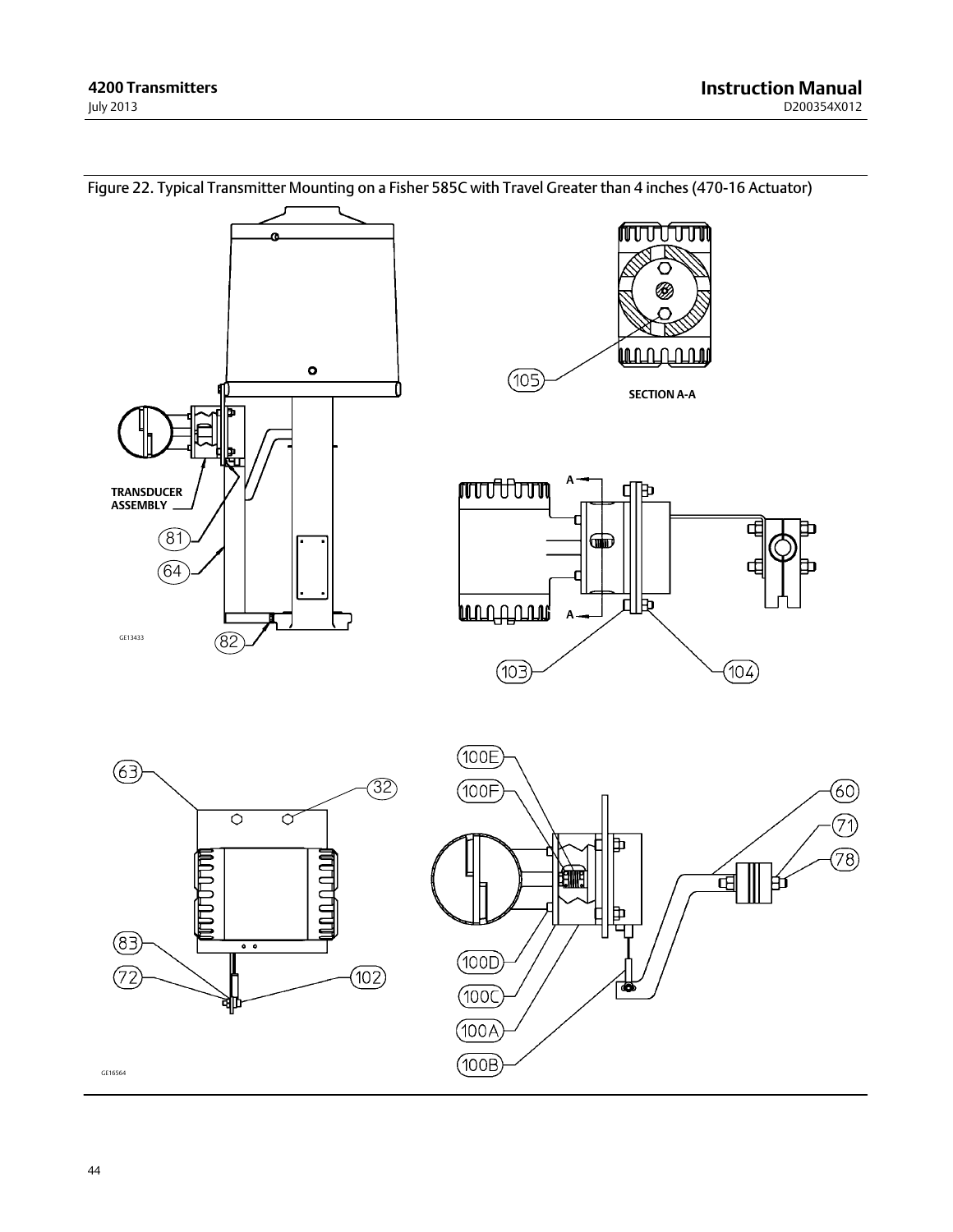## Mounting Parts for Long‐Stroke Sliding‐Stem Actuators

#### **Note**

Contact your Emerson Process Management sales office for 4200 mounting FS Numbers.

## Parts for Mounting the Transmitter on 585C with travel greater than 4 inches (470‐16 Actuator) (figure [22](#page-43-0))

#### Key Description

- 32 Hex Cap Screw, zn pl steel (2 req'd)
- 60 Cable Bracket, stainless steel
	- Size 60 Size 68 Size 80 &100
	- Size 130
- 63 Mounting Plate, stainless steel 64 Cable Cover Assembly, carbon steel Size 60
	- Size 68 Size 80 &100
- Size 130 71 Hex Nut, stainless steel (4 req'd) Size 60, 68 Size 80, 100, 130 only
- 72 Hex Nut, stainless steel
- 78 Stud, stainless steel (2 req'd) Size 60, 68 Size 80, 100, 130
- 81 Machine Screw, pl steel (2 req'd)
- 82 Cap Screw, zn pl steel
- 83 Lockwasher, stainless steel
- 100 Transducer Assy
- 102 Cap Screw, stainless steel
- 103 Cap Screw, stainless steel (4 req'd)
- 104 Hex Nut, stainless steel (4 req'd)
- 105 Cap Screw, stainless steel (2 req'd)

## Parts for Mounting the Transmitter on a 585CLS (490) Actuator (figure [23\)](#page-45-0)

35 Stud, zn pl steel

49 Thread Locking Adhesive (medium strength) (not furnished with transmitter)

#### Key Description

- 61 Cable Clip, stainless steel Yoke boss 5H, Cylinder size 127 to 254 mm (5 to 10 inches), Max travel 305 mm (12 inches) and 406 mm (16 inches)
	- Yoke Boss 5H Cylinder size 305 & 356 mm (12 & 14 inches), Max travel 305 mm (12 inches) and 406 mm (16 inches) Yoke Boss 7 IN Cylinder size 127 to 356 mm (5 to14 inches), Max travel 305 mm (12 inches) and 406 mm (16 inches) Yoke Boss 5H & 7 IN Cylinder size 127 to 356 mm (5 to 14 inches), Max travel 508 mm (20 inches) and 610 mm (24 inches)
- 63 Mounting Plate, stainless steel Yoke boss 5H, Cylinder size 127 to 254 mm (5 to 10 inches), Max travel 305 mm (12 inches) and 406 mm (16 inches)
	- Yoke Boss 5H Cylinder size 305 & 356 mm (12 & 14 inches), Max travel 305 mm (12 inches) and 406 mm (16 inches) Yoke Boss 7 IN Cylinder size 127 to 356 mm (5 to14 inches), Max travel 305 mm (12 inches) and 406 mm (16 inches) Yoke Boss 5H & 7 IN Cylinder size 127 to 356 mm (5 to 14 inches), Max travel 508 mm (20 inches) and 610 mm (24 inches)
- 69 Lower Yoke Cover, polycarbonate Yoke Boss 5H Cylinder size 127 to 254 mm (5 to 10 inches), Max travel 305 mm (12 inches)

 Yoke Boss 5H Cylinder size 127 to 254 mm (5 to 10 inches), Max travel 406 mm (16 inches)

 Yoke Boss 5H Cylinder size 305 & 356 mm (12 & 14 inches), Max travel 305 mm (12 inches) Yoke Boss 7 IN Cylinder size 127 to 356 mm (5 to14 inches), Max travel 305 mm (12 inches) Yoke Boss 5H Cylinder size 305 & 356 mm (12 & 14 inches), Max travel 406 mm (16 inches) Yoke Boss 7 IN Cylinder size 127 to 356 mm (5 to14 inches), Max travel 406 mm (16 inches) Yoke Boss 5H & 7 IN Cylinder size 127 to 356 mm (5 to 14 inches),

 Max travel 508 mm (20 inches) Yoke Boss 5H & 7 IN Cylinder size 127 to 356 mm (5 to 14 inches), Max travel 610 mm (24 inches)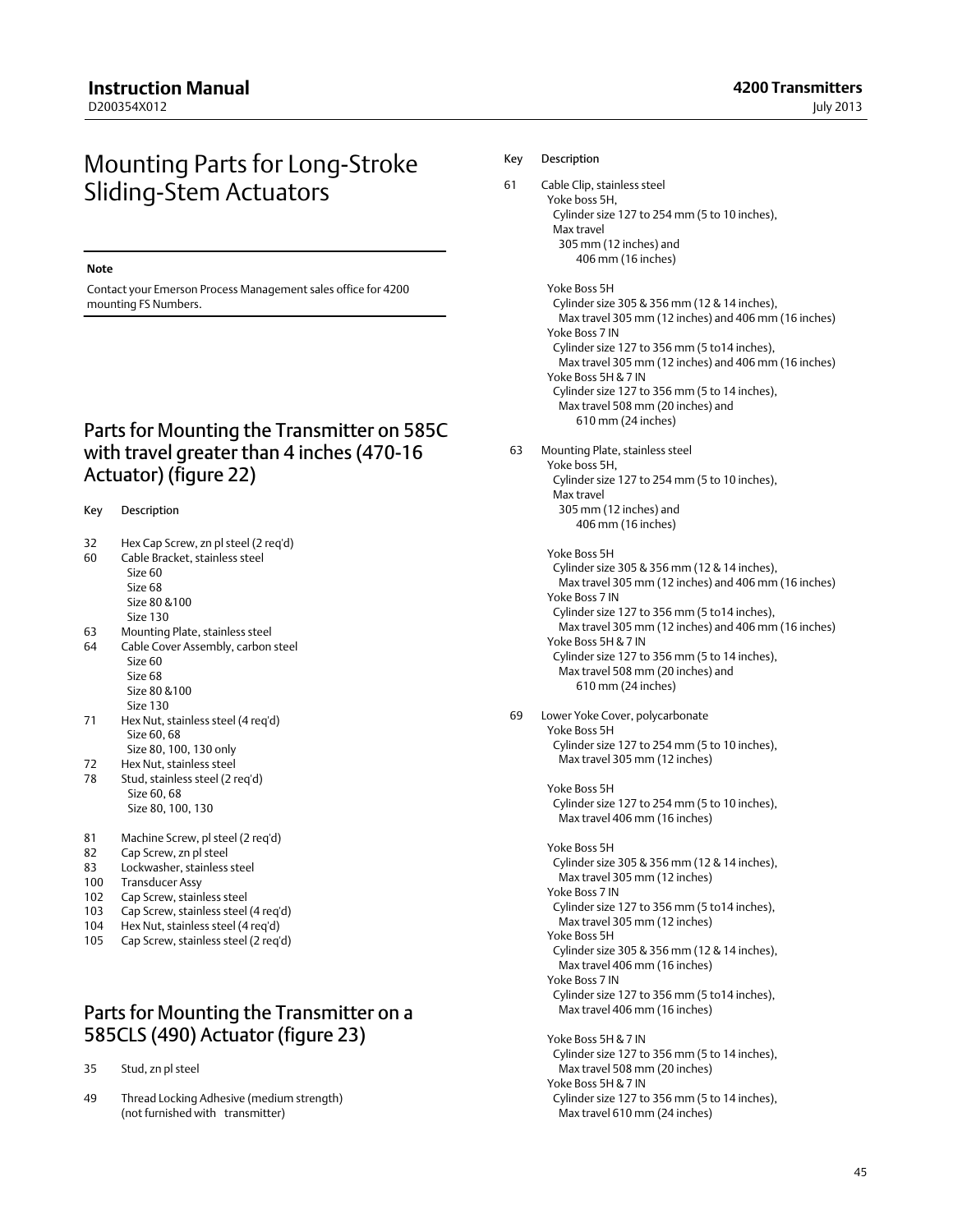<span id="page-45-0"></span>

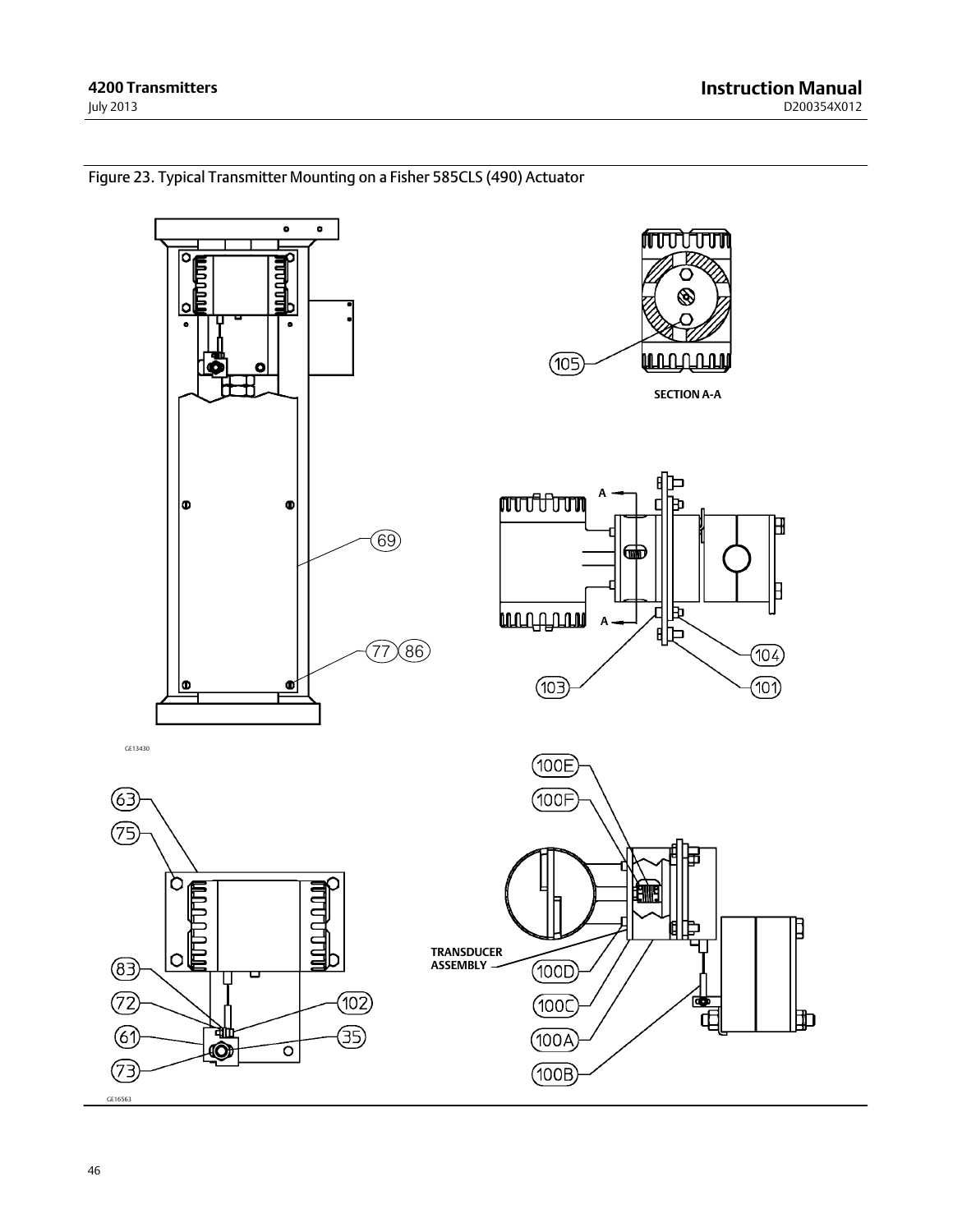### **Instruction Manual**

D200354X012

#### Key Description

- 72 Hex Nut, stainless steel<br>73 Hex Nut, zn pl steel (2 re
- Hex Nut, zn pl steel (2 req'd)
- 75 Cap Screw, stainless steel, (4 req'd)

 Yoke boss 5H, Cylinder size 127 to 254 mm (5 to 10 inches), Max travel 305 mm (12 inches) and 406 mm (16 inches)

Yoke Boss 5H

 Cylinder size 305 & 356 mm (12 & 14 inches), Max travel 305 mm (12 inches) and 406 mm (16 inches) Yoke Boss 7 IN Cylinder size 127 to 356 mm (5 to14 inches), Max travel 305 mm (12 inches) and 406 mm (16 inches) Yoke Boss 5H & 7 IN Cylinder size 127 to 356 mm (5 to 14 inches), Max travel 508 mm (20 inches) and

610 mm (24 inches)

#### Key Description

- 77 Machine Screw, pl steel (6 req'd), (not shown)
- 83 Lockwasher, stainless steel<br>86 Washer, pl steel (6 reg'd), (r
- Washer, pl steel (6 req'd), (not shown)
- 100 Transducer Assy

Max travel 305 mm (12 inches)

 Max travel 406 mm (16 inches), 508 mm (20 inches) and 610 mm (24 inches)

- 101 Spacer, stainless steel (4 req'd) Yoke Boss 5H Cylinder Size 5 to 10 and 12 & 14 Max travel 305 mm (12 inches) and 406 mm (16 inches) only
- 102 Cap Screw, stainless steel
- 103 Cap Screw, stainless steel (4 req'd)
- 104 Hex Nut, stainless steel (4 req'd)<br>105 Cap Screw, stainless steel (2 req'd)
- Cap Screw, stainless steel (2 req'd)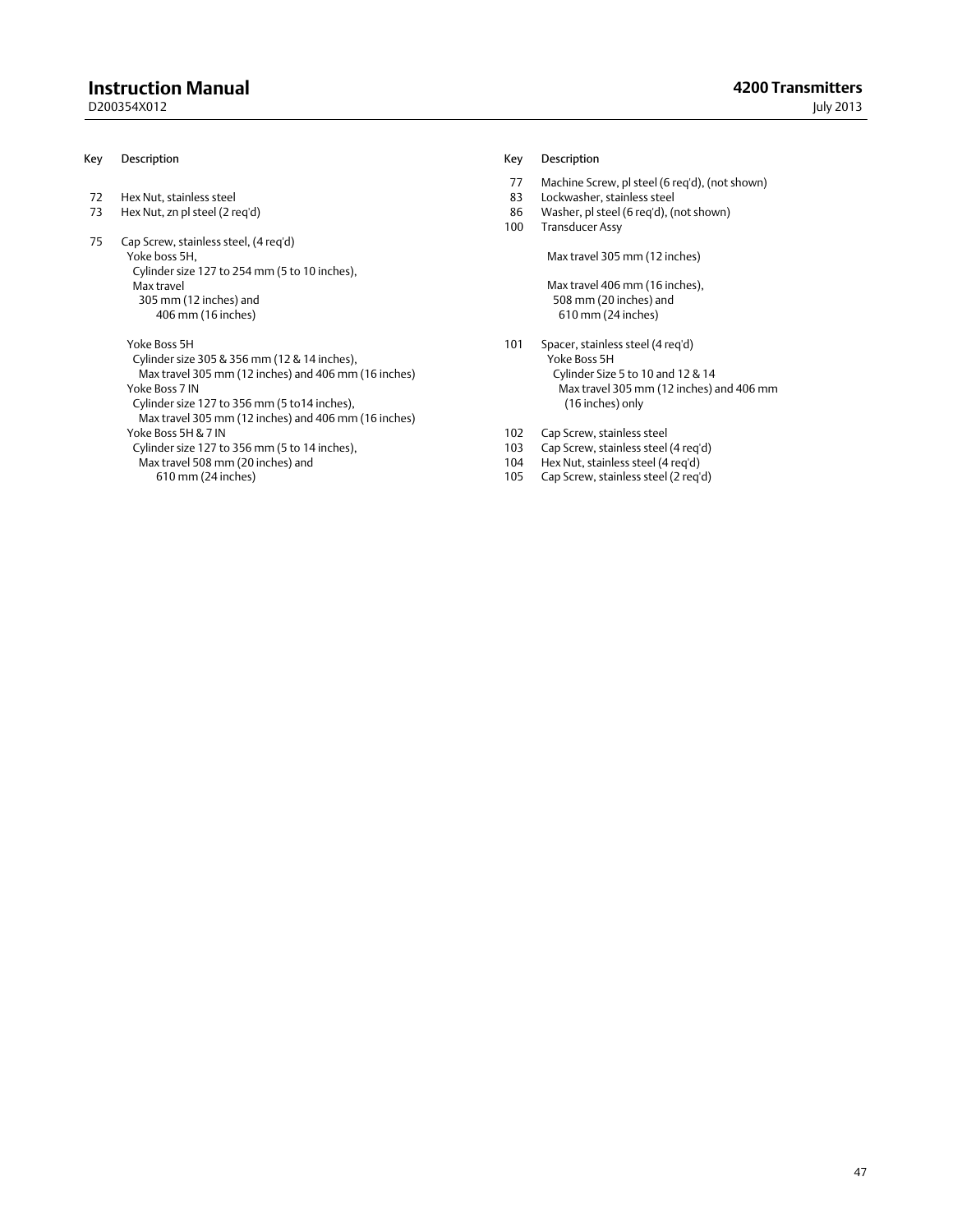# <span id="page-47-0"></span>Loop Schematics and Nameplates

This section includes loop schematics required for wiring of intrinsically safe installations. It also contains typical approvals nameplates. If you have any questions, contact your Emerson Process Management sales office.



GE16020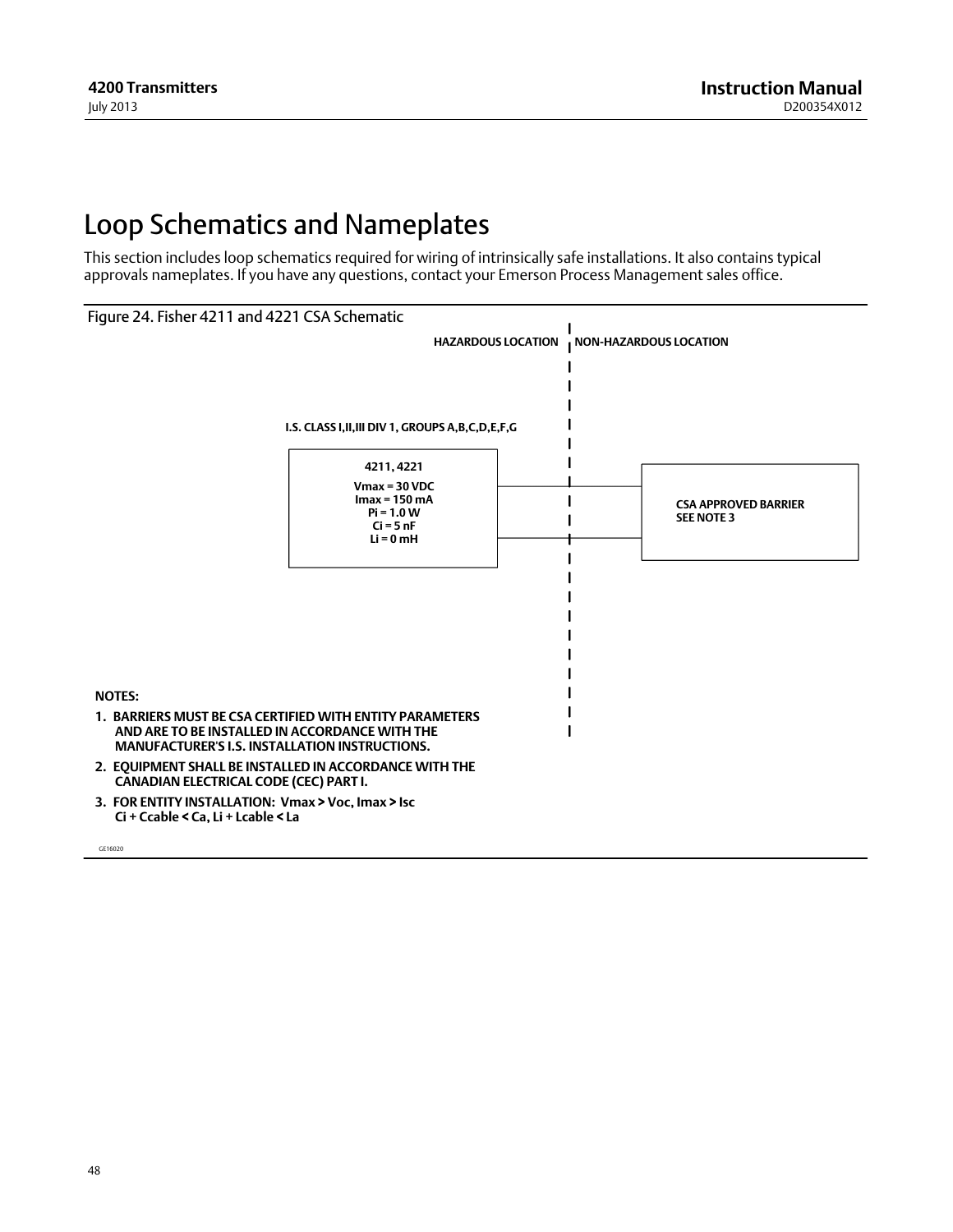<span id="page-48-0"></span>

- **3. LOOPS MUST BE CONNECTED ACCORDING TO THE BARRIER MANUFACTURER'S INSTRUCTIONS.**
- **4. MAXIMUM SAFE AREA VOLTAGE SHOULD NOT EXCEED 250 Vrms.**
- **5. RESISTANCE BETWEEN BARRIER GROUND AND EARTH GROUND MUST BE LESS THAN ONE OHM.**
- **6. FOR ENTITY INSTALLATION (I.S. AND N.I.): Vmax > Voc, or Vt** Ci + Ccable < Ca<br> **Imax > Isc. or It** Li + Lcable < La  **Imax > Isc, or It Pi > Po, or Pt**

GE16019-B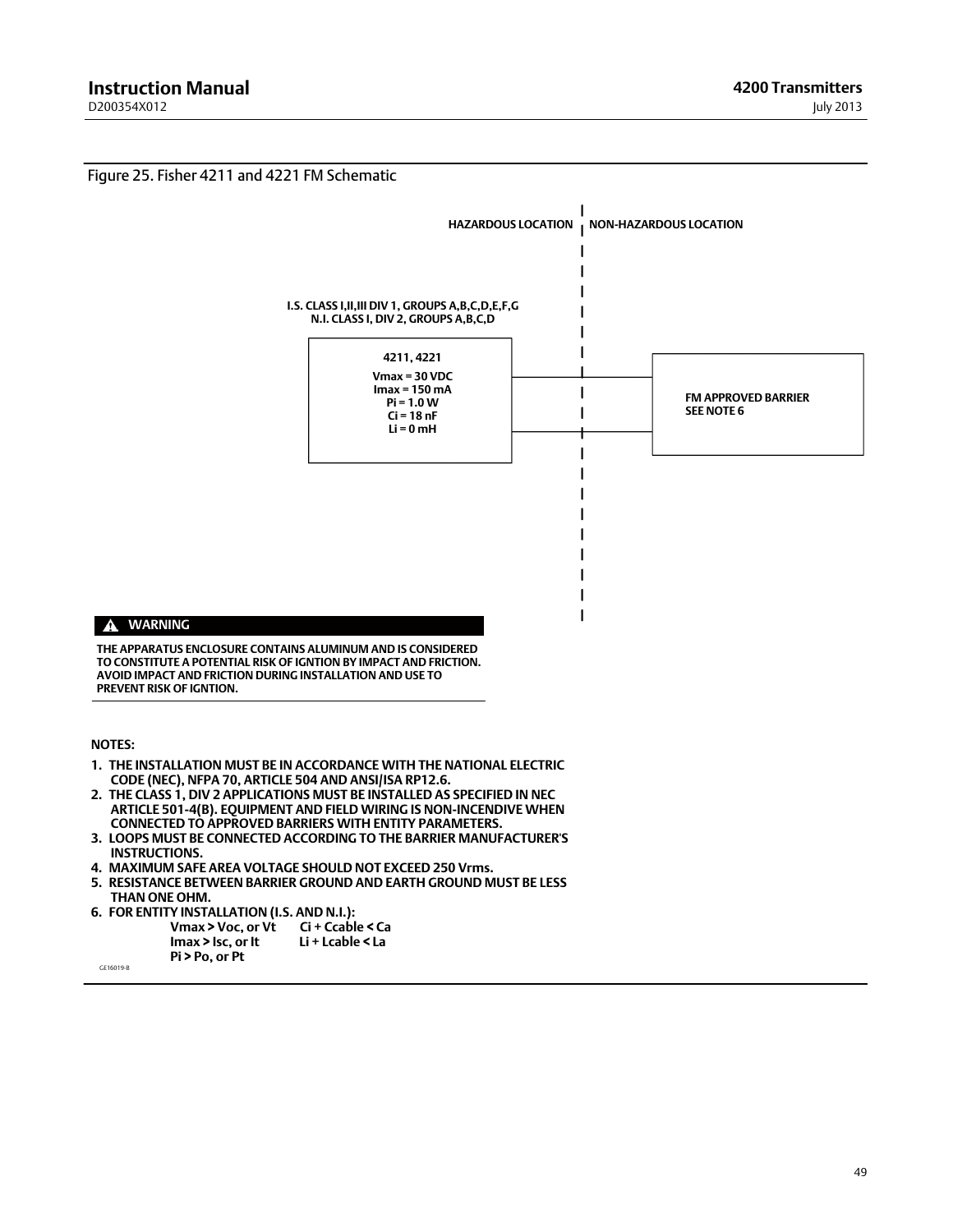#### <span id="page-49-0"></span>Figure 26. Typical CSA/FM Approval Nameplates



**4211 AND 4221 INTRINSICALLY SAFE EXPLOSION-PROOF DUST IGNITION-PROOF**

| FISHER CONTROLS INTL LLC<br>Fisher <sup>°</sup><br>MARSHALLTOWN, IOWA, USA<br>MFG LOCATION: 088                                                 |
|-------------------------------------------------------------------------------------------------------------------------------------------------|
| ELECTRONIC POSITION<br><b>TRANSMITTER</b>                                                                                                       |
| <b>TYPE</b>                                                                                                                                     |
| SERIAL NO.                                                                                                                                      |
|                                                                                                                                                 |
| OUTPUT                                                                                                                                          |
| 4-20mADC == ISWITCH                                                                                                                             |
| AMB TEMP: -40°C TO +71°C<br>MAX VOLTAGE: 30 VDC I<br>ENCLOSURE: NEMA 4X, CSA 4X, IP66                                                           |
| FM CL I DIV 1 GP ABCD T5<br>CL II DIV 1 GP EFG T5<br>CLASS   ZONE 1. AEx d IIC T5                                                               |
| CSACLIDIV 1 GP BCD T5<br>CL II DIV 1 GP EFG T5<br>Ex d IIC T5                                                                                   |
| A CAUTION/WARNINGS:<br><b>OKEEP COVER TIGHT WHILE CIRCUITS ARE ALIVE</b><br><b>O REFER TO MANUAL FOR ADDITIONAL</b><br><b>CAUTIONS/WARNINGS</b> |
| GE19046-D<br>APPROVED                                                                                                                           |
| 4210, 4212,                                                                                                                                     |

**4215, 4220, AND 4222 EXPLOSION-PROOF DUST IGNITION-PROOF**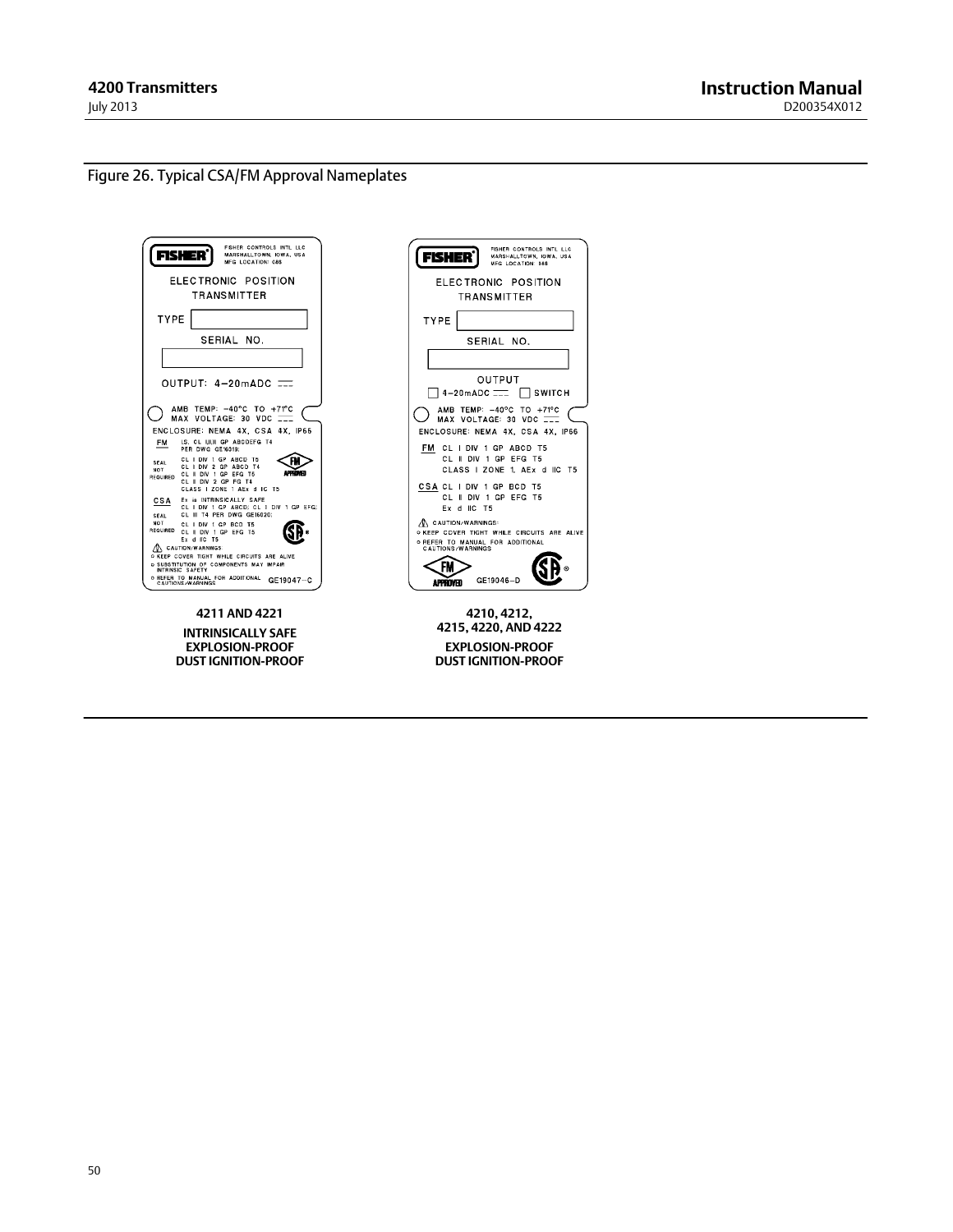$\overline{\phantom{a}}$ 

## <span id="page-50-0"></span>Figure 27. Typical ATEX/IECEx Approval Nameplates

| <b>FISHER</b>                                                                                                                                                                 |
|-------------------------------------------------------------------------------------------------------------------------------------------------------------------------------|
| FISHER CONTROLS INTL LLC<br>MARSHALLTOWN, IOWA, USA<br><b>MFG LOCATION: 433</b>                                                                                               |
| ELECTRONIC POSITION<br><b>TRANSMITTER</b>                                                                                                                                     |
| <b>TYPE</b>                                                                                                                                                                   |
| SERIAL NO<br>SERIE NO<br>SEREN NO                                                                                                                                             |
| MAX VOLTAGE<br>AMB TEMP<br>TO 71°C MAX TENSION<br>30 VDC<br>AMB TEMP -40°<br>UMG TEMP<br>MAX SPANNUNG                                                                         |
| OUTPUT<br>4 - 20 mADC<br><b>IP66</b><br>SORTIE<br><b>AUSGANG</b>                                                                                                              |
| LCIE 03ATEX6219<br>$\mathcal{E}$ x $\rangle$    3 GD<br><b>IECEX LCIE 12.0024</b><br>Ex nA IIC T4 Gc (Tamb $\leq$ +71°C)<br>Ex to IIIC T81°C Dc (Tamb $\leq$ +71°C) IP66      |
| LCIE 03ATEX6220X<br>$\{x\}$    1 GD<br><b>IECEX LCIE 12.0023X</b><br>Ex ia IIC T4 Ga (Tamb $\leq$ +71°C)                                                                      |
| Ex ia IIC T5 Ga (Tamb $\leq$ +40°C)<br>Ex ta IIIC T81°C Da (Tamb $\leq$ +71°C) IP66<br>Ex ta IIIC T50°C Da (Tamb $\leq$ +40°C) IP66<br>Ui≤30V, Ii≤150mA, Pi≤1W, Ci≤5nF, Li=0H |
| DISCONNECT POWER BEFORE OPENING<br>NE PAS OUVRIR SOUS TENSION<br>VOR OFFNEN SPANNUNG ABSCHALTEN                                                                               |
| GE59820-A                                                                                                                                                                     |
|                                                                                                                                                                               |

**4211 AND 4221 INTRINSICALLY SAFE, TYPE n, AND DUST**

| FISHER CONTROLS INTL LLC<br>FISHER<br>MARSHALLTOWN, IOWA, USA<br><b>MFG LOCATION: 088</b>                                                                     |
|---------------------------------------------------------------------------------------------------------------------------------------------------------------|
| <b>ELECTRONIC POSITION</b><br><b>TRANSMITTER</b>                                                                                                              |
| TYPE                                                                                                                                                          |
| SERIAL NO.                                                                                                                                                    |
|                                                                                                                                                               |
| OUTPUT                                                                                                                                                        |
| $4-20$ mADC $\equiv$ SWITCH                                                                                                                                   |
| AMB TEMP: -40°C TO +71°C<br>MAX VOLTAGE: 30 VDC<br>CABLE ENTRIES: 1/2 INCH NPT                                                                                |
| SIRA 11ATEX1344<br>) ∥ 2 GD<br>Έx<br><b>IECEX SIR 11.0151</b><br>Ex d IIC T5(Tamb $\leq$ 71°C)/<br>$T6(Tamb \leq 56^{\circ}C)$ Gb<br>Ex tb IIIC T72°C Db IP66 |
| $(-20^{\circ}C \leq$ Tamb $\leq 56^{\circ}C)$<br>CAUTION/WARNING:<br>. DO NOT OPEN WHEN ENERGIZED                                                             |
| o CABLE ENTRIES MAY REACH 29°C<br>ABOVE AMBIENT TEMPERATURE                                                                                                   |
| $\mathsf{C}\,\mathsf{E}$ 1180                                                                                                                                 |
| GE53608-B                                                                                                                                                     |
| 4210.4211.4212.4215.<br>4220, 4221, and 4222                                                                                                                  |
| <b>FLAMEPROOF AND DUST</b>                                                                                                                                    |